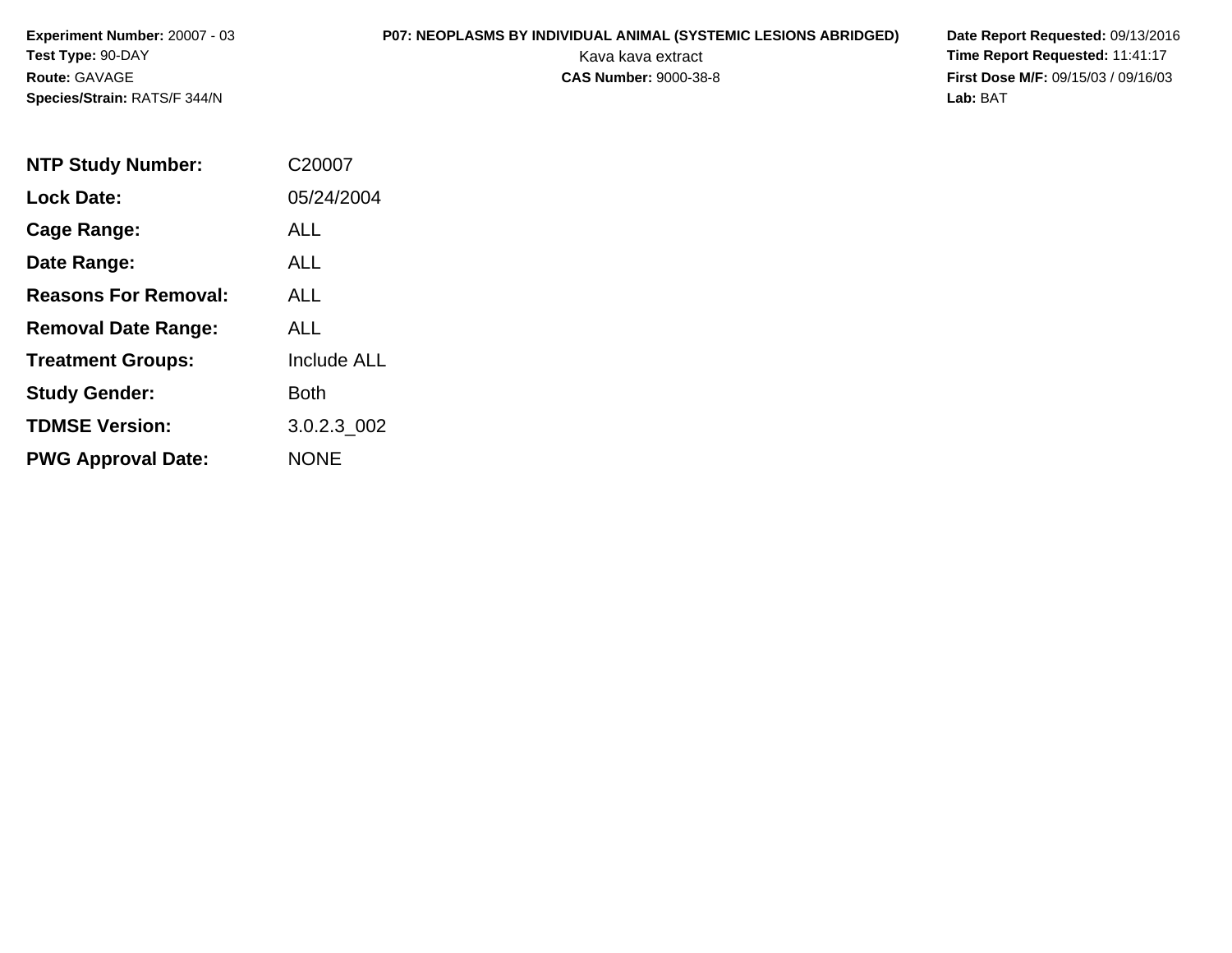# **P07: NEOPLASMS BY INDIVIDUAL ANIMAL (SYSTEMIC LESIONS ABRIDGED) Date Report Requested: 09/13/2016<br>Kava kava extract <b>Time Report Requested:** 11:41:17

| DAY ON TEST<br><b>FISCHER 344 RATS MALE</b>                                                                                                                         | $\begin{smallmatrix}0\0\0\end{smallmatrix}$<br>$\frac{9}{3}$                            | $\begin{smallmatrix} 0\\0 \end{smallmatrix}$<br>$\frac{9}{3}$                          | 0<br>$\mathsf 0$<br>$\frac{9}{3}$                                        | $_{\rm 0}^{\rm 0}$<br>$\frac{9}{3}$                                                | $\mathbf 0$<br>$\overline{0}$<br>$\frac{9}{3}$       | $\pmb{0}$<br>$\overline{0}$<br>$9\,$<br>$\overline{3}$          | $_{\rm 0}^{\rm 0}$<br>$\frac{9}{3}$                  | $\mathbf 0$<br>$\overline{0}$<br>$\boldsymbol{9}$<br>$\overline{3}$ | $\pmb{0}$<br>$\overline{0}$<br>$\frac{9}{3}$          | $\mathbf 0$<br>$\mathbf 0$<br>$\frac{9}{3}$                              |                                                                                               |  |
|---------------------------------------------------------------------------------------------------------------------------------------------------------------------|-----------------------------------------------------------------------------------------|----------------------------------------------------------------------------------------|--------------------------------------------------------------------------|------------------------------------------------------------------------------------|------------------------------------------------------|-----------------------------------------------------------------|------------------------------------------------------|---------------------------------------------------------------------|-------------------------------------------------------|--------------------------------------------------------------------------|-----------------------------------------------------------------------------------------------|--|
| 0 G/KG<br><b>ANIMAL ID</b>                                                                                                                                          | $\mathbf 0$<br>$\begin{smallmatrix}0\0\0\end{smallmatrix}$<br>$\pmb{0}$<br>$\mathbf{1}$ | $\mathsf{O}\xspace$<br>$\pmb{0}$<br>$\mathsf{O}\xspace$<br>$\pmb{0}$<br>$\overline{2}$ | $\mathbf 0$<br>$\mathbf 0$<br>$\mathbf 0$<br>$\mathbf 0$<br>$\mathbf{3}$ | $\mathsf{O}\xspace$<br>$\mathbf 0$<br>$\mathbf 0$<br>$\mathbf 0$<br>$\overline{4}$ | 0<br>$\mathbf 0$<br>0<br>$\pmb{0}$<br>$\overline{5}$ | 0<br>$\mathbf 0$<br>$\mathbf 0$<br>$\pmb{0}$<br>$6\phantom{1}6$ | 0<br>$\mathbf 0$<br>0<br>$\pmb{0}$<br>$\overline{7}$ | $\mathbf 0$<br>$\mathbf{0}$<br>$\mathbf{0}$<br>$\mathbf 0$<br>8     | $\mathbf 0$<br>$\mathbf 0$<br>0<br>$\pmb{0}$<br>$9\,$ | $\mathbf 0$<br>$\mathbf 0$<br>$\mathbf 0$<br>$\mathbf{1}$<br>$\mathbf 0$ | * TOTALS                                                                                      |  |
| <b>ALIMENTARY SYSTEM</b>                                                                                                                                            |                                                                                         |                                                                                        |                                                                          |                                                                                    |                                                      |                                                                 |                                                      |                                                                     |                                                       |                                                                          |                                                                                               |  |
| Esophagus                                                                                                                                                           |                                                                                         |                                                                                        |                                                                          |                                                                                    |                                                      |                                                                 |                                                      |                                                                     |                                                       | $\ddot{}$                                                                | 10                                                                                            |  |
| Intestine Large, Cecum                                                                                                                                              |                                                                                         |                                                                                        |                                                                          |                                                                                    |                                                      |                                                                 |                                                      |                                                                     | $\ddot{}$                                             | $^{+}$                                                                   | 10                                                                                            |  |
| Intestine Large, Colon                                                                                                                                              |                                                                                         |                                                                                        |                                                                          |                                                                                    |                                                      |                                                                 |                                                      |                                                                     |                                                       | $\overline{+}$                                                           | 10                                                                                            |  |
| Intestine Large, Rectum                                                                                                                                             |                                                                                         |                                                                                        |                                                                          |                                                                                    |                                                      |                                                                 |                                                      |                                                                     |                                                       | $\overline{+}$                                                           | 10                                                                                            |  |
| Intestine Small, Duodenum                                                                                                                                           |                                                                                         |                                                                                        |                                                                          |                                                                                    |                                                      |                                                                 |                                                      |                                                                     |                                                       | $\ddot{}$                                                                | 10                                                                                            |  |
| Intestine Small, Ileum                                                                                                                                              |                                                                                         |                                                                                        |                                                                          |                                                                                    |                                                      |                                                                 |                                                      |                                                                     |                                                       | $\ddot{}$                                                                | 10                                                                                            |  |
| Intestine Small, Jejunum                                                                                                                                            |                                                                                         |                                                                                        |                                                                          |                                                                                    |                                                      |                                                                 |                                                      |                                                                     |                                                       | $+$                                                                      | 10                                                                                            |  |
| Liver                                                                                                                                                               |                                                                                         |                                                                                        |                                                                          |                                                                                    |                                                      |                                                                 |                                                      |                                                                     |                                                       | $\overline{ }$                                                           | 10                                                                                            |  |
| Pancreas                                                                                                                                                            |                                                                                         |                                                                                        |                                                                          |                                                                                    |                                                      |                                                                 |                                                      |                                                                     |                                                       | $\overline{ }$                                                           | 10                                                                                            |  |
| Salivary Glands                                                                                                                                                     |                                                                                         |                                                                                        |                                                                          |                                                                                    |                                                      |                                                                 |                                                      |                                                                     | $\div$                                                | $+$                                                                      | 10                                                                                            |  |
| Stomach, Forestomach                                                                                                                                                |                                                                                         |                                                                                        |                                                                          |                                                                                    |                                                      |                                                                 |                                                      |                                                                     |                                                       |                                                                          | 10                                                                                            |  |
| Stomach, Glandular                                                                                                                                                  |                                                                                         |                                                                                        |                                                                          |                                                                                    |                                                      |                                                                 |                                                      |                                                                     | $\ddot{}$                                             | $\ddot{}$                                                                | 10                                                                                            |  |
| <b>CARDIOVASCULAR SYSTEM</b>                                                                                                                                        |                                                                                         |                                                                                        |                                                                          |                                                                                    |                                                      |                                                                 |                                                      |                                                                     |                                                       |                                                                          |                                                                                               |  |
| <b>Blood Vessel</b>                                                                                                                                                 |                                                                                         |                                                                                        |                                                                          |                                                                                    |                                                      |                                                                 |                                                      |                                                                     |                                                       | $\ddot{}$                                                                | 10                                                                                            |  |
| Heart                                                                                                                                                               |                                                                                         |                                                                                        |                                                                          |                                                                                    |                                                      |                                                                 |                                                      |                                                                     |                                                       | $+$                                                                      | 10                                                                                            |  |
| *  Total animals with tissue examined microscopically; Total animals with tumor<br>+  Tissue examined microscopically<br>X  Lesion present<br>I Insufficient tissue |                                                                                         |                                                                                        |                                                                          |                                                                                    |                                                      |                                                                 |                                                      |                                                                     |                                                       |                                                                          | M  Missing tissue<br>A  Autolysis precludes evaluation<br>BLANK  Not examined microscopically |  |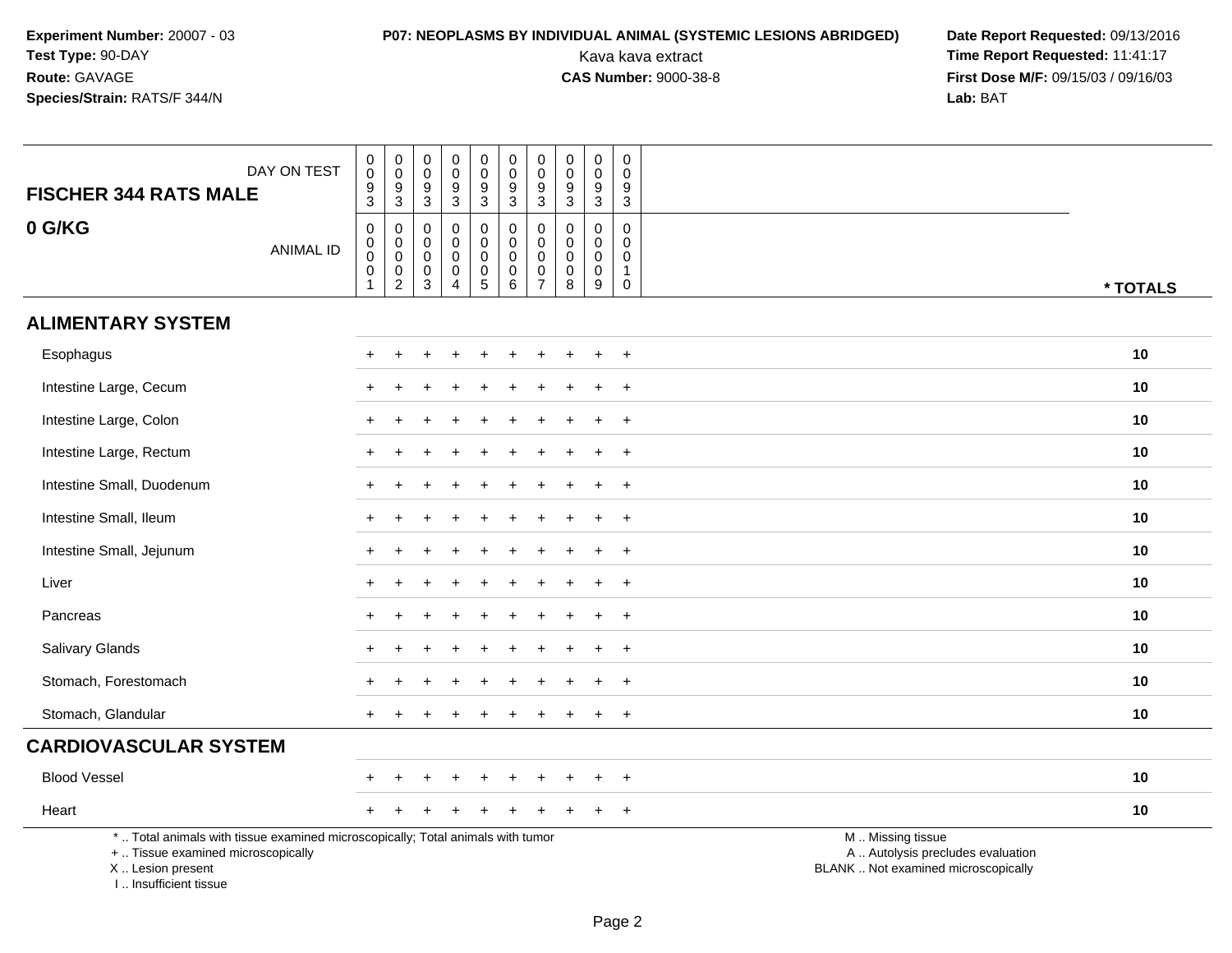## **P07: NEOPLASMS BY INDIVIDUAL ANIMAL (SYSTEMIC LESIONS ABRIDGED) Date Report Requested: 09/13/2016<br>Kava kava extract <b>Time Report Requested:** 11:41:17

Kava kava extract **Time Report Requested:** 11:41:17<br>**CAS Number:** 9000-38-8 **Time Report Requested:** 11:41:17 **First Dose M/F:** 09/15/03 / 09/16/03<br>**Lab:** BAT **Lab:** BAT

| DAY ON TEST<br><b>FISCHER 344 RATS MALE</b> | $\mathbf 0$<br>$\pmb{0}$<br>9<br>3 | $_{\rm 0}^{\rm 0}$<br>9<br>3                       | $_{\rm 0}^{\rm 0}$<br>9<br>3 | $\begin{smallmatrix}0\0\0\end{smallmatrix}$<br>$\boldsymbol{9}$<br>3 | $\begin{smallmatrix} 0\\0 \end{smallmatrix}$<br>$\boldsymbol{9}$ | 9<br>$\mathbf{3}$                        | $\begin{smallmatrix} 0\\0 \end{smallmatrix}$<br>$\mathbf{3}$ | $\begin{smallmatrix} 0\\0 \end{smallmatrix}$<br>9<br>3 | $\begin{smallmatrix} 0\\0 \end{smallmatrix}$<br>9<br>3 | $_0^0$<br>9<br>3      | $\pmb{0}$<br>0<br>9<br>3 |          |
|---------------------------------------------|------------------------------------|----------------------------------------------------|------------------------------|----------------------------------------------------------------------|------------------------------------------------------------------|------------------------------------------|--------------------------------------------------------------|--------------------------------------------------------|--------------------------------------------------------|-----------------------|--------------------------|----------|
| 0 G/KG<br>ANIMAL ID                         | 0<br>$\mathbf 0$<br>0<br>0         | 0<br>$\pmb{0}$<br>$\pmb{0}$<br>0<br>$\overline{c}$ | 0<br>0<br>0<br>$\,0\,$<br>3  | 0<br>0<br>0<br>$\pmb{0}$<br>4                                        | $\begin{smallmatrix} 0\\0 \end{smallmatrix}$<br>$\sqrt{5}$       | $\pmb{0}$<br>$\pmb{0}$<br>$\pmb{0}$<br>6 | 0<br>$\pmb{0}$<br>$\ddot{\mathbf{0}}$                        | 0<br>0<br>0<br>0                                       | 0<br>0<br>0<br>8                                       | 0<br>0<br>0<br>0<br>9 | 0<br>0<br>0<br>0         | * TOTALS |
| <b>ENDOCRINE SYSTEM</b>                     |                                    |                                                    |                              |                                                                      |                                                                  |                                          |                                                              |                                                        |                                                        |                       |                          |          |
| <b>Adrenal Cortex</b>                       |                                    |                                                    |                              | +                                                                    | $\pm$                                                            |                                          | $+$                                                          |                                                        | $+$                                                    | $+$                   | $+$                      | 10       |
| Adrenal Medulla                             |                                    |                                                    |                              | ÷                                                                    |                                                                  | $\pm$                                    |                                                              |                                                        |                                                        | $\pm$                 | $+$                      | 10       |
| Islets, Pancreatic                          | $+$                                |                                                    |                              | $\div$                                                               | $\pm$                                                            | $\pm$                                    |                                                              |                                                        |                                                        | $\pm$                 | $+$                      | 10       |
| Parathyroid Gland                           |                                    |                                                    |                              |                                                                      |                                                                  |                                          |                                                              |                                                        |                                                        | $\pm$                 | $+$                      | 10       |
| <b>Pituitary Gland</b>                      |                                    |                                                    |                              |                                                                      |                                                                  |                                          |                                                              |                                                        |                                                        | $\pm$                 | $+$                      | 10       |
| <b>Thyroid Gland</b>                        | $+$                                |                                                    |                              |                                                                      |                                                                  |                                          |                                                              |                                                        |                                                        | $\pm$                 | $+$                      | 10       |
| <b>GENERAL BODY SYSTEM</b>                  |                                    |                                                    |                              |                                                                      |                                                                  |                                          |                                                              |                                                        |                                                        |                       |                          |          |

NONE

#### **GENITAL SYSTEM**Epididymis <sup>+</sup> <sup>+</sup> <sup>+</sup> <sup>+</sup> <sup>+</sup> <sup>+</sup> <sup>+</sup> <sup>+</sup> <sup>+</sup> <sup>+</sup> **<sup>10</sup>** Preputial Glandd  $+$  <sup>+</sup> <sup>+</sup> <sup>+</sup> <sup>+</sup> <sup>+</sup> <sup>+</sup> <sup>+</sup> <sup>+</sup> <sup>+</sup> **<sup>10</sup>** Prostate $e$  + <sup>+</sup> <sup>+</sup> <sup>+</sup> <sup>+</sup> <sup>+</sup> <sup>+</sup> <sup>+</sup> <sup>+</sup> <sup>+</sup> **<sup>10</sup>** Seminal Vesicle $e$  + <sup>+</sup> <sup>+</sup> <sup>+</sup> <sup>+</sup> <sup>+</sup> <sup>+</sup> <sup>+</sup> <sup>+</sup> <sup>+</sup> **<sup>10</sup>** Testes <sup>+</sup><sup>+</sup> <sup>+</sup> <sup>+</sup> <sup>+</sup> <sup>+</sup> <sup>+</sup> <sup>+</sup> <sup>+</sup> <sup>+</sup> **<sup>10</sup>**

### **HEMATOPOIETIC SYSTEM**

\* .. Total animals with tissue examined microscopically; Total animals with tumor

+ .. Tissue examined microscopically

X .. Lesion present

I .. Insufficient tissue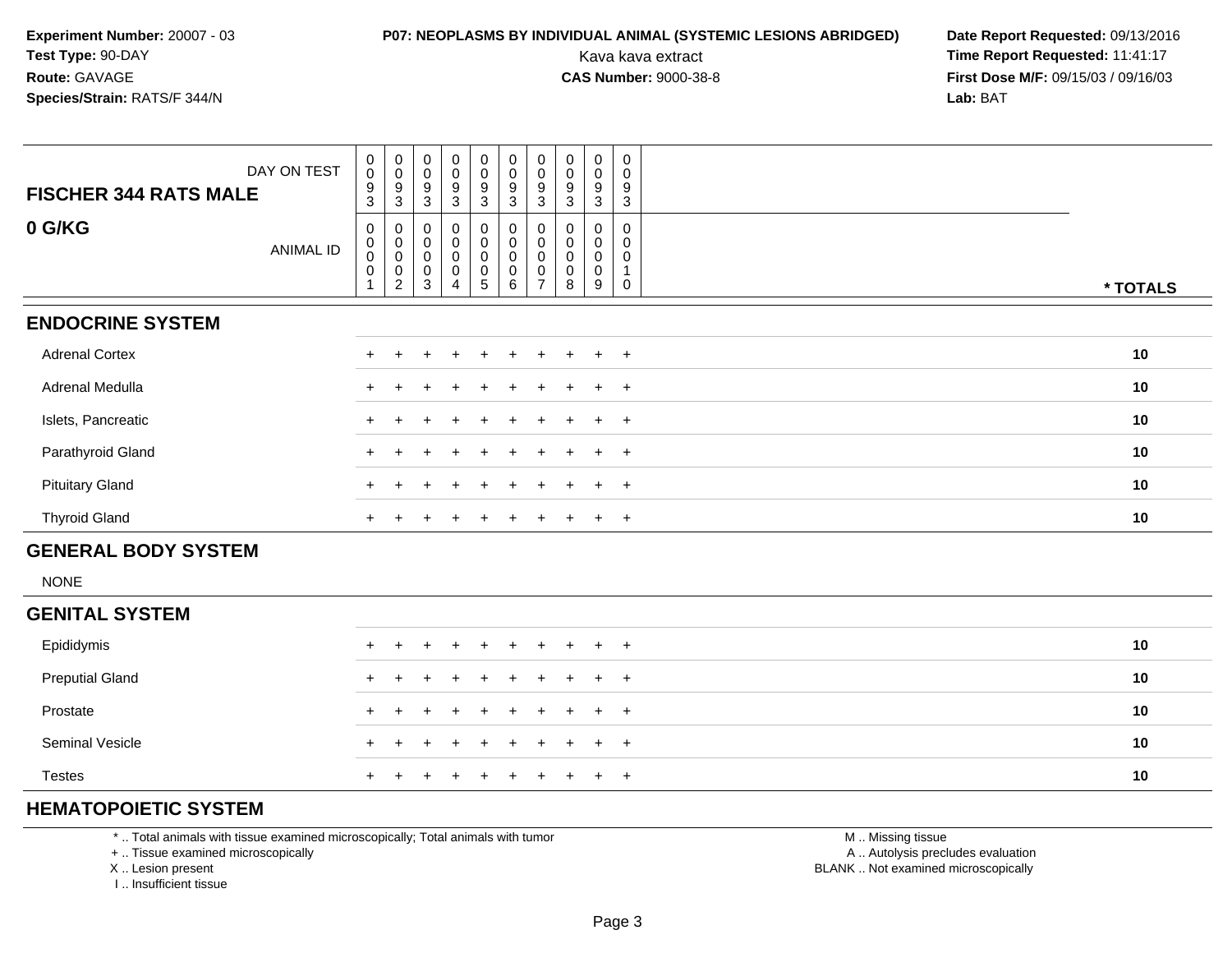## **P07: NEOPLASMS BY INDIVIDUAL ANIMAL (SYSTEMIC LESIONS ABRIDGED) Date Report Requested:** 09/13/2016

| DAY ON TEST<br><b>FISCHER 344 RATS MALE</b>                                                                                                                         | $\pmb{0}$<br>$\overline{0}$<br>$\boldsymbol{9}$<br>$\overline{3}$  | $\pmb{0}$<br>$\pmb{0}$<br>$\boldsymbol{9}$<br>3                        | $\mathbf 0$<br>$\mathbf 0$<br>$\boldsymbol{9}$<br>3 | $\pmb{0}$<br>$\pmb{0}$<br>$\boldsymbol{9}$<br>3      | $\pmb{0}$<br>$\mathbf 0$<br>9<br>$\mathbf{3}$                        | $\pmb{0}$<br>$\pmb{0}$<br>$\boldsymbol{9}$<br>3                 | $\pmb{0}$<br>$\pmb{0}$<br>$\boldsymbol{9}$<br>3      | $\mathbf 0$<br>$\mathbf 0$<br>$^9_3$                     | $\pmb{0}$<br>$\mathbf 0$<br>$\boldsymbol{9}$<br>3  | $\pmb{0}$<br>$\Omega$<br>$\boldsymbol{9}$<br>$\overline{3}$                      |                                                                                               |                         |
|---------------------------------------------------------------------------------------------------------------------------------------------------------------------|--------------------------------------------------------------------|------------------------------------------------------------------------|-----------------------------------------------------|------------------------------------------------------|----------------------------------------------------------------------|-----------------------------------------------------------------|------------------------------------------------------|----------------------------------------------------------|----------------------------------------------------|----------------------------------------------------------------------------------|-----------------------------------------------------------------------------------------------|-------------------------|
| 0 G/KG<br><b>ANIMAL ID</b>                                                                                                                                          | $\pmb{0}$<br>$\mathbf 0$<br>$\pmb{0}$<br>$\pmb{0}$<br>$\mathbf{1}$ | $\mathbf 0$<br>$\pmb{0}$<br>$\mathbf 0$<br>$\pmb{0}$<br>$\overline{c}$ | 0<br>$\Omega$<br>$\mathbf 0$<br>$\mathbf 0$<br>3    | 0<br>0<br>$\mathsf 0$<br>$\pmb{0}$<br>$\overline{4}$ | 0<br>$\mathsf{O}$<br>$\mathbf 0$<br>$\begin{matrix}0\\5\end{matrix}$ | $\mathbf 0$<br>$\pmb{0}$<br>$\mathbf 0$<br>$\pmb{0}$<br>$\,6\,$ | 0<br>0<br>$\mathbf 0$<br>$\pmb{0}$<br>$\overline{7}$ | $\mathbf 0$<br>$\Omega$<br>$\mathbf 0$<br>$\pmb{0}$<br>8 | 0<br>$\mathbf 0$<br>$\mathbf{0}$<br>$\pmb{0}$<br>9 | $\mathbf 0$<br>$\mathbf 0$<br>$\mathbf 0$<br>$\mathbf{1}$<br>$\mathsf{O}\xspace$ |                                                                                               | * TOTALS                |
| <b>Bone Marrow</b>                                                                                                                                                  |                                                                    |                                                                        |                                                     |                                                      |                                                                      |                                                                 |                                                      |                                                          | ÷                                                  | $\overline{+}$                                                                   |                                                                                               | 10                      |
| Lymph Node, Mandibular                                                                                                                                              | м                                                                  | M                                                                      | М                                                   | M                                                    | M                                                                    | M                                                               | M                                                    | М                                                        |                                                    | M M                                                                              |                                                                                               | 0                       |
| Lymph Node, Mesenteric                                                                                                                                              | $\div$                                                             | +                                                                      |                                                     |                                                      | ÷                                                                    |                                                                 |                                                      |                                                          | $\ddot{}$                                          | $+$                                                                              |                                                                                               | 10                      |
| Spleen                                                                                                                                                              |                                                                    |                                                                        |                                                     |                                                      |                                                                      |                                                                 |                                                      |                                                          | $\ddot{}$                                          | $\overline{+}$                                                                   |                                                                                               | 10                      |
| Thymus                                                                                                                                                              |                                                                    |                                                                        |                                                     |                                                      |                                                                      |                                                                 |                                                      |                                                          | $\ddot{}$                                          | $\overline{+}$                                                                   |                                                                                               | 10                      |
| <b>INTEGUMENTARY SYSTEM</b>                                                                                                                                         |                                                                    |                                                                        |                                                     |                                                      |                                                                      |                                                                 |                                                      |                                                          |                                                    |                                                                                  |                                                                                               |                         |
| <b>Mammary Gland</b>                                                                                                                                                | $\ddot{}$                                                          | $\ddot{}$                                                              | м                                                   | $+$                                                  | M                                                                    | $+$                                                             | $\pm$                                                | $+$                                                      |                                                    | $M +$                                                                            |                                                                                               | $\overline{\mathbf{r}}$ |
| Skin                                                                                                                                                                | $+$                                                                | $\pm$                                                                  | ÷                                                   | $\pm$                                                | $\pm$                                                                | $\div$                                                          | +                                                    | $\div$                                                   | $\ddot{}$                                          | $+$                                                                              |                                                                                               | 10                      |
| <b>MUSCULOSKELETAL SYSTEM</b>                                                                                                                                       |                                                                    |                                                                        |                                                     |                                                      |                                                                      |                                                                 |                                                      |                                                          |                                                    |                                                                                  |                                                                                               |                         |
| Bone                                                                                                                                                                |                                                                    |                                                                        |                                                     |                                                      |                                                                      |                                                                 |                                                      |                                                          | $\ddot{}$                                          | $+$                                                                              |                                                                                               | 10                      |
| <b>NERVOUS SYSTEM</b>                                                                                                                                               |                                                                    |                                                                        |                                                     |                                                      |                                                                      |                                                                 |                                                      |                                                          |                                                    |                                                                                  |                                                                                               |                         |
| <b>Brain</b>                                                                                                                                                        | $+$                                                                | $\ddot{}$                                                              |                                                     |                                                      | $\ddot{}$                                                            | $\div$                                                          |                                                      | $\ddot{}$                                                | $+$                                                | $+$                                                                              |                                                                                               | 10                      |
| <b>RESPIRATORY SYSTEM</b>                                                                                                                                           |                                                                    |                                                                        |                                                     |                                                      |                                                                      |                                                                 |                                                      |                                                          |                                                    |                                                                                  |                                                                                               |                         |
| Lung                                                                                                                                                                |                                                                    |                                                                        |                                                     |                                                      |                                                                      |                                                                 |                                                      |                                                          |                                                    | $\ddot{}$                                                                        |                                                                                               | 10                      |
| Nose                                                                                                                                                                |                                                                    |                                                                        |                                                     |                                                      |                                                                      |                                                                 |                                                      |                                                          |                                                    | $\ddot{}$                                                                        |                                                                                               | 10                      |
| Trachea                                                                                                                                                             |                                                                    |                                                                        |                                                     |                                                      |                                                                      |                                                                 |                                                      |                                                          |                                                    | $\ddot{}$                                                                        |                                                                                               | 10                      |
| *  Total animals with tissue examined microscopically; Total animals with tumor<br>+  Tissue examined microscopically<br>X  Lesion present<br>I Insufficient tissue |                                                                    |                                                                        |                                                     |                                                      |                                                                      |                                                                 |                                                      |                                                          |                                                    |                                                                                  | M  Missing tissue<br>A  Autolysis precludes evaluation<br>BLANK  Not examined microscopically |                         |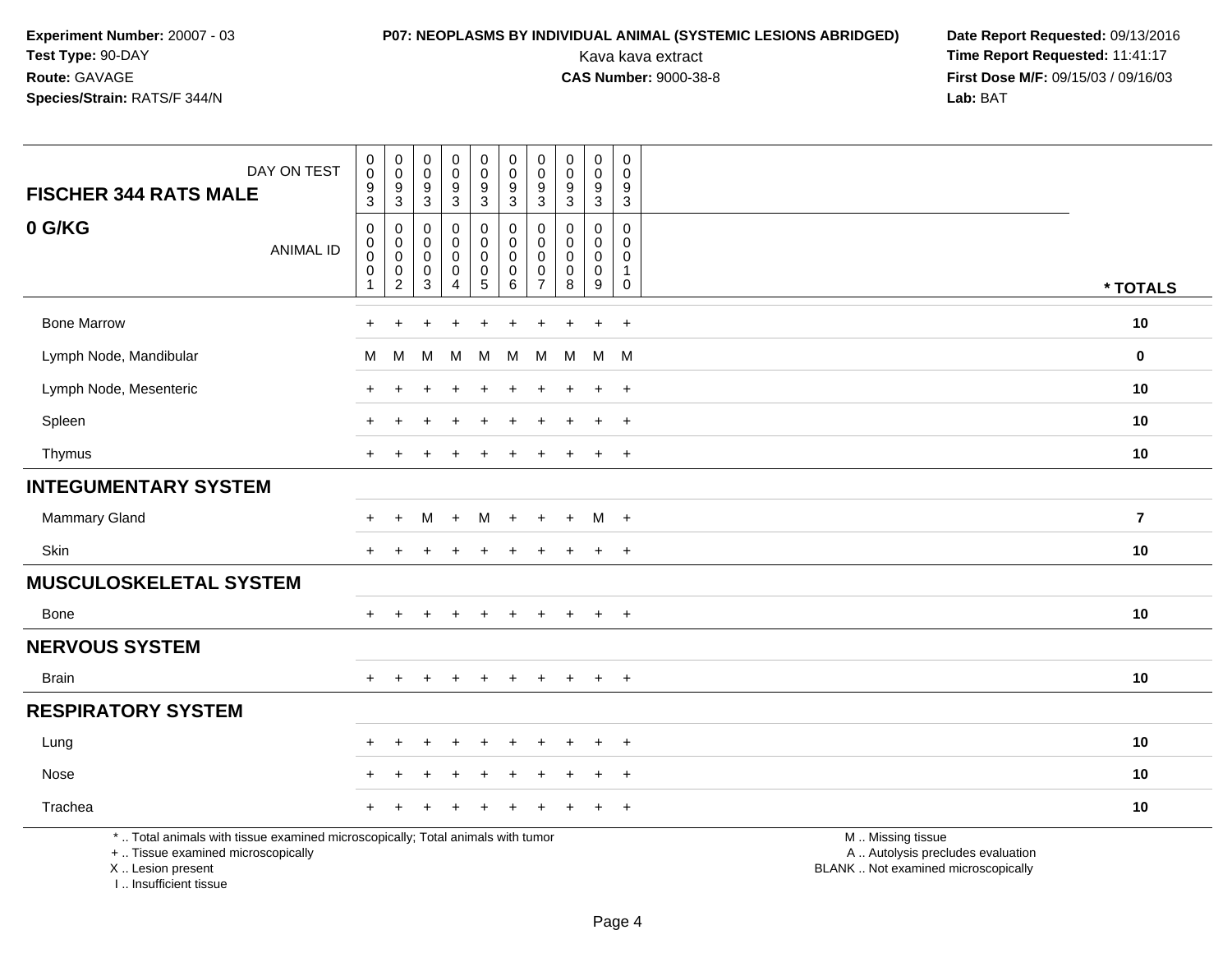## **P07: NEOPLASMS BY INDIVIDUAL ANIMAL (SYSTEMIC LESIONS ABRIDGED) Date Report Requested: 09/13/2016<br>Kava kava extract <b>Time Report Requested:** 11:41:17

Kava kava extract **Time Report Requested:** 11:41:17<br>**CAS Number:** 9000-38-8 **Time Report Requested:** 11:41:17 **First Dose M/F:** 09/15/03 / 09/16/03<br>**Lab:** BAT **Lab:** BAT

| DAY ON TEST<br><b>FISCHER 344 RATS MALE</b> | $\begin{smallmatrix} 0\\0 \end{smallmatrix}$<br>9<br>$\sqrt{3}$ | $_{\rm 0}^{\rm 0}$<br>9<br>3                | $\begin{smallmatrix}0\0\0\end{smallmatrix}$<br>9<br>3 | $_{\rm 0}^{\rm 0}$<br>$\boldsymbol{9}$<br>$\mathbf{3}$ | $\mathbf 0$<br>$\mathsf 0$<br>9<br>3                          | $\pmb{0}$<br>$\pmb{0}$<br>$\boldsymbol{9}$<br>$\mathbf{3}$ | $_{\rm 0}^{\rm 0}$<br>9<br>3 | $_{\rm 0}^{\rm 0}$<br>9<br>3 | 0<br>$\pmb{0}$<br>$\boldsymbol{9}$<br>3 | 0<br>0<br>9<br>3 |          |
|---------------------------------------------|-----------------------------------------------------------------|---------------------------------------------|-------------------------------------------------------|--------------------------------------------------------|---------------------------------------------------------------|------------------------------------------------------------|------------------------------|------------------------------|-----------------------------------------|------------------|----------|
| 0 G/KG<br>ANIMAL ID                         | 0<br>$_{\rm 0}^{\rm 0}$<br>$\pmb{0}$                            | 0<br>$\,0\,$<br>$\mathbf 0$<br>$\,0\,$<br>2 | 0<br>0<br>3                                           | 0<br>$\pmb{0}$<br>$\pmb{0}$<br>0<br>4                  | 0<br>$\boldsymbol{0}$<br>$\boldsymbol{0}$<br>$\mathbf 0$<br>5 | 0<br>$\pmb{0}$<br>$\mathbf 0$<br>$\mathbf 0$<br>6          | 0<br>0<br>0<br>0             | 8                            | 0<br>0<br>0<br>0<br>9                   | 0<br>0<br>0      | * TOTALS |
| <b>SPECIAL SENSES SYSTEM</b>                |                                                                 |                                             |                                                       |                                                        |                                                               |                                                            |                              |                              |                                         |                  |          |
| Eye                                         | $+$                                                             |                                             |                                                       | $\div$                                                 | $\div$                                                        | $\div$                                                     | ÷                            |                              | $+$                                     | $+$              | 10       |
| Harderian Gland                             | $+$                                                             |                                             |                                                       |                                                        | $\pm$                                                         | $\pm$                                                      | $\pm$                        |                              | $+$                                     | $+$              | 10       |
| <b>URINARY SYSTEM</b>                       |                                                                 |                                             |                                                       |                                                        |                                                               |                                                            |                              |                              |                                         |                  |          |
| Kidney                                      |                                                                 |                                             |                                                       |                                                        | ÷                                                             |                                                            |                              |                              | $+$                                     | $+$              | 10       |
| <b>Urinary Bladder</b>                      |                                                                 |                                             |                                                       |                                                        |                                                               |                                                            |                              |                              | $+$                                     | $+$              | 10       |
| <b>SYSTEMIC LESIONS</b>                     |                                                                 |                                             |                                                       |                                                        |                                                               |                                                            |                              |                              |                                         |                  |          |
| Multiple Organ                              |                                                                 |                                             |                                                       |                                                        | $\div$                                                        | $\div$                                                     |                              |                              | $+$                                     | $+$              | 10       |

\* .. Total animals with tissue examined microscopically; Total animals with tumor

+ .. Tissue examined microscopically

X .. Lesion present

I .. Insufficient tissue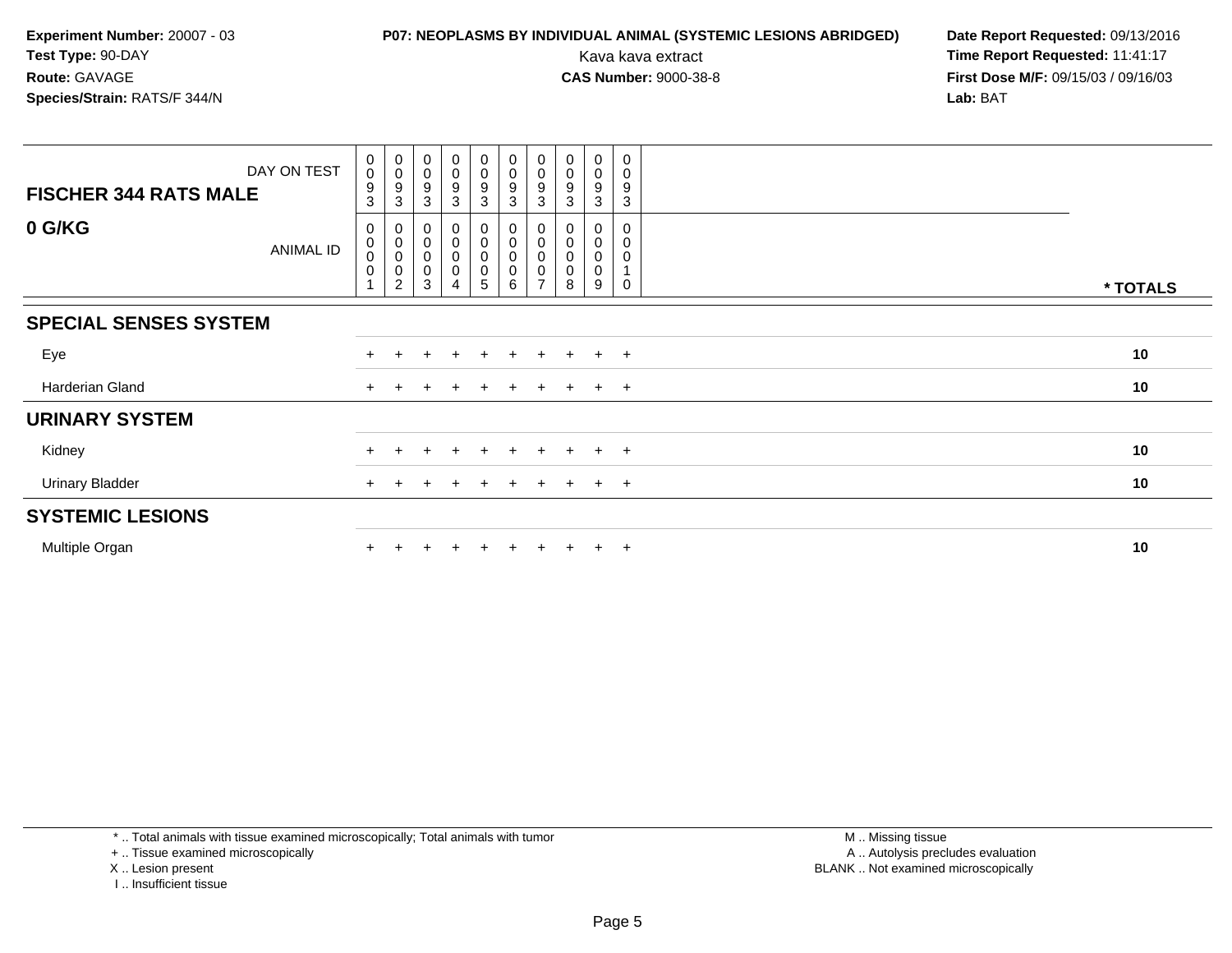## **P07: NEOPLASMS BY INDIVIDUAL ANIMAL (SYSTEMIC LESIONS ABRIDGED) Date Report Requested:** 09/13/2016

Kava kava extract **Time Report Requested:** 11:41:17<br>**CAS Number:** 9000-38-8 **Time Report Requested:** 11:41:17 **First Dose M/F:** 09/15/03 / 09/16/03<br>**Lab:** BAT **Lab:** BAT

| DAY ON TEST<br><b>FISCHER 344 RATS MALE</b> | 0<br>$\pmb{0}$<br>$^9_3$                  | 0<br>$\mathbf 0$<br>9<br>$\mathbf{3}$                             | 0<br>0<br>9<br>3                                      | 0<br>0<br>9<br>3                                          | 0<br>0<br>$\boldsymbol{9}$<br>3 | 0<br>0<br>$\boldsymbol{9}$<br>$\mathbf{3}$ | $\pmb{0}$<br>0<br>9<br>3           | 0<br>0<br>9<br>$\mathbf{3}$                   | 0<br>0<br>9<br>3      | 0<br>0<br>9<br>3                   |          |
|---------------------------------------------|-------------------------------------------|-------------------------------------------------------------------|-------------------------------------------------------|-----------------------------------------------------------|---------------------------------|--------------------------------------------|------------------------------------|-----------------------------------------------|-----------------------|------------------------------------|----------|
| 0.125 G/KG<br><b>ANIMAL ID</b>              | 0<br>$\mathbf 0$<br>$\mathbf 0$<br>1<br>1 | 0<br>$\mathbf 0$<br>$\mathbf 0$<br>$\mathbf{1}$<br>$\overline{2}$ | 0<br>0<br>$\mathbf 0$<br>$\mathbf{1}$<br>$\mathbf{3}$ | 0<br>0<br>$\mathbf 0$<br>$\overline{1}$<br>$\overline{4}$ | 0<br>0<br>$\pmb{0}$<br>1<br>5   | 0<br>0<br>$\mathbf 0$<br>$\mathbf{1}$<br>6 | 0<br>0<br>0<br>1<br>$\overline{7}$ | $\Omega$<br>$\Omega$<br>0<br>$\mathbf 1$<br>8 | 0<br>0<br>0<br>1<br>9 | 0<br>0<br>0<br>$\overline{c}$<br>0 | * TOTALS |
| <b>ALIMENTARY SYSTEM</b>                    |                                           |                                                                   |                                                       |                                                           |                                 |                                            |                                    |                                               |                       |                                    |          |
| Liver                                       | $+$                                       | $+$                                                               | $\ddot{}$                                             | $\ddot{}$                                                 | $+$                             | $+$                                        | $+$                                | $+$                                           | $+$ $+$               |                                    | 10       |
| <b>CARDIOVASCULAR SYSTEM</b>                |                                           |                                                                   |                                                       |                                                           |                                 |                                            |                                    |                                               |                       |                                    |          |
| <b>NONE</b>                                 |                                           |                                                                   |                                                       |                                                           |                                 |                                            |                                    |                                               |                       |                                    |          |
| <b>ENDOCRINE SYSTEM</b>                     |                                           |                                                                   |                                                       |                                                           |                                 |                                            |                                    |                                               |                       |                                    |          |
| <b>NONE</b>                                 |                                           |                                                                   |                                                       |                                                           |                                 |                                            |                                    |                                               |                       |                                    |          |
| <b>GENERAL BODY SYSTEM</b>                  |                                           |                                                                   |                                                       |                                                           |                                 |                                            |                                    |                                               |                       |                                    |          |
| <b>NONE</b>                                 |                                           |                                                                   |                                                       |                                                           |                                 |                                            |                                    |                                               |                       |                                    |          |
| <b>GENITAL SYSTEM</b>                       |                                           |                                                                   |                                                       |                                                           |                                 |                                            |                                    |                                               |                       |                                    |          |
| <b>NONE</b>                                 |                                           |                                                                   |                                                       |                                                           |                                 |                                            |                                    |                                               |                       |                                    |          |
| <b>HEMATOPOIETIC SYSTEM</b>                 |                                           |                                                                   |                                                       |                                                           |                                 |                                            |                                    |                                               |                       |                                    |          |
| <b>Bone Marrow</b>                          |                                           |                                                                   |                                                       |                                                           |                                 |                                            |                                    |                                               |                       | $+$                                | 10       |
| Spleen                                      |                                           |                                                                   |                                                       |                                                           |                                 |                                            |                                    |                                               |                       | $+$                                | 10       |
| Thymus                                      | $+$                                       | $\pm$                                                             | ٠                                                     |                                                           | $\div$                          | $\ddot{}$                                  | $\ddot{}$                          | $\ddot{}$                                     | $+$                   | $+$                                | 10       |
| <b>INTEGUMENTARY SYSTEM</b>                 |                                           |                                                                   |                                                       |                                                           |                                 |                                            |                                    |                                               |                       |                                    |          |

NONE

\* .. Total animals with tissue examined microscopically; Total animals with tumor

+ .. Tissue examined microscopically

X .. Lesion present

I .. Insufficient tissue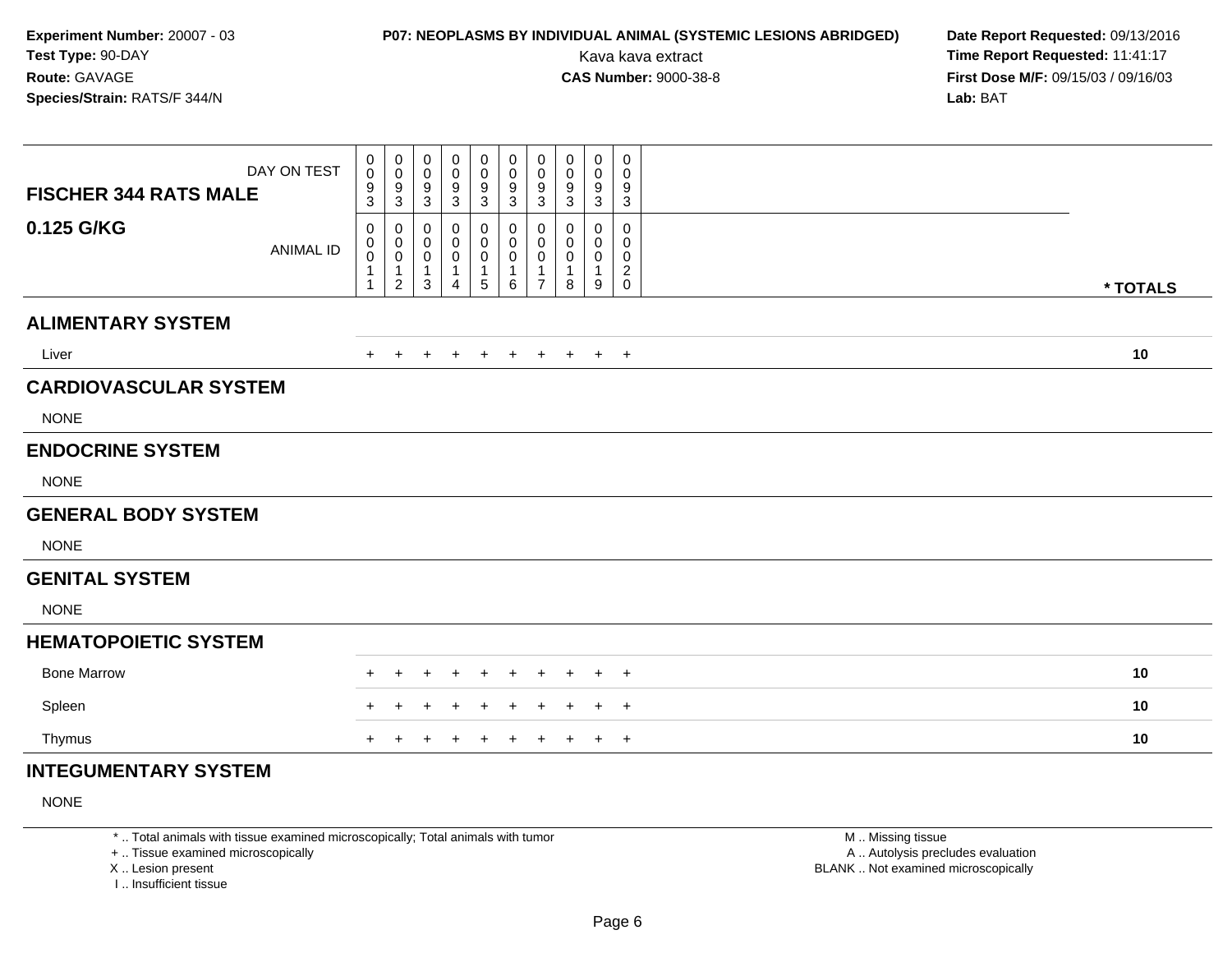## **P07: NEOPLASMS BY INDIVIDUAL ANIMAL (SYSTEMIC LESIONS ABRIDGED) Date Report Requested: 09/13/2016<br>Kava kava extract <b>Time Report Requested:** 11:41:17

Kava kava extract **Time Report Requested:** 11:41:17<br>**CAS Number:** 9000-38-8 **Time Report Requested:** 11:41:17 **First Dose M/F:** 09/15/03 / 09/16/03<br>**Lab:** BAT **Lab:** BAT

| DAY ON TEST<br><b>FISCHER 344 RATS MALE</b> | U<br>U<br>9<br>ు   | U<br>U<br>У<br>っ<br>J.  | 0<br>9<br>3        | 0<br>ν<br>9<br>3 | O | υ<br>υ<br>9<br>◠<br>P | $\mathbf{0}$<br>0<br>9<br>3 | 0<br>0<br>9<br>3 | 9<br>◠<br>ت |          |
|---------------------------------------------|--------------------|-------------------------|--------------------|------------------|---|-----------------------|-----------------------------|------------------|-------------|----------|
| 0.125 G/KG<br><b>ANIMAL ID</b>              | <b>U</b><br>U<br>J | υ<br>U<br>U<br><u>_</u> | 0<br>ົ<br><b>ت</b> | 0<br>U<br>u      |   | υ<br>U<br>U           | 0<br>$\Omega$<br>0<br>8     | 0<br>0<br>0<br>9 |             | * TOTALS |

### **MUSCULOSKELETAL SYSTEM**

NONE

#### **NERVOUS SYSTEM**

NONE

### **RESPIRATORY SYSTEM**

NONE

### **SPECIAL SENSES SYSTEM**

**NONE** 

### **URINARY SYSTEM**

NONE

### **SYSTEMIC LESIONS**

Multiple Organn  $+$ 

<sup>+</sup> <sup>+</sup> <sup>+</sup> <sup>+</sup> <sup>+</sup> <sup>+</sup> <sup>+</sup> <sup>+</sup> <sup>+</sup> **<sup>10</sup>**

\* .. Total animals with tissue examined microscopically; Total animals with tumor

+ .. Tissue examined microscopically

- X .. Lesion present
- I .. Insufficient tissue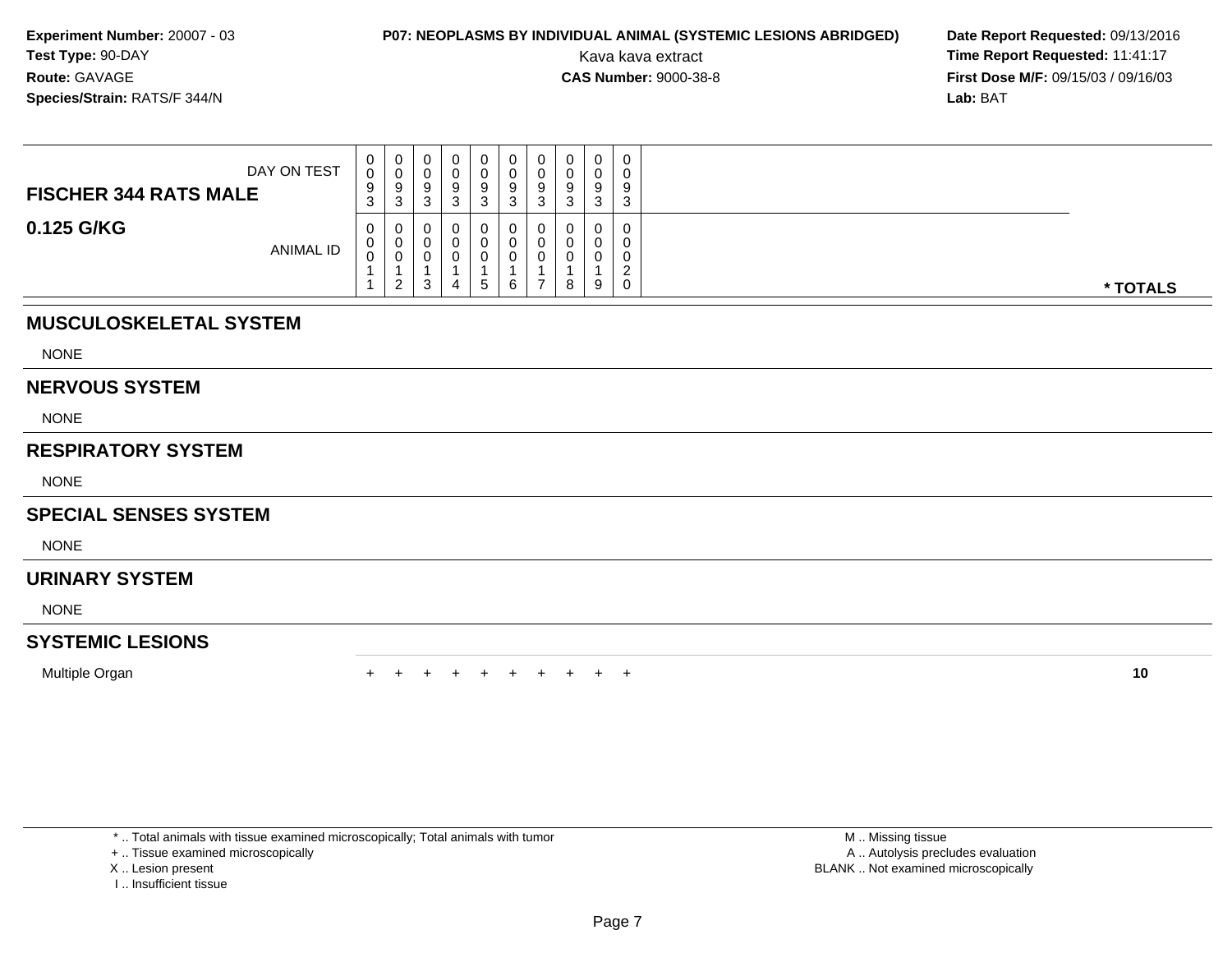# **P07: NEOPLASMS BY INDIVIDUAL ANIMAL (SYSTEMIC LESIONS ABRIDGED) Date Report Requested: 09/13/2016<br>Kava kava extract <b>Time Report Requested:** 11:41:17

| DAY ON TEST<br><b>FISCHER 344 RATS MALE</b>                                                                                                                         | $\begin{array}{c} 0 \\ 0 \\ 9 \\ 3 \end{array}$<br>$_{\rm 0}^{\rm 0}$<br>$\begin{smallmatrix} 0\\0 \end{smallmatrix}$<br>$\mathbf 0$<br>$\mathbf 0$<br>$\begin{smallmatrix}0\\0\end{smallmatrix}$<br>0<br>$\mathbf 0$<br>$_0^0$<br>0<br>$\overline{0}$<br>$\mathbf 0$<br>$\mathbf 0$<br>0<br>$\mathbf 0$<br>$\frac{9}{3}$<br>$\boldsymbol{9}$<br>$9\,$<br>$\frac{2}{2}$<br>$\frac{9}{3}$<br>$\frac{9}{3}$<br>$\frac{9}{3}$<br>$\boldsymbol{9}$<br>9<br>$\overline{3}$<br>$\overline{3}$<br>$\mathbf{3}$<br>3                                                                                        |              |
|---------------------------------------------------------------------------------------------------------------------------------------------------------------------|-----------------------------------------------------------------------------------------------------------------------------------------------------------------------------------------------------------------------------------------------------------------------------------------------------------------------------------------------------------------------------------------------------------------------------------------------------------------------------------------------------------------------------------------------------------------------------------------------------|--------------|
| 0.25 G/KG<br><b>ANIMAL ID</b>                                                                                                                                       | $\mathsf 0$<br>$\pmb{0}$<br>$\mathbf 0$<br>0<br>$\mathbf 0$<br>0<br>0<br>$\mathbf 0$<br>$\mathbf 0$<br>0<br>$\begin{matrix} 0 \\ 0 \\ 2 \\ 2 \end{matrix}$<br>$\mathbf 0$<br>$\mathsf 0$<br>$\mathbf 0$<br>$\pmb{0}$<br>$\mathbf 0$<br>0<br>$\mathbf 0$<br>$\mathbf 0$<br>$\mathbf 0$<br>$\mathbf 0$<br>$\mathbf 0$<br>$\mathbf 0$<br>$\pmb{0}$<br>$\mathbf 0$<br>$\mathbf 0$<br>$\mathbf 0$<br>$\mathbf 0$<br>0<br>$\frac{2}{1}$<br>$\frac{2}{4}$<br>$\frac{2}{5}$<br>$\frac{2}{6}$<br>$\frac{2}{7}$<br>$\frac{2}{9}$<br>$\frac{2}{3}$<br>$_{\rm 8}^2$<br>$\ensuremath{\mathsf{3}}$<br>$\mathbf 0$ | * TOTALS     |
| <b>ALIMENTARY SYSTEM</b>                                                                                                                                            |                                                                                                                                                                                                                                                                                                                                                                                                                                                                                                                                                                                                     |              |
| Esophagus                                                                                                                                                           | $\ddot{}$                                                                                                                                                                                                                                                                                                                                                                                                                                                                                                                                                                                           | $\mathbf{1}$ |
| Intestine Large, Cecum                                                                                                                                              | $\ddot{}$                                                                                                                                                                                                                                                                                                                                                                                                                                                                                                                                                                                           | $\mathbf{1}$ |
| Intestine Large, Colon                                                                                                                                              | $\ddot{}$                                                                                                                                                                                                                                                                                                                                                                                                                                                                                                                                                                                           | $\mathbf{1}$ |
| Intestine Large, Rectum                                                                                                                                             | $\ddot{}$                                                                                                                                                                                                                                                                                                                                                                                                                                                                                                                                                                                           | $\mathbf{1}$ |
| Intestine Small, Duodenum                                                                                                                                           | $\ddot{}$                                                                                                                                                                                                                                                                                                                                                                                                                                                                                                                                                                                           | $\mathbf{1}$ |
| Intestine Small, Ileum                                                                                                                                              | $+$                                                                                                                                                                                                                                                                                                                                                                                                                                                                                                                                                                                                 | $\mathbf{1}$ |
| Intestine Small, Jejunum                                                                                                                                            | $\ddot{}$                                                                                                                                                                                                                                                                                                                                                                                                                                                                                                                                                                                           | $\mathbf{1}$ |
| Liver                                                                                                                                                               | $\ddot{}$                                                                                                                                                                                                                                                                                                                                                                                                                                                                                                                                                                                           | 10           |
| Pancreas                                                                                                                                                            | $+$                                                                                                                                                                                                                                                                                                                                                                                                                                                                                                                                                                                                 | $\mathbf{1}$ |
| Salivary Glands                                                                                                                                                     | $+$                                                                                                                                                                                                                                                                                                                                                                                                                                                                                                                                                                                                 | $\mathbf{1}$ |
| Stomach, Forestomach                                                                                                                                                | $+$                                                                                                                                                                                                                                                                                                                                                                                                                                                                                                                                                                                                 | $\mathbf{1}$ |
| Stomach, Glandular                                                                                                                                                  | $+$                                                                                                                                                                                                                                                                                                                                                                                                                                                                                                                                                                                                 | $\mathbf{1}$ |
| <b>CARDIOVASCULAR SYSTEM</b>                                                                                                                                        |                                                                                                                                                                                                                                                                                                                                                                                                                                                                                                                                                                                                     |              |
| <b>Blood Vessel</b>                                                                                                                                                 | $\ddot{}$                                                                                                                                                                                                                                                                                                                                                                                                                                                                                                                                                                                           | $\mathbf 1$  |
| Heart                                                                                                                                                               | $\ddot{}$                                                                                                                                                                                                                                                                                                                                                                                                                                                                                                                                                                                           | $\mathbf{1}$ |
| *  Total animals with tissue examined microscopically; Total animals with tumor<br>+  Tissue examined microscopically<br>X  Lesion present<br>I Insufficient tissue | M  Missing tissue<br>A  Autolysis precludes evaluation<br>BLANK  Not examined microscopically                                                                                                                                                                                                                                                                                                                                                                                                                                                                                                       |              |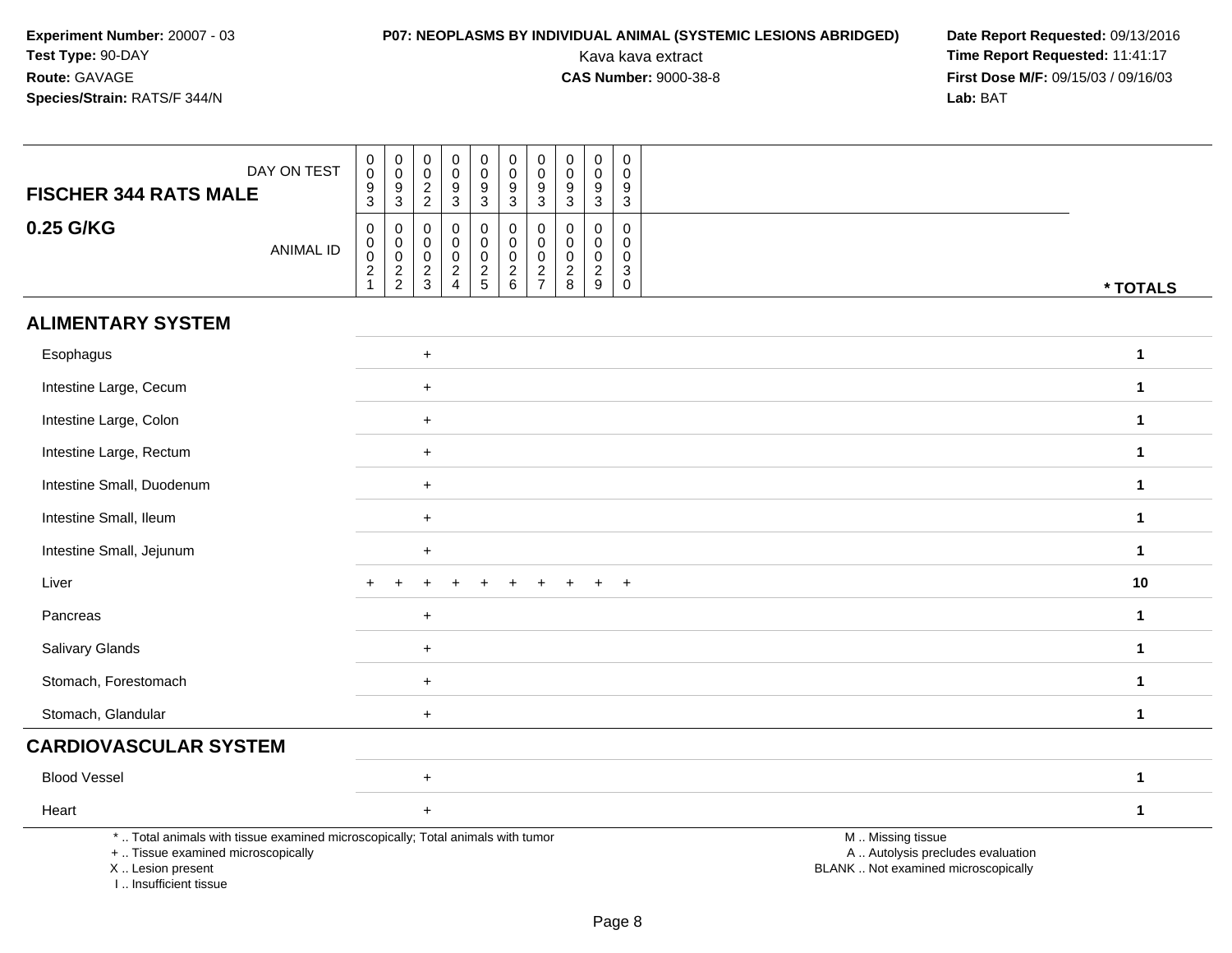## **P07: NEOPLASMS BY INDIVIDUAL ANIMAL (SYSTEMIC LESIONS ABRIDGED) Date Report Requested: 09/13/2016<br>Kava kava extract <b>Time Report Requested:** 11:41:17

Kava kava extract **Time Report Requested:** 11:41:17<br>**CAS Number:** 9000-38-8 **Time Report Requested:** 11:41:17 **First Dose M/F:** 09/15/03 / 09/16/03<br>**Lab:** BAT **Lab:** BAT

| DAY ON TEST<br><b>FISCHER 344 RATS MALE</b> | 0<br>$\mathbf 0$<br>$\boldsymbol{9}$<br>3                                       | 0<br>$\ddot{\mathbf{0}}$<br>9<br>3                                | $\mathbf 0$<br>0<br>$\overline{c}$<br>$\overline{2}$ | $\pmb{0}$<br>0<br>9<br>$\mathbf{3}$                     | $_{\rm 0}^{\rm 0}$<br>$\boldsymbol{9}$<br>$\mathbf{3}$ | $\pmb{0}$<br>$\overline{0}$<br>$\boldsymbol{9}$<br>3             | $\boldsymbol{0}$<br>$\pmb{0}$<br>$\boldsymbol{9}$<br>$\mathbf{3}$ | $\pmb{0}$<br>0<br>9<br>3     | $\mathbf 0$<br>$\pmb{0}$<br>9<br>$\mathbf{3}$         | $\pmb{0}$<br>0<br>9<br>3                             |                      |
|---------------------------------------------|---------------------------------------------------------------------------------|-------------------------------------------------------------------|------------------------------------------------------|---------------------------------------------------------|--------------------------------------------------------|------------------------------------------------------------------|-------------------------------------------------------------------|------------------------------|-------------------------------------------------------|------------------------------------------------------|----------------------|
| 0.25 G/KG<br><b>ANIMAL ID</b>               | 0<br>$\begin{smallmatrix}0\\0\end{smallmatrix}$<br>$\overline{\mathbf{c}}$<br>1 | 0<br>$\begin{smallmatrix}0\0\0\end{smallmatrix}$<br>$\frac{2}{2}$ | 0<br>0<br>$\mathbf 0$<br>$\frac{2}{3}$               | 0<br>0<br>$\pmb{0}$<br>$\overline{c}$<br>$\overline{4}$ | $\mathsf 0$<br>$\pmb{0}$<br>$\pmb{0}$<br>$\frac{2}{5}$ | $\mathbf 0$<br>$\pmb{0}$<br>$\mathsf{O}\xspace$<br>$\frac{2}{6}$ | $\pmb{0}$<br>$\pmb{0}$<br>$\mathbf 0$<br>$\frac{2}{7}$            | 0<br>0<br>0<br>$\frac{2}{8}$ | $\mathbf 0$<br>0<br>0<br>$\overline{\mathbf{c}}$<br>9 | $\mathbf 0$<br>0<br>0<br>$\mathbf{3}$<br>$\mathbf 0$ | * TOTALS             |
| <b>ENDOCRINE SYSTEM</b>                     |                                                                                 |                                                                   |                                                      |                                                         |                                                        |                                                                  |                                                                   |                              |                                                       |                                                      |                      |
| <b>Adrenal Cortex</b>                       |                                                                                 |                                                                   | $+$                                                  |                                                         |                                                        |                                                                  |                                                                   |                              |                                                       |                                                      | $\mathbf{1}$         |
| Adrenal Medulla                             |                                                                                 |                                                                   | $+$                                                  |                                                         |                                                        |                                                                  |                                                                   |                              |                                                       |                                                      | $\mathbf{1}$         |
| Islets, Pancreatic                          |                                                                                 |                                                                   | $+$                                                  |                                                         |                                                        |                                                                  |                                                                   |                              |                                                       |                                                      | $\mathbf{1}$         |
| Parathyroid Gland                           |                                                                                 |                                                                   | $\ddot{}$                                            |                                                         |                                                        |                                                                  |                                                                   |                              |                                                       |                                                      | $\mathbf{1}$         |
| <b>Pituitary Gland</b>                      |                                                                                 |                                                                   | $+$                                                  |                                                         |                                                        |                                                                  |                                                                   |                              |                                                       |                                                      | $\mathbf{1}$         |
| <b>Thyroid Gland</b>                        |                                                                                 |                                                                   | $+$                                                  |                                                         |                                                        |                                                                  |                                                                   |                              |                                                       |                                                      | $\mathbf{1}$         |
| <b>GENERAL BODY SYSTEM</b>                  |                                                                                 |                                                                   |                                                      |                                                         |                                                        |                                                                  |                                                                   |                              |                                                       |                                                      |                      |
| <b>NONE</b>                                 |                                                                                 |                                                                   |                                                      |                                                         |                                                        |                                                                  |                                                                   |                              |                                                       |                                                      |                      |
| <b>GENITAL SYSTEM</b>                       |                                                                                 |                                                                   |                                                      |                                                         |                                                        |                                                                  |                                                                   |                              |                                                       |                                                      |                      |
| Epididymis                                  |                                                                                 |                                                                   | $+$                                                  |                                                         |                                                        |                                                                  |                                                                   |                              |                                                       |                                                      | $\mathbf{1}$         |
| <b>Preputial Gland</b>                      |                                                                                 |                                                                   | $\ddot{}$                                            |                                                         |                                                        |                                                                  |                                                                   |                              |                                                       |                                                      | $\blacktriangleleft$ |
| Prostate                                    |                                                                                 |                                                                   | $\ddot{}$                                            |                                                         |                                                        |                                                                  |                                                                   |                              |                                                       |                                                      | $\blacktriangleleft$ |
| Seminal Vesicle                             |                                                                                 |                                                                   | $\ddot{}$                                            |                                                         |                                                        |                                                                  |                                                                   |                              |                                                       |                                                      | $\blacktriangleleft$ |

Testes<sup>+</sup>

### **HEMATOPOIETIC SYSTEM**

\* .. Total animals with tissue examined microscopically; Total animals with tumor

+ .. Tissue examined microscopically

X .. Lesion present

I .. Insufficient tissue

 M .. Missing tissuey the contract of the contract of the contract of the contract of the contract of the contract of the contract of  $A$ . Autolysis precludes evaluation Lesion present BLANK .. Not examined microscopically

**<sup>1</sup>**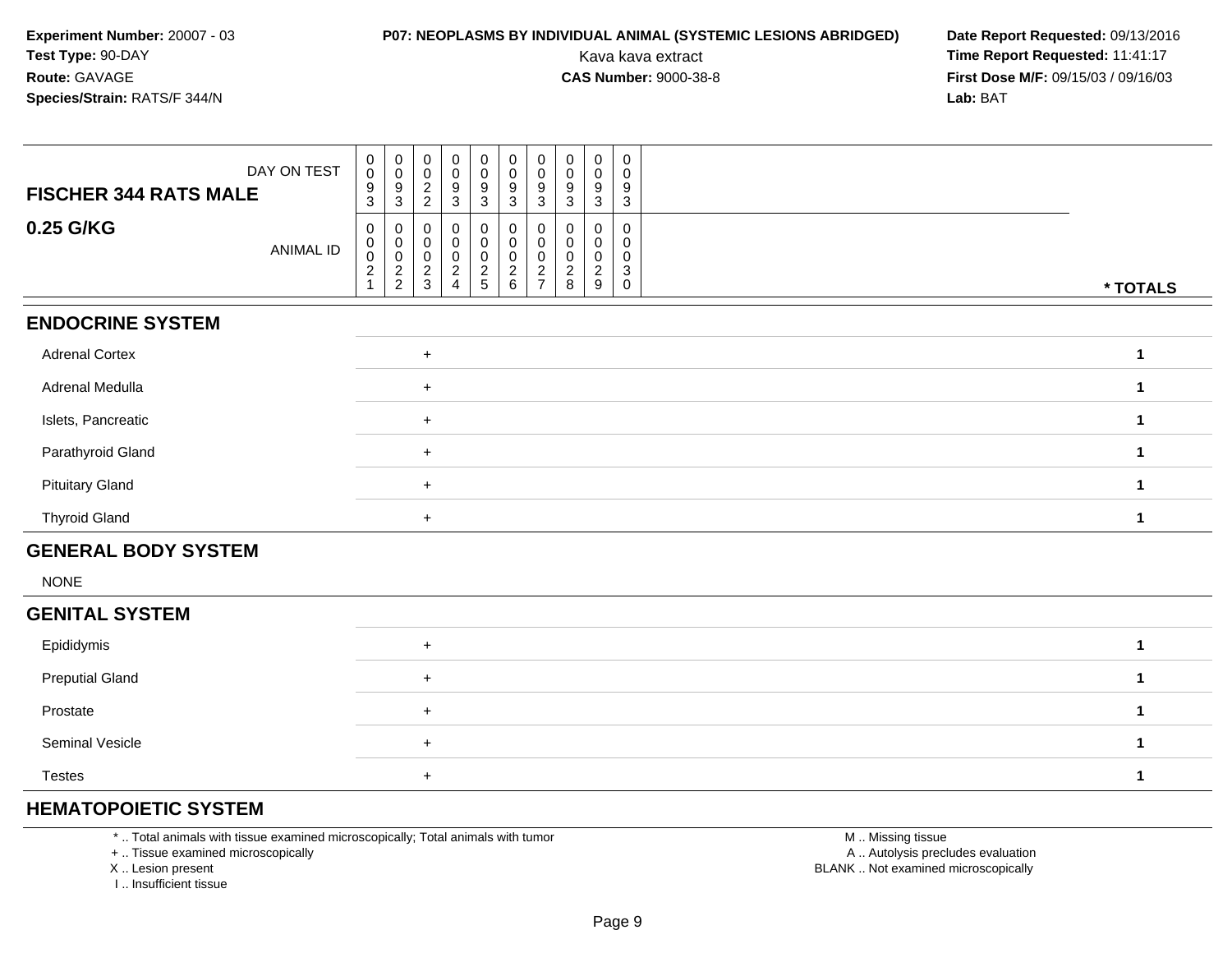# **P07: NEOPLASMS BY INDIVIDUAL ANIMAL (SYSTEMIC LESIONS ABRIDGED) Date Report Requested: 09/13/2016<br>Kava kava extract <b>Time Report Requested:** 11:41:17

| DAY ON TEST<br><b>FISCHER 344 RATS MALE</b>                                                                                                                         | ${\bf 0}$<br>$\pmb{0}$<br>$\boldsymbol{9}$<br>$\sqrt{3}$                               | $\begin{smallmatrix} 0\\0 \end{smallmatrix}$<br>$\boldsymbol{9}$<br>$\mathbf{3}$ | $\pmb{0}$<br>$\mathbf 0$<br>$\sqrt{2}$<br>$\sqrt{2}$ | $\begin{smallmatrix} 0\\0 \end{smallmatrix}$<br>$\boldsymbol{9}$<br>3 | $\pmb{0}$<br>$\mathbf 0$<br>$\boldsymbol{9}$<br>$\overline{3}$ | $\pmb{0}$<br>$\mathsf{O}\xspace$<br>$\boldsymbol{9}$<br>3              | $\mathbf 0$<br>0<br>9<br>$\mathbf{3}$                  | $_{\rm 0}^{\rm 0}$<br>$\boldsymbol{9}$<br>$\mathbf{3}$ | $\pmb{0}$<br>$\mathbf 0$<br>9<br>$\mathbf{3}$ | $\mathbf 0$<br>$\mathbf 0$<br>9<br>$\mathbf{3}$                          |                                                                                               |              |
|---------------------------------------------------------------------------------------------------------------------------------------------------------------------|----------------------------------------------------------------------------------------|----------------------------------------------------------------------------------|------------------------------------------------------|-----------------------------------------------------------------------|----------------------------------------------------------------|------------------------------------------------------------------------|--------------------------------------------------------|--------------------------------------------------------|-----------------------------------------------|--------------------------------------------------------------------------|-----------------------------------------------------------------------------------------------|--------------|
| 0.25 G/KG<br><b>ANIMAL ID</b>                                                                                                                                       | $\pmb{0}$<br>$\pmb{0}$<br>$\begin{smallmatrix} 0\\2 \end{smallmatrix}$<br>$\mathbf{1}$ | 0<br>$\mathbf 0$<br>$\frac{0}{2}$                                                | $\mathbf 0$<br>0<br>$\mathsf 0$<br>$\frac{2}{3}$     | 0<br>$\mathbf 0$<br>$\pmb{0}$<br>$\overline{2}$<br>$\overline{4}$     | $\pmb{0}$<br>$\pmb{0}$<br>$\frac{0}{2}$                        | $\mathbf 0$<br>$\mathbf 0$<br>$\mathbf 0$<br>$\overline{2}$<br>$\,6\,$ | $\Omega$<br>0<br>0<br>$\overline{c}$<br>$\overline{7}$ | $\mathbf 0$<br>$\mathbf 0$<br>$\frac{0}{2}$            | 0<br>0<br>$\mathbf 0$<br>$\frac{2}{9}$        | $\mathbf 0$<br>$\mathbf 0$<br>$\mathbf 0$<br>$\mathbf{3}$<br>$\mathbf 0$ |                                                                                               | * TOTALS     |
| <b>Bone Marrow</b>                                                                                                                                                  | ÷                                                                                      |                                                                                  |                                                      |                                                                       |                                                                | $\div$                                                                 | +                                                      |                                                        | $+$                                           | $+$                                                                      |                                                                                               | 10           |
| Lymph Node, Mandibular                                                                                                                                              |                                                                                        |                                                                                  | M                                                    |                                                                       |                                                                |                                                                        |                                                        |                                                        |                                               |                                                                          |                                                                                               | 0            |
| Lymph Node, Mesenteric                                                                                                                                              |                                                                                        |                                                                                  | $\ddot{}$                                            |                                                                       |                                                                |                                                                        |                                                        |                                                        |                                               |                                                                          |                                                                                               | $\mathbf{1}$ |
| Spleen                                                                                                                                                              |                                                                                        |                                                                                  |                                                      |                                                                       |                                                                |                                                                        |                                                        |                                                        |                                               | $\overline{+}$                                                           |                                                                                               | 10           |
| Thymus                                                                                                                                                              |                                                                                        |                                                                                  |                                                      |                                                                       |                                                                |                                                                        |                                                        |                                                        | $\ddot{}$                                     | $+$                                                                      |                                                                                               | 10           |
| <b>INTEGUMENTARY SYSTEM</b>                                                                                                                                         |                                                                                        |                                                                                  |                                                      |                                                                       |                                                                |                                                                        |                                                        |                                                        |                                               |                                                                          |                                                                                               |              |
| Mammary Gland                                                                                                                                                       |                                                                                        |                                                                                  | $+$                                                  |                                                                       |                                                                |                                                                        |                                                        |                                                        |                                               |                                                                          |                                                                                               | $\mathbf 1$  |
| Skin                                                                                                                                                                |                                                                                        |                                                                                  | $\ddot{}$                                            |                                                                       |                                                                |                                                                        |                                                        |                                                        |                                               |                                                                          |                                                                                               | $\mathbf{1}$ |
| <b>MUSCULOSKELETAL SYSTEM</b>                                                                                                                                       |                                                                                        |                                                                                  |                                                      |                                                                       |                                                                |                                                                        |                                                        |                                                        |                                               |                                                                          |                                                                                               |              |
| <b>Bone</b>                                                                                                                                                         |                                                                                        |                                                                                  | $\ddot{}$                                            |                                                                       |                                                                |                                                                        |                                                        |                                                        |                                               |                                                                          |                                                                                               | $\mathbf{1}$ |
| <b>NERVOUS SYSTEM</b>                                                                                                                                               |                                                                                        |                                                                                  |                                                      |                                                                       |                                                                |                                                                        |                                                        |                                                        |                                               |                                                                          |                                                                                               |              |
| <b>Brain</b>                                                                                                                                                        |                                                                                        |                                                                                  | $\ddot{}$                                            |                                                                       |                                                                |                                                                        |                                                        |                                                        |                                               |                                                                          |                                                                                               | $\mathbf{1}$ |
| <b>RESPIRATORY SYSTEM</b>                                                                                                                                           |                                                                                        |                                                                                  |                                                      |                                                                       |                                                                |                                                                        |                                                        |                                                        |                                               |                                                                          |                                                                                               |              |
| Lung                                                                                                                                                                |                                                                                        |                                                                                  | $\ddot{}$                                            |                                                                       |                                                                |                                                                        |                                                        |                                                        |                                               |                                                                          |                                                                                               | 1            |
| Nose                                                                                                                                                                |                                                                                        |                                                                                  | $\ddot{}$                                            |                                                                       |                                                                |                                                                        |                                                        |                                                        |                                               |                                                                          |                                                                                               | 1            |
| Trachea                                                                                                                                                             |                                                                                        |                                                                                  | $\ddot{}$                                            |                                                                       |                                                                |                                                                        |                                                        |                                                        |                                               |                                                                          |                                                                                               | $\mathbf 1$  |
| *  Total animals with tissue examined microscopically; Total animals with tumor<br>+  Tissue examined microscopically<br>X  Lesion present<br>I Insufficient tissue |                                                                                        |                                                                                  |                                                      |                                                                       |                                                                |                                                                        |                                                        |                                                        |                                               |                                                                          | M  Missing tissue<br>A  Autolysis precludes evaluation<br>BLANK  Not examined microscopically |              |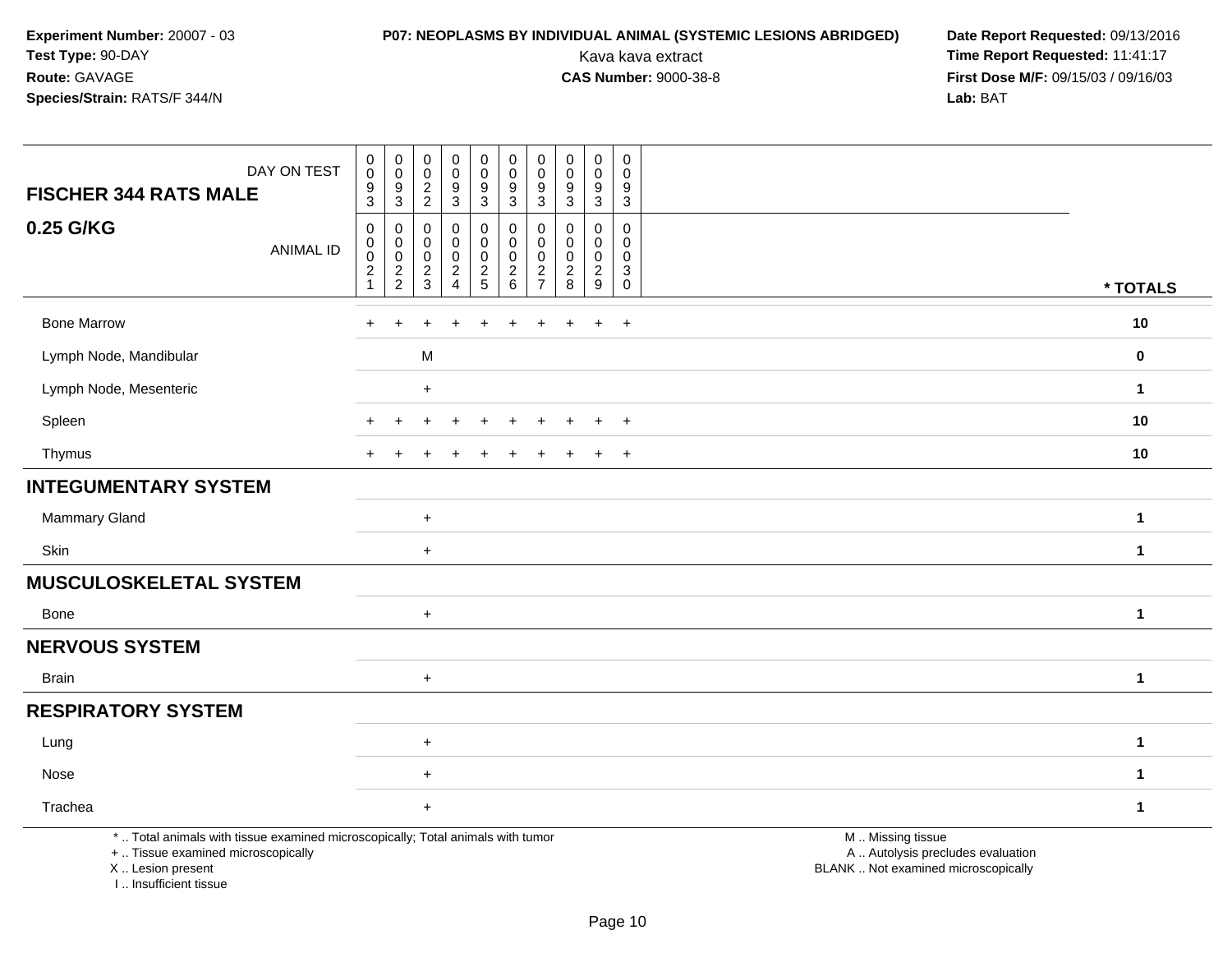## **P07: NEOPLASMS BY INDIVIDUAL ANIMAL (SYSTEMIC LESIONS ABRIDGED) Date Report Requested: 09/13/2016<br>Kava kava extract <b>Time Report Requested:** 11:41:17

Kava kava extract **Time Report Requested:** 11:41:17<br>**CAS Number:** 9000-38-8 **Time Report Requested:** 11:41:17 **First Dose M/F:** 09/15/03 / 09/16/03<br>**Lab:** BAT **Lab:** BAT

| DAY ON TEST                  | $\pmb{0}$<br>$\pmb{0}$     | $_{\rm 0}^{\rm 0}$                                  | $_{\rm 0}^{\rm 0}$                             | $\begin{smallmatrix} 0\\0 \end{smallmatrix}$ | $\begin{array}{c} 0 \\ 0 \\ 9 \\ 3 \end{array}$ | $\begin{smallmatrix}0\\0\\9\end{smallmatrix}$          | 0<br>$\mathbf 0$ | $\pmb{0}$<br>$\boldsymbol{0}$ | 0<br>$\pmb{0}$                     | 0<br>0                |          |
|------------------------------|----------------------------|-----------------------------------------------------|------------------------------------------------|----------------------------------------------|-------------------------------------------------|--------------------------------------------------------|------------------|-------------------------------|------------------------------------|-----------------------|----------|
| <b>FISCHER 344 RATS MALE</b> | 9<br>3                     | 9<br>3                                              | $\frac{2}{2}$                                  | $\boldsymbol{9}$<br>3                        |                                                 | $\mathbf{3}$                                           | 9<br>3           | 9<br>3                        | 9<br>3                             | 9<br>3                |          |
| 0.25 G/KG<br>ANIMAL ID       | 0<br>0<br>$\mathbf 0$<br>2 | 0<br>0<br>$\overline{\mathbf{c}}$<br>$\overline{c}$ | 0<br>0<br>$\mathbf 0$<br>$\boldsymbol{2}$<br>3 | 0<br>$\pmb{0}$<br>0<br>$\overline{c}$<br>4   | 0<br>$\pmb{0}$<br>$\pmb{0}$<br>$\frac{2}{5}$    | 0<br>$\pmb{0}$<br>$\mathbf 0$<br>$\boldsymbol{2}$<br>6 | 0<br>0<br>0<br>2 | 8                             | 0<br>0<br>0<br>$\overline{c}$<br>9 | 0<br>0<br>0<br>3<br>0 | * TOTALS |
| <b>SPECIAL SENSES SYSTEM</b> |                            |                                                     |                                                |                                              |                                                 |                                                        |                  |                               |                                    |                       |          |
| Eye                          |                            |                                                     | $+$                                            |                                              |                                                 |                                                        |                  |                               |                                    |                       |          |
| Harderian Gland              |                            |                                                     | $+$                                            |                                              |                                                 |                                                        |                  |                               |                                    |                       |          |
| <b>URINARY SYSTEM</b>        |                            |                                                     |                                                |                                              |                                                 |                                                        |                  |                               |                                    |                       |          |
| Kidney                       |                            |                                                     | $+$                                            |                                              |                                                 |                                                        |                  |                               |                                    |                       |          |
| <b>Urinary Bladder</b>       |                            |                                                     | $+$                                            |                                              |                                                 |                                                        |                  |                               |                                    |                       |          |
| <b>SYSTEMIC LESIONS</b>      |                            |                                                     |                                                |                                              |                                                 |                                                        |                  |                               |                                    |                       |          |
| Multiple Organ               |                            |                                                     |                                                | $\div$                                       | $+$                                             | $+$                                                    | $+$              | $+$                           | $+$ $+$                            |                       | 10       |

\* .. Total animals with tissue examined microscopically; Total animals with tumor

+ .. Tissue examined microscopically

X .. Lesion present

I .. Insufficient tissue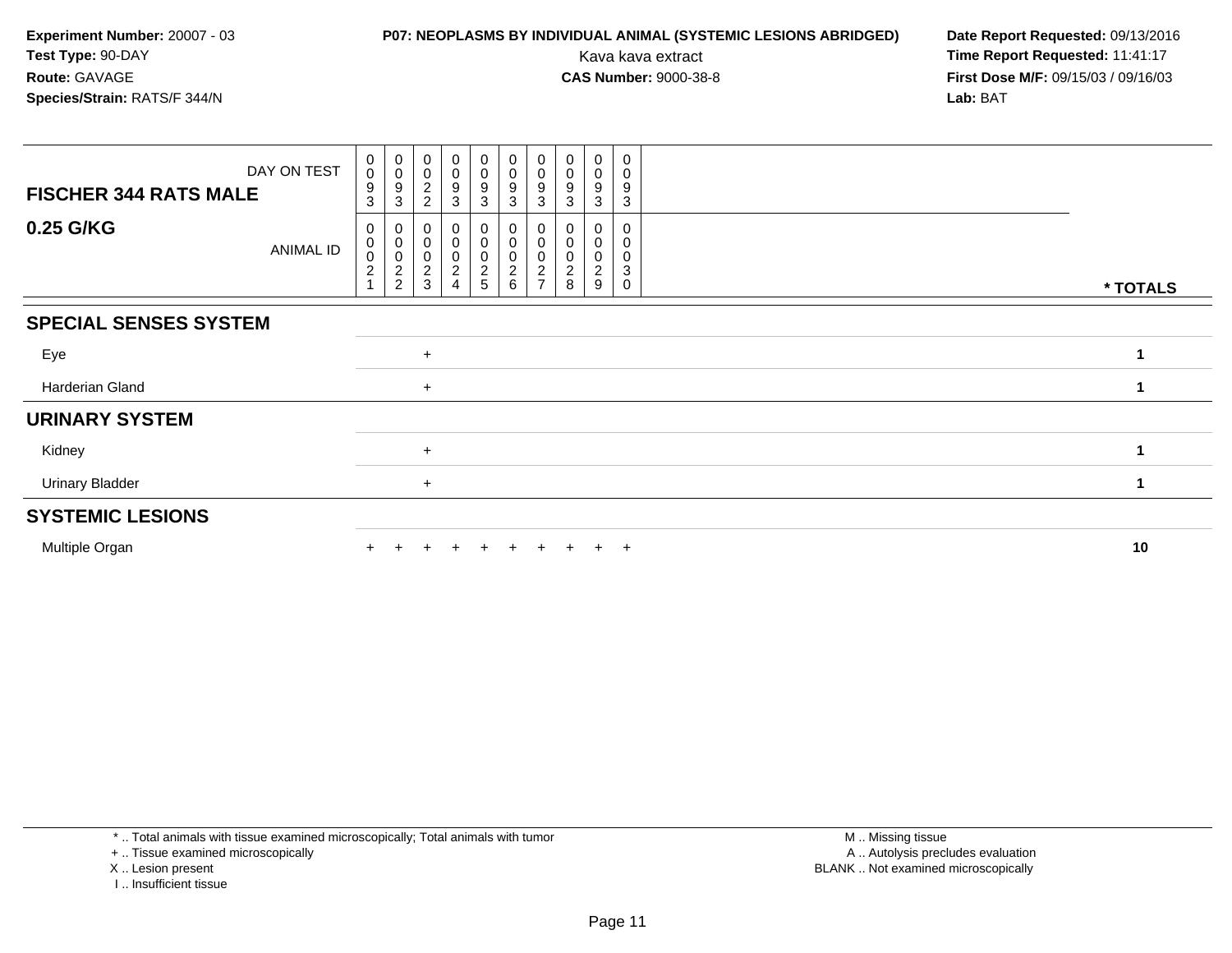## **P07: NEOPLASMS BY INDIVIDUAL ANIMAL (SYSTEMIC LESIONS ABRIDGED) Date Report Requested:** 09/13/2016

Kava kava extract **Time Report Requested:** 11:41:17<br>**CAS Number:** 9000-38-8 **Time Report Requested:** 11:41:17 **First Dose M/F:** 09/15/03 / 09/16/03<br>Lab: BAT **Lab:** BAT

| DAY ON TEST<br><b>FISCHER 344 RATS MALE</b> | 0<br>0<br>9<br>3                        | 0<br>$\mathbf 0$<br>$9\,$<br>$\sqrt{3}$                         | 0<br>0<br>9<br>3      | 0<br>0<br>9<br>3                                           | 0<br>0<br>$\boldsymbol{9}$<br>3 | 0<br>$\pmb{0}$<br>$\frac{9}{3}$            | 0<br>0<br>$\boldsymbol{9}$<br>$\mathbf{3}$             | 0<br>0<br>9<br>3      | $\mathbf 0$<br>0<br>9<br>$\mathbf{3}$      | 0<br>0<br>9<br>3                                     |          |
|---------------------------------------------|-----------------------------------------|-----------------------------------------------------------------|-----------------------|------------------------------------------------------------|---------------------------------|--------------------------------------------|--------------------------------------------------------|-----------------------|--------------------------------------------|------------------------------------------------------|----------|
| 0.5 G/KG<br><b>ANIMAL ID</b>                | 0<br>$\boldsymbol{0}$<br>$\pmb{0}$<br>3 | $\mathbf 0$<br>$\mathbf 0$<br>$\boldsymbol{0}$<br>$\frac{3}{2}$ | 0<br>0<br>0<br>3<br>3 | 0<br>0<br>0<br>$\ensuremath{\mathsf{3}}$<br>$\overline{4}$ | 0<br>0<br>0<br>3<br>5           | 0<br>0<br>$\mathbf 0$<br>$\mathbf{3}$<br>6 | 0<br>$\mathbf 0$<br>$\mathbf 0$<br>3<br>$\overline{7}$ | 0<br>0<br>0<br>3<br>8 | 0<br>0<br>$\mathbf 0$<br>$\mathbf{3}$<br>9 | $\mathbf 0$<br>0<br>0<br>$\overline{4}$<br>$\pmb{0}$ | * TOTALS |
| <b>ALIMENTARY SYSTEM</b>                    |                                         |                                                                 |                       |                                                            |                                 |                                            |                                                        |                       |                                            |                                                      |          |
| Liver                                       | $+$                                     | $+$                                                             | $\ddot{}$             | $+$                                                        | $+$                             | $+$                                        | $+$                                                    |                       | $+$ $+$ $+$                                |                                                      | 10       |
| <b>CARDIOVASCULAR SYSTEM</b>                |                                         |                                                                 |                       |                                                            |                                 |                                            |                                                        |                       |                                            |                                                      |          |
| <b>NONE</b>                                 |                                         |                                                                 |                       |                                                            |                                 |                                            |                                                        |                       |                                            |                                                      |          |
| <b>ENDOCRINE SYSTEM</b>                     |                                         |                                                                 |                       |                                                            |                                 |                                            |                                                        |                       |                                            |                                                      |          |
| <b>NONE</b>                                 |                                         |                                                                 |                       |                                                            |                                 |                                            |                                                        |                       |                                            |                                                      |          |
| <b>GENERAL BODY SYSTEM</b>                  |                                         |                                                                 |                       |                                                            |                                 |                                            |                                                        |                       |                                            |                                                      |          |
| <b>NONE</b>                                 |                                         |                                                                 |                       |                                                            |                                 |                                            |                                                        |                       |                                            |                                                      |          |
| <b>GENITAL SYSTEM</b>                       |                                         |                                                                 |                       |                                                            |                                 |                                            |                                                        |                       |                                            |                                                      |          |
| <b>NONE</b>                                 |                                         |                                                                 |                       |                                                            |                                 |                                            |                                                        |                       |                                            |                                                      |          |
| <b>HEMATOPOIETIC SYSTEM</b>                 |                                         |                                                                 |                       |                                                            |                                 |                                            |                                                        |                       |                                            |                                                      |          |
| <b>Bone Marrow</b>                          | $+$                                     |                                                                 | ٠                     |                                                            | $\ddot{}$                       | $\ddot{}$                                  | $\div$                                                 | +                     | $\pm$                                      | $+$                                                  | 10       |
| Spleen                                      |                                         |                                                                 |                       |                                                            |                                 |                                            |                                                        |                       | ÷                                          | $^{+}$                                               | 10       |
| Thymus                                      | $+$                                     | $\pm$                                                           | ٠                     |                                                            | $\ddot{}$                       | $+$                                        | $\ddot{}$                                              | $\ddot{}$             |                                            | $+$ $+$                                              | 10       |
| <b>INTEGUMENTARY SYSTEM</b>                 |                                         |                                                                 |                       |                                                            |                                 |                                            |                                                        |                       |                                            |                                                      |          |

NONE

\* .. Total animals with tissue examined microscopically; Total animals with tumor

+ .. Tissue examined microscopically

X .. Lesion present

I .. Insufficient tissue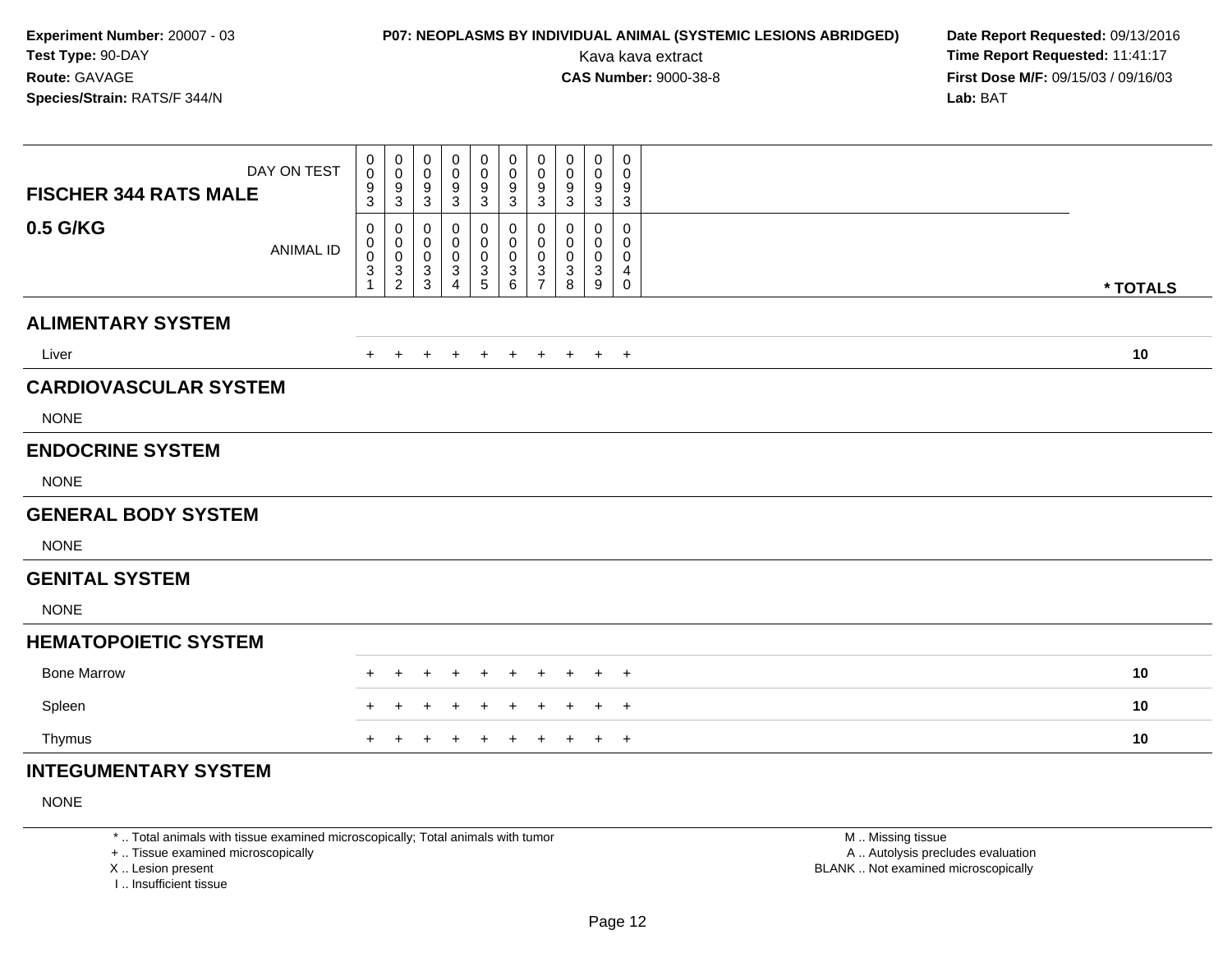## **P07: NEOPLASMS BY INDIVIDUAL ANIMAL (SYSTEMIC LESIONS ABRIDGED) Date Report Requested: 09/13/2016<br>Kava kava extract <b>Time Report Requested:** 11:41:17

Kava kava extract **Time Report Requested:** 11:41:17<br>**CAS Number:** 9000-38-8 **Time Report Requested:** 11:41:17 **First Dose M/F:** 09/15/03 / 09/16/03<br>**Lab:** BAT **Lab:** BAT

| DAY ON TEST<br><b>FISCHER 344 RATS MALE</b> | 0<br>$\Omega$<br>v<br>9<br>3 | 0<br>0<br>9<br>3                  | U<br>◡<br>У<br>ົ<br>J      | 0<br>υ<br>a<br>v<br>ີ<br>J |   | ν<br>ν<br>9<br>J | ◡<br>v<br>9<br>-3 | ◡<br>J.     | 0<br>0<br>a<br>◡<br>3 | ◡<br>9<br>$\sim$ |          |
|---------------------------------------------|------------------------------|-----------------------------------|----------------------------|----------------------------|---|------------------|-------------------|-------------|-----------------------|------------------|----------|
| 0.5 G/KG<br>ANIMAL ID                       | $\mathbf 0$<br>U<br>v<br>3   | 0<br>0<br>0<br>3<br>ົ<br><u>_</u> | ◡<br>◡<br>◡<br>ົ<br>ັ<br>3 | 0<br>0<br>ົ<br>J           | - | ν<br>u<br>u<br>J | U<br>3            | ົ<br>ບ<br>8 | 0<br>0<br>0<br>ັ<br>9 |                  | * TOTALS |

### **MUSCULOSKELETAL SYSTEM**

NONE

#### **NERVOUS SYSTEM**

NONE

### **RESPIRATORY SYSTEM**

NONE

### **SPECIAL SENSES SYSTEM**

**NONE** 

### **URINARY SYSTEM**

NONE

### **SYSTEMIC LESIONS**

Multiple Organn  $+$ 

<sup>+</sup> <sup>+</sup> <sup>+</sup> <sup>+</sup> <sup>+</sup> <sup>+</sup> <sup>+</sup> <sup>+</sup> <sup>+</sup> **<sup>10</sup>**

\* .. Total animals with tissue examined microscopically; Total animals with tumor

+ .. Tissue examined microscopically

- X .. Lesion present
- I .. Insufficient tissue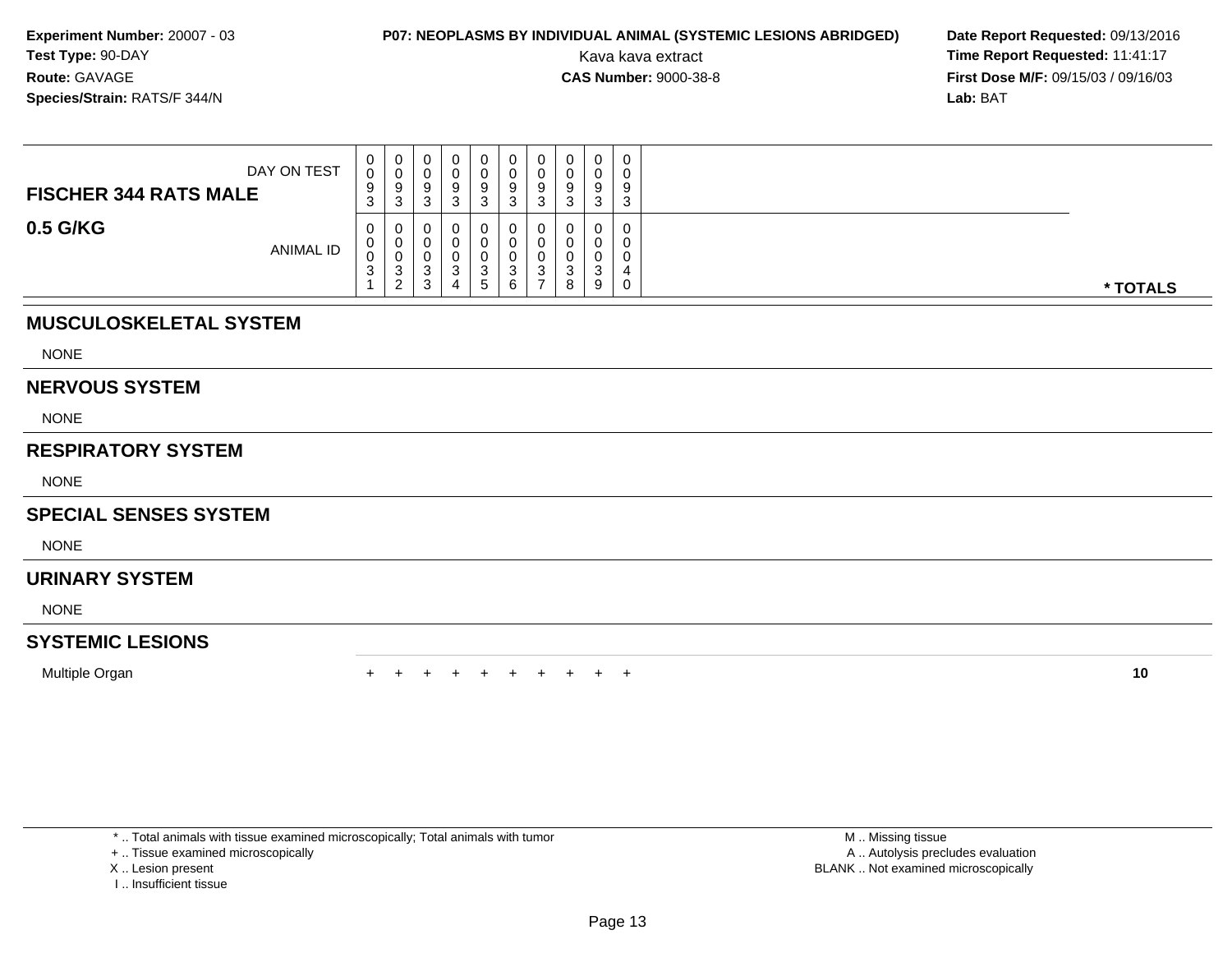## **P07: NEOPLASMS BY INDIVIDUAL ANIMAL (SYSTEMIC LESIONS ABRIDGED) Date Report Requested:** 09/13/2016

Kava kava extract **Time Report Requested:** 11:41:17<br>**CAS Number:** 9000-38-8 **Time Report Requested:** 11:41:17 **First Dose M/F:** 09/15/03 / 09/16/03<br>Lab: BAT **Lab:** BAT

| DAY ON TEST<br><b>FISCHER 344 RATS MALE</b> | 0<br>$\pmb{0}$<br>$^9_3$                                          | 0<br>$\mathbf 0$<br>9<br>$\sqrt{3}$              | 0<br>0<br>9<br>3                          | 0<br>0<br>9<br>3      | 0<br>0<br>9<br>$\sqrt{3}$            | 0<br>0<br>9<br>$\mathbf{3}$     | 0<br>0<br>9<br>3                   | 0<br>$\mathbf 0$<br>9<br>$\mathbf{3}$     | 0<br>$\mathbf 0$<br>9<br>3 | 0<br>0<br>9<br>3      |          |
|---------------------------------------------|-------------------------------------------------------------------|--------------------------------------------------|-------------------------------------------|-----------------------|--------------------------------------|---------------------------------|------------------------------------|-------------------------------------------|----------------------------|-----------------------|----------|
| 1.0 G/KG<br><b>ANIMAL ID</b>                | 0<br>$\mathbf 0$<br>$\mathbf 0$<br>$\overline{4}$<br>$\mathbf{1}$ | 0<br>$\mathbf 0$<br>$\mathbf 0$<br>$\frac{4}{2}$ | 0<br>$\mathbf 0$<br>$\mathbf 0$<br>4<br>3 | 0<br>0<br>0<br>4<br>4 | 0<br>0<br>$\pmb{0}$<br>$\frac{4}{5}$ | 0<br>0<br>$\mathbf 0$<br>4<br>6 | 0<br>0<br>0<br>4<br>$\overline{7}$ | $\mathbf 0$<br>$\mathbf 0$<br>0<br>4<br>8 | 0<br>0<br>0<br>4<br>9      | 0<br>0<br>0<br>5<br>0 | * TOTALS |
| <b>ALIMENTARY SYSTEM</b>                    |                                                                   |                                                  |                                           |                       |                                      |                                 |                                    |                                           |                            |                       |          |
| Liver                                       | $+$                                                               | $\overline{+}$                                   | $\ddot{}$                                 | $\ddot{}$             | $+$                                  | $+$                             | $+$                                | $+$                                       | $+$ $+$                    |                       | 10       |
| <b>CARDIOVASCULAR SYSTEM</b>                |                                                                   |                                                  |                                           |                       |                                      |                                 |                                    |                                           |                            |                       |          |
| <b>NONE</b>                                 |                                                                   |                                                  |                                           |                       |                                      |                                 |                                    |                                           |                            |                       |          |
| <b>ENDOCRINE SYSTEM</b>                     |                                                                   |                                                  |                                           |                       |                                      |                                 |                                    |                                           |                            |                       |          |
| <b>NONE</b>                                 |                                                                   |                                                  |                                           |                       |                                      |                                 |                                    |                                           |                            |                       |          |
| <b>GENERAL BODY SYSTEM</b>                  |                                                                   |                                                  |                                           |                       |                                      |                                 |                                    |                                           |                            |                       |          |
| <b>NONE</b>                                 |                                                                   |                                                  |                                           |                       |                                      |                                 |                                    |                                           |                            |                       |          |
| <b>GENITAL SYSTEM</b>                       |                                                                   |                                                  |                                           |                       |                                      |                                 |                                    |                                           |                            |                       |          |
| <b>NONE</b>                                 |                                                                   |                                                  |                                           |                       |                                      |                                 |                                    |                                           |                            |                       |          |
| <b>HEMATOPOIETIC SYSTEM</b>                 |                                                                   |                                                  |                                           |                       |                                      |                                 |                                    |                                           |                            |                       |          |
| <b>Bone Marrow</b>                          |                                                                   |                                                  |                                           |                       |                                      |                                 |                                    |                                           |                            | $+$                   | 10       |
| Spleen                                      |                                                                   |                                                  |                                           |                       |                                      |                                 |                                    |                                           |                            | $+$                   | 10       |
| Thymus                                      |                                                                   |                                                  |                                           |                       | ÷                                    | $\ddot{}$                       | $\ddot{}$                          | ٠                                         | $\ddot{}$                  | $+$                   | 10       |
| <b>INTEGUMENTARY SYSTEM</b>                 |                                                                   |                                                  |                                           |                       |                                      |                                 |                                    |                                           |                            |                       |          |

NONE

\* .. Total animals with tissue examined microscopically; Total animals with tumor

+ .. Tissue examined microscopically

X .. Lesion present

I .. Insufficient tissue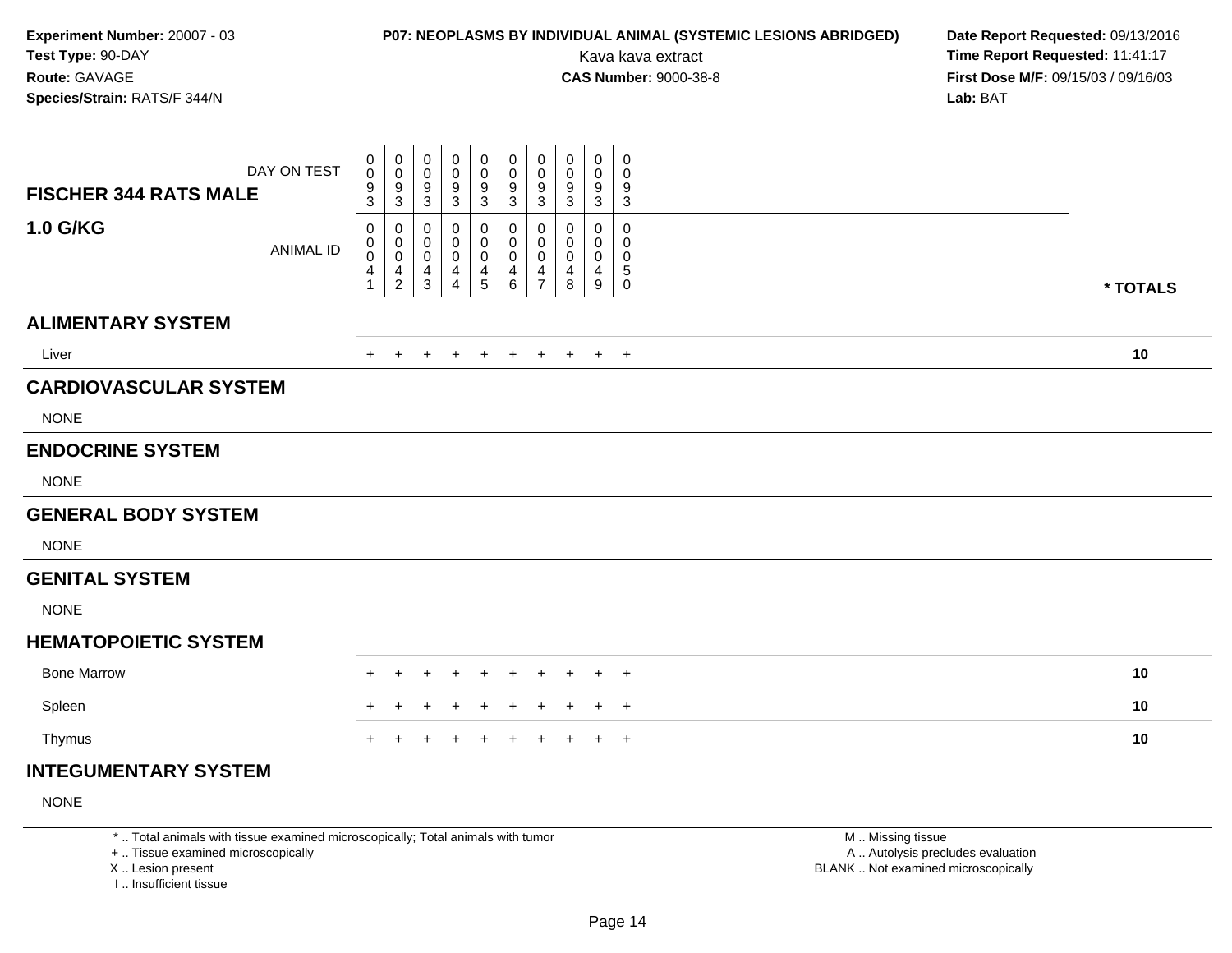## **P07: NEOPLASMS BY INDIVIDUAL ANIMAL (SYSTEMIC LESIONS ABRIDGED) Date Report Requested: 09/13/2016<br>Kava kava extract <b>Time Report Requested:** 11:41:17

Kava kava extract **Time Report Requested:** 11:41:17<br>**CAS Number:** 9000-38-8 **Time Report Requested:** 11:41:17 **First Dose M/F:** 09/15/03 / 09/16/03<br>**Lab:** BAT **Lab:** BAT

| DAY ON TEST<br><b>FISCHER 344 RATS MALE</b> | 0<br>v<br>9<br>3 | 0<br>U<br>9<br>3                  | U<br>ັ<br>У<br>J. | 0<br>◡<br>a<br>v<br>-2<br>ت | ت | υ<br>u<br>9<br>J | υ<br>v<br>-9<br>3 | U<br>J. | 0<br>0<br>a<br>÷<br>3      | 9<br>⌒<br>ັ |          |
|---------------------------------------------|------------------|-----------------------------------|-------------------|-----------------------------|---|------------------|-------------------|---------|----------------------------|-------------|----------|
| <b>1.0 G/KG</b><br><b>ANIMAL ID</b>         | 0<br>U<br>◡<br>4 | 0<br>0<br>U<br>4<br>◠<br><u>_</u> | v<br>v<br>ັ<br>J. | 0<br>0<br>4                 |   | J<br>J           | υ                 | 4<br>ပ  | $\mathbf 0$<br>0<br>0<br>9 | G           | * TOTALS |

### **MUSCULOSKELETAL SYSTEM**

NONE

#### **NERVOUS SYSTEM**

NONE

### **RESPIRATORY SYSTEM**

NONE

### **SPECIAL SENSES SYSTEM**

**NONE** 

### **URINARY SYSTEM**

NONE

### **SYSTEMIC LESIONS**

Multiple Organn  $+$ 

<sup>+</sup> <sup>+</sup> <sup>+</sup> <sup>+</sup> <sup>+</sup> <sup>+</sup> <sup>+</sup> <sup>+</sup> <sup>+</sup> **<sup>10</sup>**

\* .. Total animals with tissue examined microscopically; Total animals with tumor

+ .. Tissue examined microscopically

- X .. Lesion present
- I .. Insufficient tissue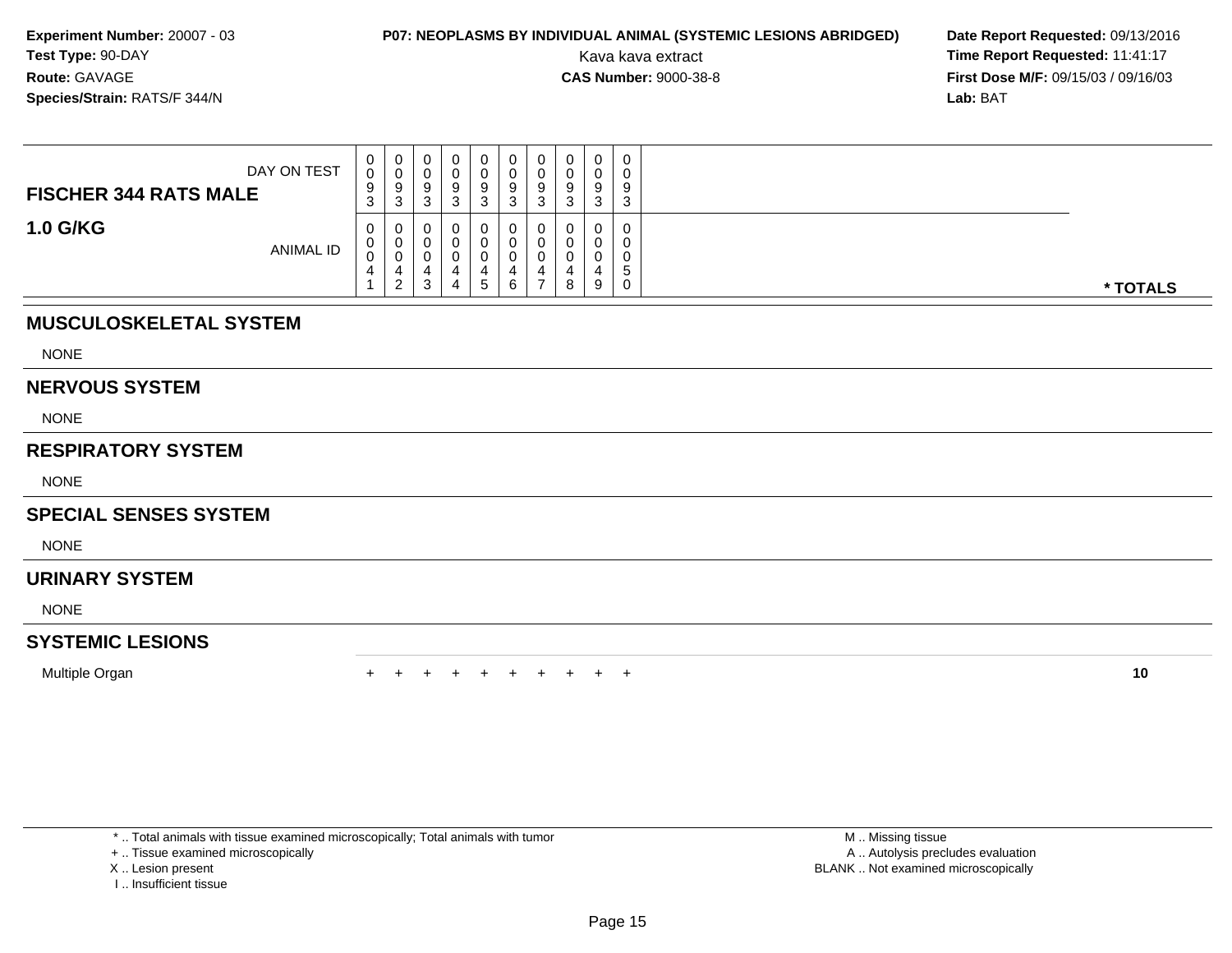# **P07: NEOPLASMS BY INDIVIDUAL ANIMAL (SYSTEMIC LESIONS ABRIDGED) Date Report Requested: 09/13/2016<br>Kava kava extract <b>Time Report Requested:** 11:41:17

| DAY ON TEST<br><b>FISCHER 344 RATS MALE</b>                                                                                                                         | $\pmb{0}$<br>$\ddot{\mathbf{0}}$<br>$\frac{9}{3}$ | $_{\rm 0}^{\rm 0}$<br>$\frac{9}{3}$ | $\boldsymbol{0}$<br>$\ddot{\mathbf{0}}$<br>$\bf8$ | $\pmb{0}$<br>$\mathbf 0$<br>9    | $\pmb{0}$<br>$\mathbf 0$<br>8      | $\pmb{0}$<br>$\ddot{\mathbf{0}}$<br>$\frac{9}{3}$ | $\pmb{0}$<br>$\mathbf 0$<br>9 | $\pmb{0}$<br>0<br>9 | $\begin{smallmatrix} 0\\0 \end{smallmatrix}$<br>$\boldsymbol{9}$ | $\mathbf 0$<br>$\Omega$<br>0 |                                                                                               |  |
|---------------------------------------------------------------------------------------------------------------------------------------------------------------------|---------------------------------------------------|-------------------------------------|---------------------------------------------------|----------------------------------|------------------------------------|---------------------------------------------------|-------------------------------|---------------------|------------------------------------------------------------------|------------------------------|-----------------------------------------------------------------------------------------------|--|
| <b>2.0 G/KG</b>                                                                                                                                                     | $\pmb{0}$                                         | $\pmb{0}$                           | $\mathbf 0$<br>$\boldsymbol{0}$                   | $\mathbf{3}$<br>$\mathbf 0$      | $\mathbf 0$<br>$\mathbf 0$         | $\pmb{0}$                                         | 3<br>$\mathbf 0$              | 3<br>$\mathbf 0$    | $\mathbf{3}$<br>$\pmb{0}$                                        | 5<br>$\Omega$                |                                                                                               |  |
| <b>ANIMAL ID</b>                                                                                                                                                    | $\begin{smallmatrix}0\0\0\5\end{smallmatrix}$     | $\mathsf 0$<br>$\ddot{\mathbf{0}}$  | $\mathbf 0$<br>$\mathbf 0$                        | $\mathbf 0$<br>$\mathbf 0$       | $\mathbf 0$<br>$\mathsf{O}\xspace$ | $\pmb{0}$<br>$\ddot{\mathbf{0}}$                  | $\mathbf 0$<br>$\mathbf 0$    | $\mathbf 0$<br>0    | $\mathbf 0$<br>$\pmb{0}$                                         | $\mathbf 0$<br>$\mathbf 0$   |                                                                                               |  |
|                                                                                                                                                                     | $\overline{1}$                                    | $\overline{5}$<br>$\overline{c}$    | $\frac{5}{3}$                                     | $\overline{5}$<br>$\overline{4}$ | $\overline{5}$                     | $\overline{5}$ 6                                  | $\sqrt{5}$<br>$\overline{7}$  | $\sqrt{5}$<br>8     | $\overline{5}$<br>9                                              | $\,6$<br>$\mathsf{O}\xspace$ | * TOTALS                                                                                      |  |
| <b>ALIMENTARY SYSTEM</b>                                                                                                                                            |                                                   |                                     |                                                   |                                  |                                    |                                                   |                               |                     |                                                                  |                              |                                                                                               |  |
| Esophagus                                                                                                                                                           | $+$                                               | $\div$                              |                                                   |                                  | $\ddot{}$                          |                                                   |                               |                     |                                                                  | $+$                          | 10                                                                                            |  |
| Intestine Large, Cecum                                                                                                                                              |                                                   |                                     |                                                   |                                  |                                    |                                                   |                               |                     |                                                                  | $\overline{ }$               | 10                                                                                            |  |
| Intestine Large, Colon                                                                                                                                              |                                                   |                                     |                                                   |                                  |                                    |                                                   |                               |                     |                                                                  | $\div$                       | 10                                                                                            |  |
| Intestine Large, Rectum                                                                                                                                             |                                                   |                                     |                                                   |                                  |                                    |                                                   |                               |                     |                                                                  | $\overline{+}$               | 10                                                                                            |  |
| Intestine Small, Duodenum                                                                                                                                           |                                                   |                                     |                                                   |                                  |                                    |                                                   |                               |                     |                                                                  | $\ddot{}$                    | 10                                                                                            |  |
| Intestine Small, Ileum                                                                                                                                              |                                                   |                                     |                                                   |                                  |                                    |                                                   |                               |                     |                                                                  | $\ddot{}$                    | 10                                                                                            |  |
| Intestine Small, Jejunum                                                                                                                                            | $+$                                               |                                     |                                                   |                                  |                                    |                                                   |                               |                     | $\div$                                                           | $+$                          | 10                                                                                            |  |
| Liver                                                                                                                                                               |                                                   |                                     |                                                   |                                  |                                    |                                                   |                               |                     |                                                                  | $+$                          | 10                                                                                            |  |
| Pancreas                                                                                                                                                            |                                                   |                                     |                                                   |                                  |                                    |                                                   |                               |                     |                                                                  | $\ddot{}$                    | 10                                                                                            |  |
| Salivary Glands                                                                                                                                                     |                                                   |                                     |                                                   |                                  |                                    |                                                   |                               |                     |                                                                  | $\overline{+}$               | 10                                                                                            |  |
| Stomach, Forestomach                                                                                                                                                |                                                   |                                     |                                                   |                                  |                                    |                                                   |                               |                     |                                                                  | $\overline{+}$               | 10                                                                                            |  |
| Stomach, Glandular                                                                                                                                                  |                                                   |                                     |                                                   |                                  |                                    |                                                   |                               |                     |                                                                  | $+$                          | 10                                                                                            |  |
| <b>CARDIOVASCULAR SYSTEM</b>                                                                                                                                        |                                                   |                                     |                                                   |                                  |                                    |                                                   |                               |                     |                                                                  |                              |                                                                                               |  |
| <b>Blood Vessel</b>                                                                                                                                                 |                                                   |                                     |                                                   |                                  |                                    |                                                   |                               |                     |                                                                  | $\overline{ }$               | 10                                                                                            |  |
| Heart                                                                                                                                                               |                                                   |                                     |                                                   |                                  |                                    |                                                   |                               |                     |                                                                  | $+$                          | 10                                                                                            |  |
| *  Total animals with tissue examined microscopically; Total animals with tumor<br>+  Tissue examined microscopically<br>X  Lesion present<br>I Insufficient tissue |                                                   |                                     |                                                   |                                  |                                    |                                                   |                               |                     |                                                                  |                              | M  Missing tissue<br>A  Autolysis precludes evaluation<br>BLANK  Not examined microscopically |  |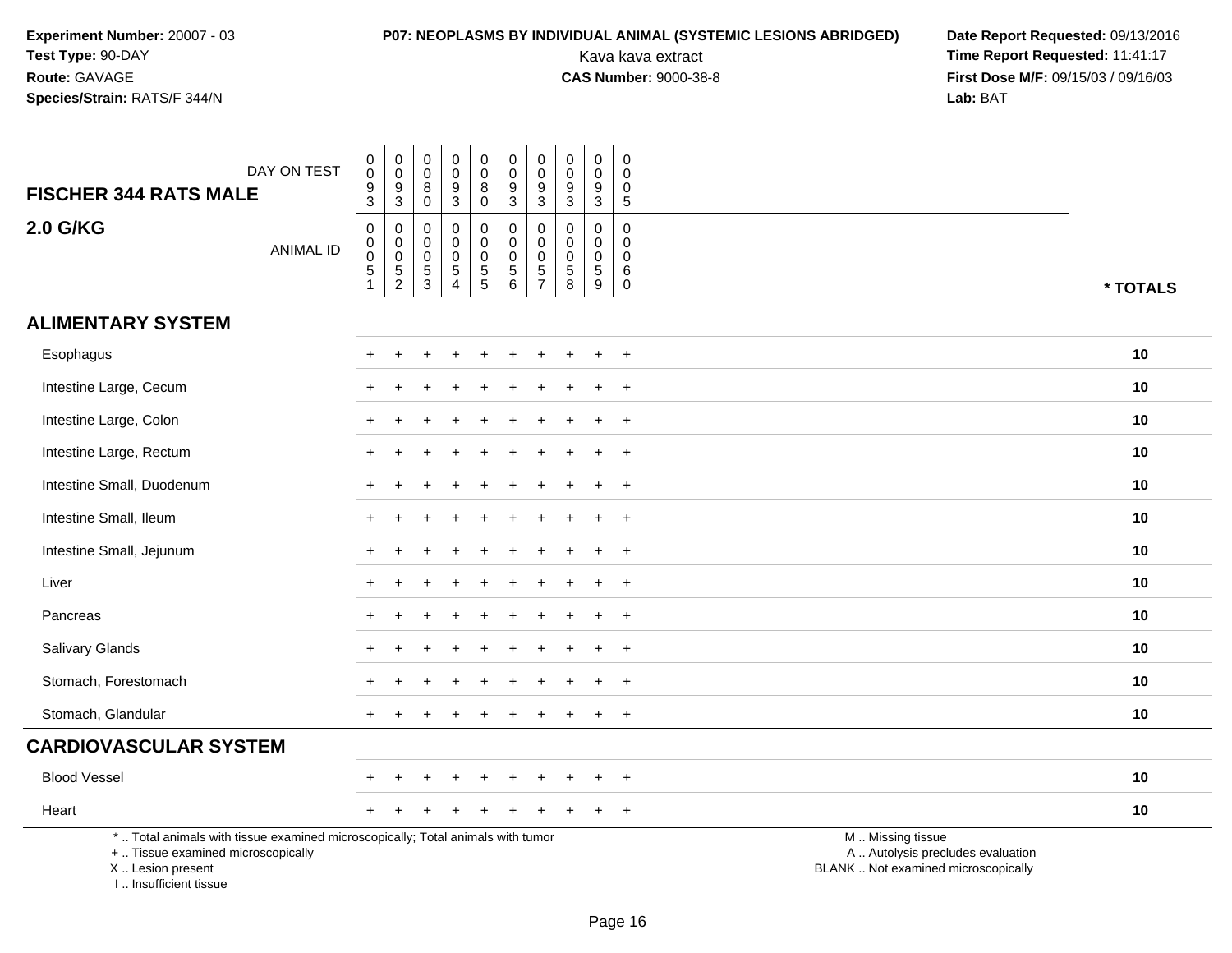## **P07: NEOPLASMS BY INDIVIDUAL ANIMAL (SYSTEMIC LESIONS ABRIDGED) Date Report Requested: 09/13/2016<br>Kava kava extract <b>Time Report Requested:** 11:41:17

Kava kava extract **Time Report Requested:** 11:41:17<br>**CAS Number:** 9000-38-8 **Time Report Requested:** 11:41:17 **First Dose M/F:** 09/15/03 / 09/16/03<br>**Lab:** BAT **Lab:** BAT

| DAY ON TEST<br><b>FISCHER 344 RATS MALE</b> | $_{\rm 0}^{\rm 0}$<br>$\boldsymbol{9}$ | $_{\rm 0}^{\rm 0}$<br>9                            | $\begin{smallmatrix}0\0\0\end{smallmatrix}$<br>8 | $_0^0$<br>$\boldsymbol{9}$     | $_{\rm 0}^{\rm 0}$<br>8 | $\begin{smallmatrix} 0\\0 \end{smallmatrix}$<br>$\boldsymbol{9}$         | $_{\rm 0}^{\rm 0}$<br>9                      | $\begin{smallmatrix} 0\\0 \end{smallmatrix}$<br>9 | 0<br>$\mathsf 0$<br>9 | $\boldsymbol{0}$<br>$\mathbf 0$<br>0 |          |
|---------------------------------------------|----------------------------------------|----------------------------------------------------|--------------------------------------------------|--------------------------------|-------------------------|--------------------------------------------------------------------------|----------------------------------------------|---------------------------------------------------|-----------------------|--------------------------------------|----------|
|                                             | $\sqrt{3}$                             | 3                                                  | 0                                                | 3                              | 0                       | $\mathbf{3}$                                                             | 3                                            | 3                                                 | 3                     | 5                                    |          |
| 2.0 G/KG<br>ANIMAL ID                       | 0<br>$_{\rm 0}^{\rm 0}$<br>5           | 0<br>$\pmb{0}$<br>$\pmb{0}$<br>5<br>$\overline{2}$ | 0<br>0<br>5<br>3                                 | 0<br>0<br>0<br>$\sqrt{5}$<br>4 | 0<br>0<br>$\frac{0}{5}$ | $_{\rm 0}^{\rm 0}$<br>$\pmb{0}$<br>$\begin{array}{c} 5 \\ 6 \end{array}$ | 0<br>0<br>0<br>$\mathbf 5$<br>$\overline{ }$ | 0<br>5<br>8                                       | 0<br>0<br>0<br>5<br>9 | 0<br>6<br>$\Omega$                   | * TOTALS |
| <b>ENDOCRINE SYSTEM</b>                     |                                        |                                                    |                                                  |                                |                         |                                                                          |                                              |                                                   |                       |                                      |          |
| <b>Adrenal Cortex</b>                       |                                        |                                                    |                                                  | $\div$                         | $+$                     | $+$                                                                      | $+$                                          | $+$                                               | $\ddot{}$             | $+$                                  | 10       |
| Adrenal Medulla                             |                                        |                                                    |                                                  | $\div$                         | $+$                     | $+$                                                                      | $+$                                          | $+$                                               | $\ddot{}$             | $+$                                  | 10       |
| Islets, Pancreatic                          |                                        |                                                    |                                                  |                                | +                       |                                                                          |                                              |                                                   | $\ddot{}$             | $+$                                  | 10       |
| Parathyroid Gland                           | $+$                                    |                                                    | $\pm$                                            | $+$                            | $+$                     | $+$                                                                      | $+$                                          | M                                                 | $+$ $+$               |                                      | 9        |
| <b>Pituitary Gland</b>                      | $+$                                    |                                                    |                                                  | ٠                              | $\div$                  |                                                                          | $\pm$                                        | $\pm$                                             | $\ddot{}$             | $+$                                  | 10       |
| <b>Thyroid Gland</b>                        | $+$                                    |                                                    |                                                  | $\pm$                          | $+$                     | $\pm$                                                                    | $\pm$                                        | $+$                                               | $\pm$                 | $+$                                  | 10       |
| <b>GENERAL BODY SYSTEM</b>                  |                                        |                                                    |                                                  |                                |                         |                                                                          |                                              |                                                   |                       |                                      |          |

NONE

| <b>GENITAL SYSTEM</b>  |  |                     |  |  |  |  |    |
|------------------------|--|---------------------|--|--|--|--|----|
| Epididymis             |  | + + + + + + + + + + |  |  |  |  | 10 |
| <b>Preputial Gland</b> |  | + + + + + + + + + + |  |  |  |  | 10 |
| Prostate               |  | + + + + + + + + + + |  |  |  |  | 10 |
| <b>Seminal Vesicle</b> |  | + + + + + + + + + + |  |  |  |  | 10 |
| <b>Testes</b>          |  | + + + + + + + + + + |  |  |  |  | 10 |

### **HEMATOPOIETIC SYSTEM**

\* .. Total animals with tissue examined microscopically; Total animals with tumor

+ .. Tissue examined microscopically

X .. Lesion present

I .. Insufficient tissue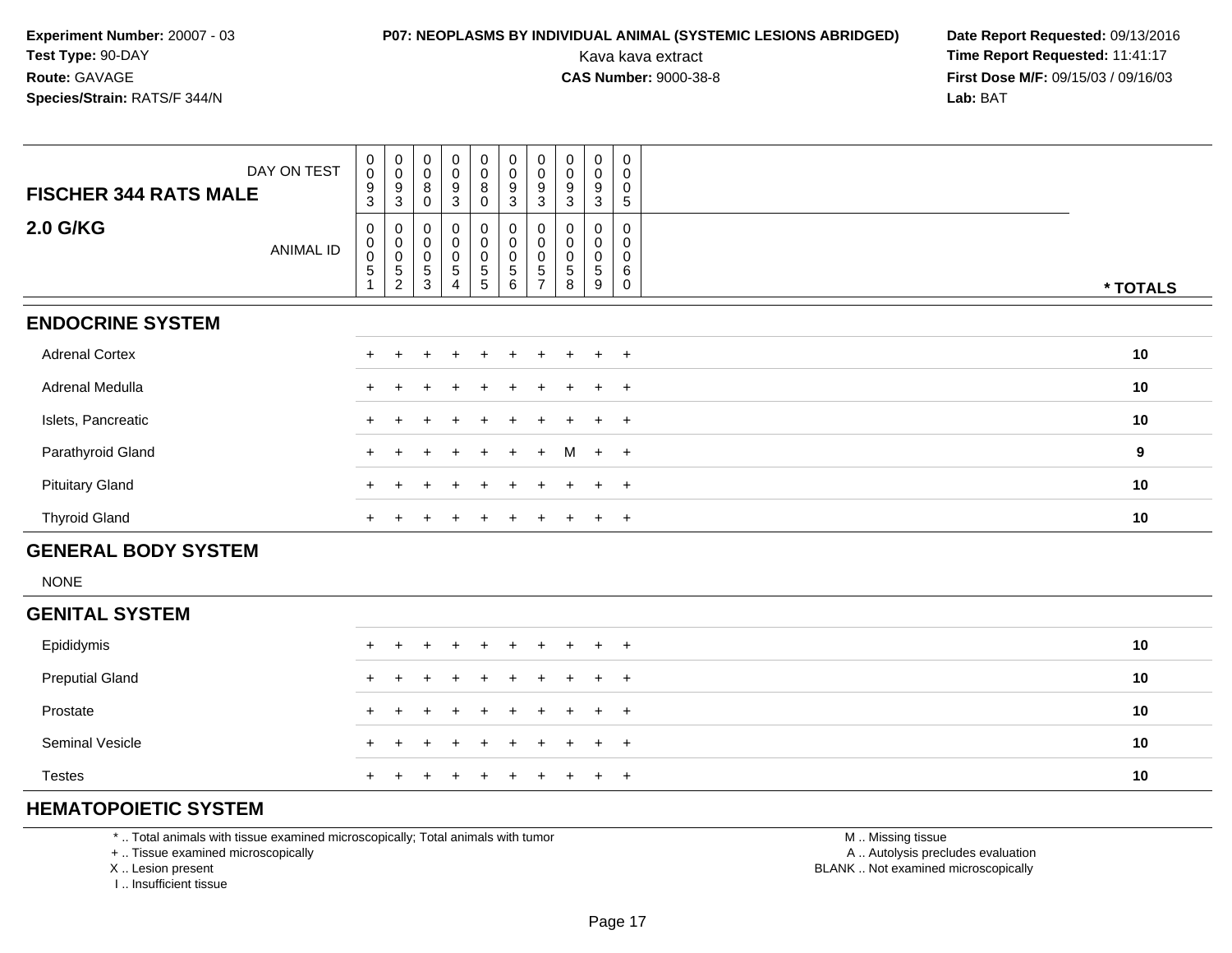## **P07: NEOPLASMS BY INDIVIDUAL ANIMAL (SYSTEMIC LESIONS ABRIDGED) Date Report Requested:** 09/13/2016

Kava kava extract **Time Report Requested:** 11:41:17<br>**CAS Number:** 9000-38-8 **Time Report Requested:** 11:41:17 **First Dose M/F:** 09/15/03 / 09/16/03<br>Lab: BAT **Lab:** BAT

| DAY ON TEST<br><b>FISCHER 344 RATS MALE</b>                                                                                                | $_{\rm 0}^{\rm 0}$<br>$\boldsymbol{9}$ | $\pmb{0}$<br>0<br>9   | 0<br>$\mathbf 0$<br>8     | $\pmb{0}$<br>$\mathsf 0$<br>$\boldsymbol{9}$ | $\pmb{0}$<br>$\mathbf 0$<br>8                | $\pmb{0}$<br>$\pmb{0}$<br>$\boldsymbol{9}$ | $\pmb{0}$<br>$\mathbf 0$<br>$\boldsymbol{9}$ | $\mathbf 0$<br>$\mathbf 0$<br>$\boldsymbol{9}$ | 0<br>$\mathbf 0$<br>9           | $\mathbf 0$<br>$\Omega$<br>$\mathbf 0$ |                                                                                               |             |
|--------------------------------------------------------------------------------------------------------------------------------------------|----------------------------------------|-----------------------|---------------------------|----------------------------------------------|----------------------------------------------|--------------------------------------------|----------------------------------------------|------------------------------------------------|---------------------------------|----------------------------------------|-----------------------------------------------------------------------------------------------|-------------|
|                                                                                                                                            | $\mathbf{3}$                           | $\sqrt{3}$            | $\mathsf{O}\xspace$       | $\mathbf{3}$                                 | $\mathbf 0$                                  | $\mathbf{3}$                               | $\mathfrak{Z}$                               | $\sqrt{3}$                                     | $\mathbf{3}$                    | $\overline{5}$                         |                                                                                               |             |
| <b>2.0 G/KG</b><br><b>ANIMAL ID</b>                                                                                                        | $\boldsymbol{0}$<br>0<br>$\mathbf 0$   | $\mathbf 0$<br>0<br>0 | 0<br>$\Omega$<br>$\Omega$ | 0<br>$\mathbf 0$<br>$\mathbf 0$              | $\mathbf 0$<br>$\overline{0}$<br>$\mathbf 0$ | $\mathbf 0$<br>$\mathbf 0$<br>$\mathbf 0$  | $\mathbf 0$<br>0<br>$\mathbf 0$              | $\mathbf 0$<br>$\mathbf{0}$<br>$\mathbf 0$     | 0<br>$\mathbf 0$<br>$\mathbf 0$ | $\mathbf 0$<br>$\Omega$<br>$\Omega$    |                                                                                               |             |
|                                                                                                                                            | $\,$ 5 $\,$<br>$\overline{1}$          | $\frac{5}{2}$         | 5<br>$\mathbf{3}$         | $\frac{5}{4}$                                | $\frac{5}{5}$                                | $\begin{array}{c} 5 \\ 6 \end{array}$      | $\frac{5}{7}$                                | $\begin{array}{c} 5 \\ 8 \end{array}$          | $\frac{5}{9}$                   | 6<br>$\mathbf 0$                       |                                                                                               | * TOTALS    |
| <b>Bone Marrow</b>                                                                                                                         |                                        |                       |                           |                                              |                                              |                                            |                                              |                                                | $\ddot{}$                       | $\overline{+}$                         |                                                                                               | 10          |
| Lymph Node, Mandibular                                                                                                                     | М                                      | M                     | М                         | M                                            | M                                            | м                                          | м                                            | м                                              | M M                             |                                        |                                                                                               | $\mathbf 0$ |
| Lymph Node, Mesenteric                                                                                                                     |                                        |                       |                           |                                              |                                              |                                            |                                              |                                                | $\div$                          | $\overline{+}$                         |                                                                                               | 10          |
| Spleen                                                                                                                                     |                                        |                       |                           |                                              |                                              |                                            |                                              |                                                | $\ddot{}$                       | $\ddot{}$                              |                                                                                               | 10          |
| Thymus                                                                                                                                     | $+$                                    |                       |                           |                                              |                                              |                                            |                                              |                                                | $\pm$                           | $+$                                    |                                                                                               | 10          |
| <b>INTEGUMENTARY SYSTEM</b>                                                                                                                |                                        |                       |                           |                                              |                                              |                                            |                                              |                                                |                                 |                                        |                                                                                               |             |
| <b>Mammary Gland</b>                                                                                                                       |                                        |                       |                           |                                              |                                              |                                            |                                              |                                                | $\ddot{}$                       | M                                      |                                                                                               | 9           |
| Skin                                                                                                                                       | $+$                                    | $\div$                |                           |                                              | $\ddot{}$                                    | $\ddot{}$                                  |                                              | $\ddot{}$                                      | $+$                             | $+$                                    |                                                                                               | 10          |
| <b>MUSCULOSKELETAL SYSTEM</b>                                                                                                              |                                        |                       |                           |                                              |                                              |                                            |                                              |                                                |                                 |                                        |                                                                                               |             |
| Bone                                                                                                                                       |                                        |                       |                           |                                              | $\div$                                       | $\ddot{}$                                  |                                              | ÷.                                             | $\overline{+}$                  | $+$                                    |                                                                                               | 10          |
| <b>NERVOUS SYSTEM</b>                                                                                                                      |                                        |                       |                           |                                              |                                              |                                            |                                              |                                                |                                 |                                        |                                                                                               |             |
| <b>Brain</b>                                                                                                                               | $+$                                    | $+$                   | $\ddot{}$                 | $\ddot{}$                                    | $+$                                          | $+$                                        | $+$                                          | $\ddot{}$                                      | $+$                             | $+$                                    |                                                                                               | 10          |
| <b>RESPIRATORY SYSTEM</b>                                                                                                                  |                                        |                       |                           |                                              |                                              |                                            |                                              |                                                |                                 |                                        |                                                                                               |             |
| Lung                                                                                                                                       |                                        |                       |                           |                                              |                                              |                                            |                                              |                                                |                                 |                                        |                                                                                               | 10          |
| Nose                                                                                                                                       |                                        |                       |                           |                                              |                                              |                                            |                                              |                                                | $\ddot{}$                       | $+$                                    |                                                                                               | 10          |
| Trachea                                                                                                                                    |                                        |                       |                           |                                              |                                              |                                            |                                              |                                                |                                 | $\ddot{}$                              |                                                                                               | 10          |
| *  Total animals with tissue examined microscopically; Total animals with tumor<br>+  Tissue examined microscopically<br>X  Lesion present |                                        |                       |                           |                                              |                                              |                                            |                                              |                                                |                                 |                                        | M  Missing tissue<br>A  Autolysis precludes evaluation<br>BLANK  Not examined microscopically |             |

I .. Insufficient tissue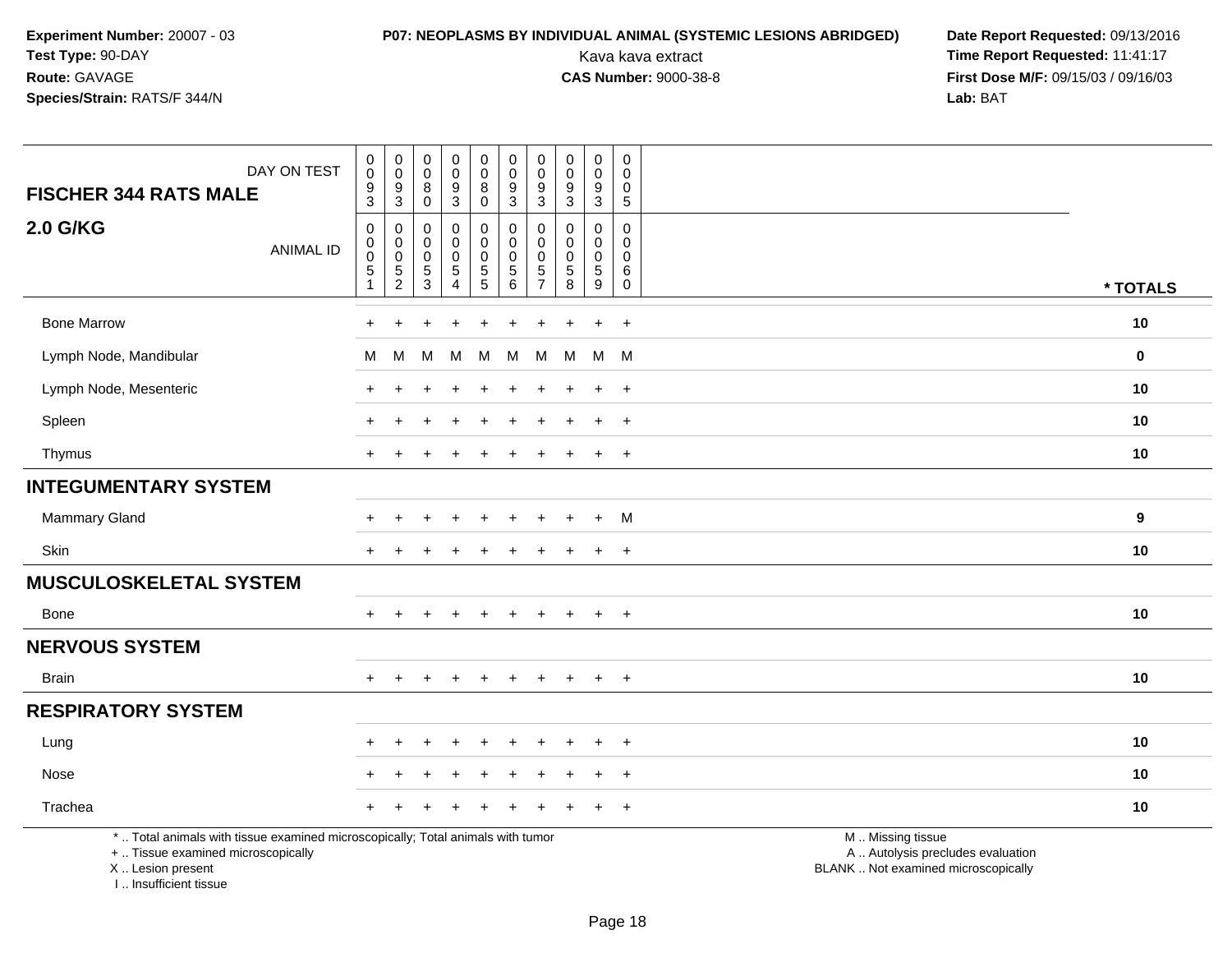## **P07: NEOPLASMS BY INDIVIDUAL ANIMAL (SYSTEMIC LESIONS ABRIDGED) Date Report Requested: 09/13/2016<br>Kava kava extract <b>Time Report Requested:** 11:41:17

Kava kava extract **Time Report Requested:** 11:41:17<br>**CAS Number:** 9000-38-8 **Time Report Requested:** 11:41:17 **First Dose M/F:** 09/15/03 / 09/16/03<br>**Lab:** BAT **Lab:** BAT

| DAY ON TEST<br><b>FISCHER 344 RATS MALE</b> | $\begin{smallmatrix} 0\\0 \end{smallmatrix}$<br>$\boldsymbol{9}$<br>3 | $\begin{smallmatrix} 0\\0 \end{smallmatrix}$<br>9<br>3 | $_{\rm 0}^{\rm 0}$<br>8<br>0                   | $_0^0$<br>9<br>3                                      | $\begin{smallmatrix}0\0\0\8\end{smallmatrix}$<br>0 | $\begin{smallmatrix}0\\0\\9\end{smallmatrix}$<br>3     | $_{\rm 0}^{\rm 0}$<br>9<br>3 | $\begin{smallmatrix}0\\0\end{smallmatrix}$<br>9<br>3 | $\begin{smallmatrix}0\0\0\end{smallmatrix}$<br>9<br>3 | 0<br>0<br>0<br>5           |          |
|---------------------------------------------|-----------------------------------------------------------------------|--------------------------------------------------------|------------------------------------------------|-------------------------------------------------------|----------------------------------------------------|--------------------------------------------------------|------------------------------|------------------------------------------------------|-------------------------------------------------------|----------------------------|----------|
| <b>2.0 G/KG</b><br><b>ANIMAL ID</b>         | 0<br>$\mathbf 0$<br>$\mathbf 0$<br>5                                  | $\pmb{0}$<br>$_{\rm 0}^{\rm 0}$<br>5<br>$\overline{2}$ | $\boldsymbol{0}$<br>$\boldsymbol{0}$<br>5<br>3 | 0<br>$\begin{smallmatrix}0\0\0\end{smallmatrix}$<br>5 | 0<br>0<br>0<br>$\overline{5}$<br>5                 | $\pmb{0}$<br>$\pmb{0}$<br>$\pmb{0}$<br>$\sqrt{5}$<br>6 | 0<br>0<br>5<br>$\rightarrow$ | 0<br>0<br>5<br>8                                     | 0<br>0<br>5<br>9                                      | 0<br>0<br>6<br>$\mathbf 0$ | * TOTALS |
| <b>SPECIAL SENSES SYSTEM</b>                |                                                                       |                                                        |                                                |                                                       |                                                    |                                                        |                              |                                                      |                                                       |                            |          |
| Eye                                         |                                                                       |                                                        |                                                | $\div$                                                | $\pm$                                              |                                                        | $\pm$                        | $+$                                                  | $\ddot{}$                                             | $+$                        | 10       |
| Harderian Gland                             | $+$                                                                   |                                                        |                                                |                                                       | $\pm$                                              | $+$                                                    | $+$                          | $+$                                                  | $+$                                                   | $+$                        | 10       |
| <b>URINARY SYSTEM</b>                       |                                                                       |                                                        |                                                |                                                       |                                                    |                                                        |                              |                                                      |                                                       |                            |          |
| Kidney                                      |                                                                       |                                                        |                                                |                                                       | $+$                                                |                                                        |                              | $\pm$                                                | $\pm$                                                 | $+$                        | 10       |
| <b>Urinary Bladder</b>                      |                                                                       |                                                        |                                                |                                                       | $^+$                                               |                                                        |                              | $+$                                                  | $\ddot{}$                                             | $+$                        | 10       |
| <b>SYSTEMIC LESIONS</b>                     |                                                                       |                                                        |                                                |                                                       |                                                    |                                                        |                              |                                                      |                                                       |                            |          |
| Multiple Organ                              |                                                                       |                                                        |                                                |                                                       | $+$                                                |                                                        |                              |                                                      | $\pm$                                                 | $+$                        | 10       |

\*\*\* END OF MALE DATA \*\*\*

\* .. Total animals with tissue examined microscopically; Total animals with tumor

+ .. Tissue examined microscopically

X .. Lesion present

I .. Insufficient tissue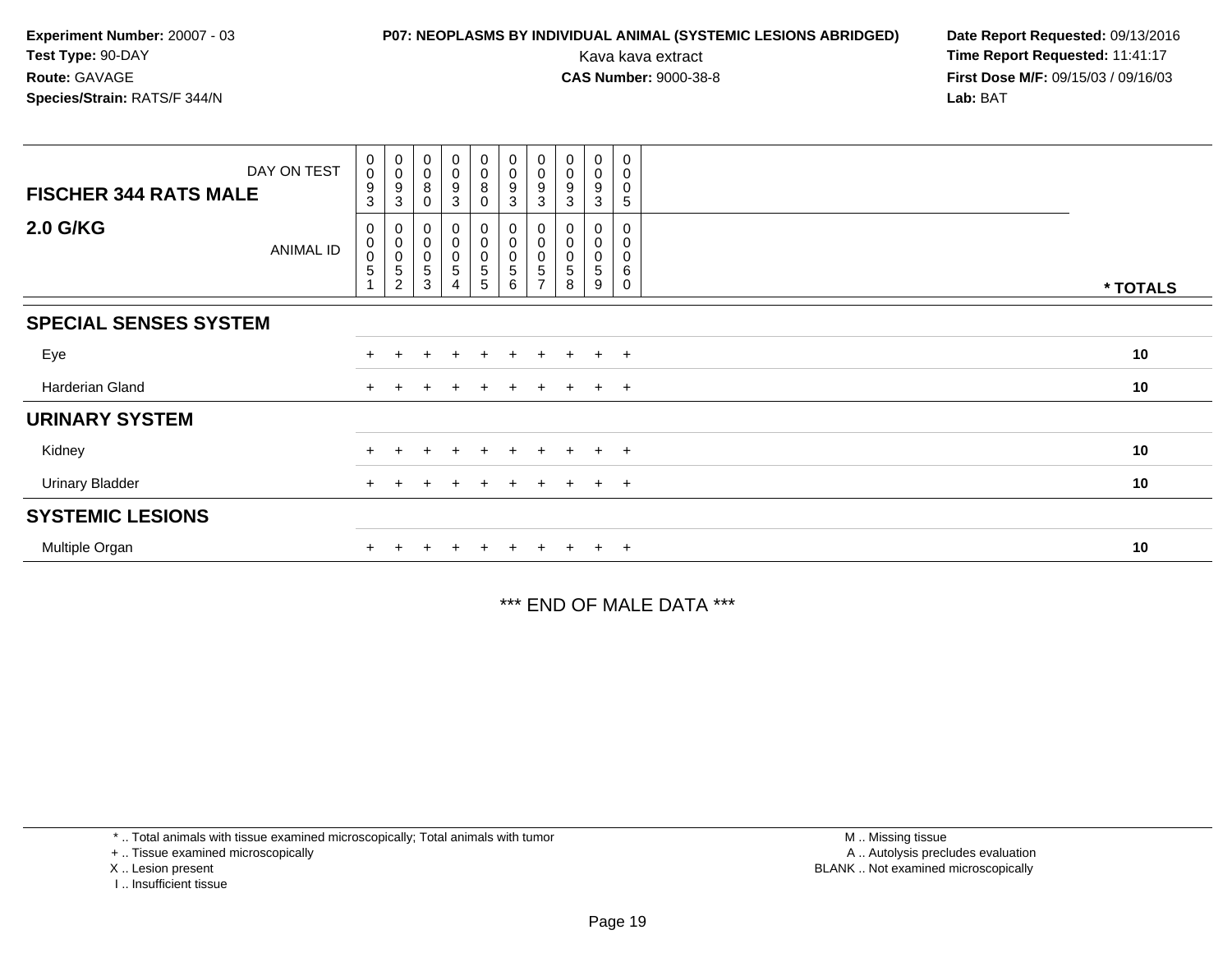# **P07: NEOPLASMS BY INDIVIDUAL ANIMAL (SYSTEMIC LESIONS ABRIDGED) Date Report Requested: 09/13/2016<br>Kava kava extract <b>Time Report Requested:** 11:41:17

| <b>FISCHER 344 RATS FEMALE</b>                                                                                                                                     | DAY ON TEST      | $\begin{smallmatrix}0\0\0\9\end{smallmatrix}$<br>$\mathbf{3}$   | $\begin{smallmatrix} 0\\0 \end{smallmatrix}$<br>9<br>$\overline{3}$ | $\pmb{0}$<br>$\pmb{0}$<br>9<br>$\mathbf{3}$ | $\mathbf 0$<br>$\overline{0}$<br>9<br>$\sqrt{3}$                       | $\mathbf 0$<br>$\overline{0}$<br>$\mathbf{1}$<br>8 | $\pmb{0}$<br>$\boldsymbol{0}$<br>$\boldsymbol{9}$<br>$\sqrt{3}$ | 0<br>$\pmb{0}$<br>9<br>$\mathbf{3}$          | $\mathsf 0$<br>$\mathbf 0$<br>$\boldsymbol{9}$<br>3                    | $\pmb{0}$<br>$\pmb{0}$<br>$\boldsymbol{9}$<br>$\mathbf{3}$ | $\mathbf 0$<br>$\mathbf 0$<br>9<br>$\mathbf{3}$                                    |                                                                                               |              |
|--------------------------------------------------------------------------------------------------------------------------------------------------------------------|------------------|-----------------------------------------------------------------|---------------------------------------------------------------------|---------------------------------------------|------------------------------------------------------------------------|----------------------------------------------------|-----------------------------------------------------------------|----------------------------------------------|------------------------------------------------------------------------|------------------------------------------------------------|------------------------------------------------------------------------------------|-----------------------------------------------------------------------------------------------|--------------|
| 0 G/KG                                                                                                                                                             | <b>ANIMAL ID</b> | $\pmb{0}$<br>$\overline{0}$<br>$\overline{6}$<br>$\overline{1}$ | $\mathbf 0$<br>$\mathbf 0$<br>$\mathbf 0$<br>$^6_2$                 | $\mathbf 0$<br>0<br>$\mathbf 0$<br>$^6_3$   | $\mathbf 0$<br>$\mathbf 0$<br>$\mathbf 0$<br>$\,6\,$<br>$\overline{4}$ | 0<br>$\mathsf 0$<br>$\mathbf 0$<br>$6\over 5$      | $\mathbf 0$<br>$\mathbf 0$<br>$\mathbf 0$<br>$\,6\,$<br>6       | 0<br>0<br>$\mathbf 0$<br>6<br>$\overline{7}$ | $\mathbf 0$<br>$\mathbf 0$<br>$\mathbf 0$<br>$\,6\,$<br>$\overline{8}$ | 0<br>0<br>$\mathbf 0$<br>6<br>$9\,$                        | $\mathbf 0$<br>$\mathbf 0$<br>$\mathbf 0$<br>$\overline{7}$<br>$\mathsf{O}\xspace$ |                                                                                               | * TOTALS     |
| <b>ALIMENTARY SYSTEM</b>                                                                                                                                           |                  |                                                                 |                                                                     |                                             |                                                                        |                                                    |                                                                 |                                              |                                                                        |                                                            |                                                                                    |                                                                                               |              |
| Esophagus                                                                                                                                                          |                  |                                                                 |                                                                     |                                             |                                                                        |                                                    |                                                                 |                                              |                                                                        |                                                            |                                                                                    |                                                                                               | 10           |
| Intestine Large, Cecum                                                                                                                                             |                  |                                                                 |                                                                     |                                             |                                                                        |                                                    |                                                                 |                                              |                                                                        |                                                            | $\ddot{}$                                                                          |                                                                                               | 10           |
| Intestine Large, Colon                                                                                                                                             |                  |                                                                 |                                                                     |                                             |                                                                        |                                                    |                                                                 |                                              |                                                                        |                                                            | $+$                                                                                |                                                                                               | 10           |
| Intestine Large, Rectum                                                                                                                                            |                  |                                                                 |                                                                     |                                             |                                                                        |                                                    |                                                                 |                                              |                                                                        |                                                            | $+$                                                                                |                                                                                               | 10           |
| Intestine Small, Duodenum                                                                                                                                          |                  |                                                                 |                                                                     |                                             |                                                                        |                                                    |                                                                 |                                              |                                                                        |                                                            | $\ddot{}$                                                                          |                                                                                               | 10           |
| Intestine Small, Ileum                                                                                                                                             |                  |                                                                 |                                                                     |                                             |                                                                        |                                                    |                                                                 |                                              |                                                                        |                                                            | $\overline{+}$                                                                     |                                                                                               | 10           |
| Intestine Small, Jejunum                                                                                                                                           |                  |                                                                 |                                                                     |                                             |                                                                        |                                                    |                                                                 |                                              |                                                                        |                                                            | $+$                                                                                |                                                                                               | 10           |
| Liver                                                                                                                                                              |                  |                                                                 |                                                                     |                                             |                                                                        |                                                    |                                                                 |                                              |                                                                        |                                                            | $\overline{+}$                                                                     |                                                                                               | 10           |
| Mesentery                                                                                                                                                          |                  |                                                                 |                                                                     |                                             |                                                                        |                                                    |                                                                 | $\ddot{}$                                    |                                                                        |                                                            |                                                                                    |                                                                                               | $\mathbf{1}$ |
| Pancreas                                                                                                                                                           |                  |                                                                 |                                                                     |                                             |                                                                        |                                                    |                                                                 |                                              |                                                                        |                                                            | $\overline{+}$                                                                     |                                                                                               | 10           |
| Salivary Glands                                                                                                                                                    |                  |                                                                 |                                                                     |                                             |                                                                        |                                                    |                                                                 |                                              |                                                                        |                                                            | $\overline{+}$                                                                     |                                                                                               | 10           |
| Stomach, Forestomach                                                                                                                                               |                  |                                                                 |                                                                     |                                             |                                                                        |                                                    |                                                                 |                                              |                                                                        |                                                            | $\overline{ }$                                                                     |                                                                                               | 10           |
| Stomach, Glandular                                                                                                                                                 |                  |                                                                 |                                                                     |                                             |                                                                        |                                                    |                                                                 |                                              |                                                                        |                                                            | $\overline{+}$                                                                     |                                                                                               | 10           |
| <b>CARDIOVASCULAR SYSTEM</b>                                                                                                                                       |                  |                                                                 |                                                                     |                                             |                                                                        |                                                    |                                                                 |                                              |                                                                        |                                                            |                                                                                    |                                                                                               |              |
| <b>Blood Vessel</b>                                                                                                                                                |                  |                                                                 |                                                                     |                                             |                                                                        |                                                    |                                                                 |                                              |                                                                        |                                                            | $+$                                                                                |                                                                                               | 10           |
| *  Total animals with tissue examined microscopically; Total animals with tumor<br>+  Tissue examined microscopically<br>X Lesion present<br>I Insufficient tissue |                  |                                                                 |                                                                     |                                             |                                                                        |                                                    |                                                                 |                                              |                                                                        |                                                            |                                                                                    | M  Missing tissue<br>A  Autolysis precludes evaluation<br>BLANK  Not examined microscopically |              |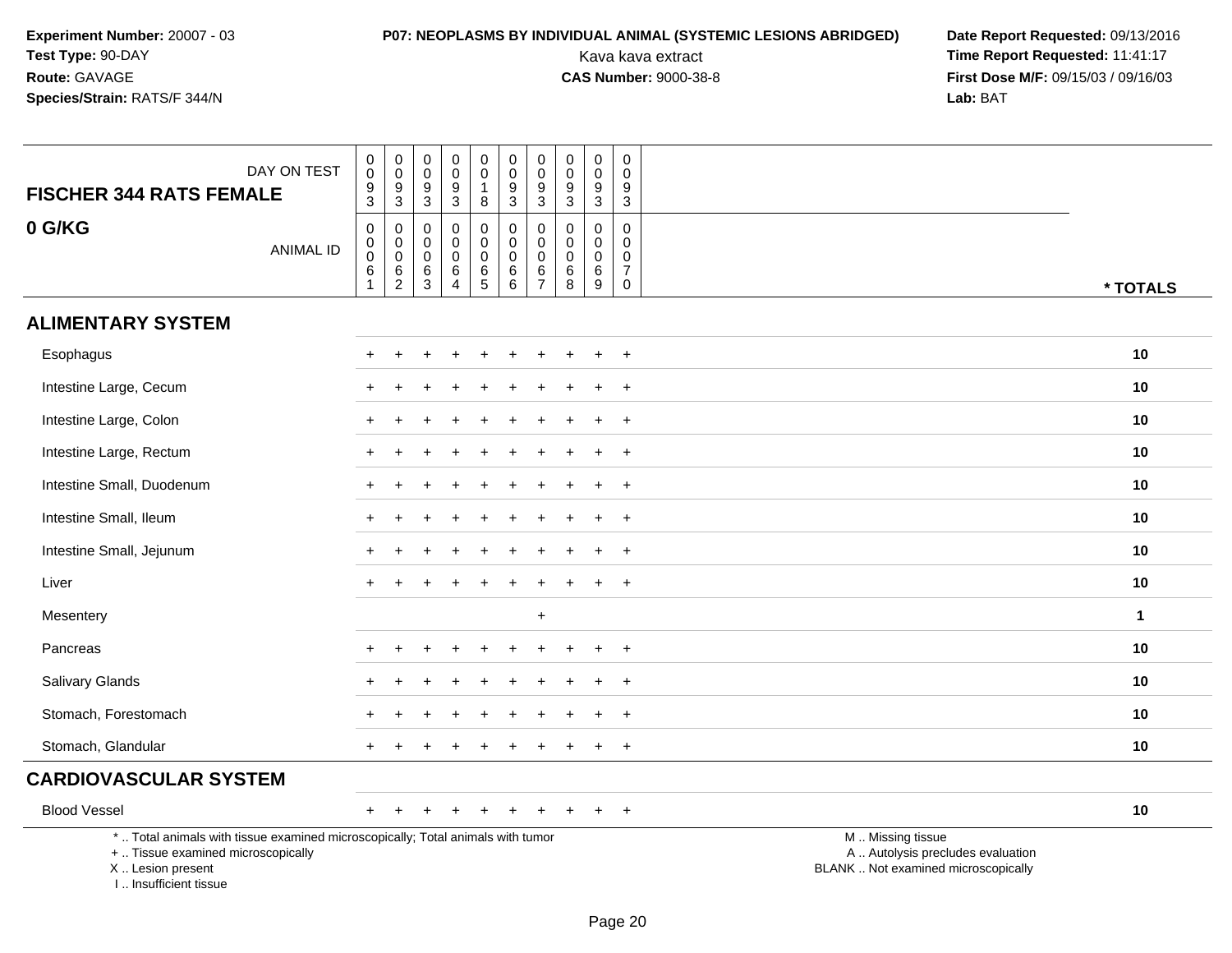# **P07: NEOPLASMS BY INDIVIDUAL ANIMAL (SYSTEMIC LESIONS ABRIDGED) Date Report Requested: 09/13/2016<br>Kava kava extract <b>Time Report Requested:** 11:41:17

| DAY ON TEST<br><b>FISCHER 344 RATS FEMALE</b>                                                                                                                       | $\begin{smallmatrix} 0\\0 \end{smallmatrix}$<br>$\frac{9}{3}$                        | $_{\rm 0}^{\rm 0}$<br>$\frac{9}{3}$                    | $_{\rm 0}^{\rm 0}$<br>$\boldsymbol{9}$<br>$\mathbf{3}$ | $\begin{smallmatrix} 0\\0 \end{smallmatrix}$<br>$\frac{9}{3}$ | $\begin{smallmatrix}0\0\0\end{smallmatrix}$<br>$\mathbf{1}$<br>8       | $_{\rm 0}^{\rm 0}$<br>$\boldsymbol{9}$<br>$\overline{3}$ | $\pmb{0}$<br>$\pmb{0}$<br>$9$<br>3                               | $\begin{smallmatrix} 0\\0 \end{smallmatrix}$<br>$\frac{9}{3}$    | $\begin{smallmatrix} 0\\0 \end{smallmatrix}$<br>$\frac{9}{3}$                 | $\pmb{0}$<br>$\Omega$<br>$\frac{9}{3}$                            |                                                                                               |          |
|---------------------------------------------------------------------------------------------------------------------------------------------------------------------|--------------------------------------------------------------------------------------|--------------------------------------------------------|--------------------------------------------------------|---------------------------------------------------------------|------------------------------------------------------------------------|----------------------------------------------------------|------------------------------------------------------------------|------------------------------------------------------------------|-------------------------------------------------------------------------------|-------------------------------------------------------------------|-----------------------------------------------------------------------------------------------|----------|
| 0 G/KG<br><b>ANIMAL ID</b>                                                                                                                                          | $\boldsymbol{0}$<br>$\pmb{0}$<br>$\boldsymbol{0}$<br>$6\phantom{1}6$<br>$\mathbf{1}$ | 0<br>$\mathbf 0$<br>$\mathsf 0$<br>6<br>$\overline{2}$ | 0<br>$\mathbf 0$<br>$\mathbf 0$<br>6<br>3              | 0<br>0<br>$\pmb{0}$<br>6<br>$\overline{4}$                    | $\mathbf 0$<br>$\mathbf 0$<br>$\mathbf 0$<br>$\,6\,$<br>$\overline{5}$ | $\mathbf 0$<br>0<br>$\mathbf 0$<br>6<br>6                | $\mathbf 0$<br>$\mathbf 0$<br>$\mathbf 0$<br>6<br>$\overline{7}$ | $\mathbf 0$<br>$\mathbf 0$<br>$\mathbf 0$<br>$\overline{6}$<br>8 | $\mathbf 0$<br>$\mathbf 0$<br>$\mathbf 0$<br>$6\phantom{a}$<br>$\overline{9}$ | 0<br>$\mathbf{0}$<br>$\mathbf 0$<br>$\overline{7}$<br>$\mathbf 0$ |                                                                                               | * TOTALS |
| Heart                                                                                                                                                               | $\ddot{}$                                                                            | $\ddot{}$                                              |                                                        | $\ddot{}$                                                     | $\ddot{}$                                                              | +                                                        | $\ddot{}$                                                        | $\pm$                                                            | $\ddot{}$                                                                     | $+$                                                               |                                                                                               | 10       |
| <b>ENDOCRINE SYSTEM</b>                                                                                                                                             |                                                                                      |                                                        |                                                        |                                                               |                                                                        |                                                          |                                                                  |                                                                  |                                                                               |                                                                   |                                                                                               |          |
| <b>Adrenal Cortex</b>                                                                                                                                               |                                                                                      |                                                        |                                                        |                                                               |                                                                        |                                                          |                                                                  |                                                                  | $\div$                                                                        | $\overline{+}$                                                    |                                                                                               | 10       |
| Adrenal Medulla                                                                                                                                                     |                                                                                      |                                                        |                                                        |                                                               |                                                                        |                                                          |                                                                  |                                                                  |                                                                               | $\ddot{}$                                                         |                                                                                               | 10       |
| Islets, Pancreatic                                                                                                                                                  |                                                                                      |                                                        |                                                        |                                                               |                                                                        |                                                          |                                                                  |                                                                  |                                                                               | $\ddot{}$                                                         |                                                                                               | 10       |
| Parathyroid Gland                                                                                                                                                   |                                                                                      |                                                        |                                                        |                                                               |                                                                        |                                                          |                                                                  |                                                                  | $\overline{ }$                                                                | $\overline{+}$                                                    |                                                                                               | 10       |
| <b>Pituitary Gland</b>                                                                                                                                              |                                                                                      |                                                        |                                                        |                                                               |                                                                        |                                                          |                                                                  |                                                                  | $\ddot{}$                                                                     | $+$                                                               |                                                                                               | 10       |
| <b>Thyroid Gland</b>                                                                                                                                                |                                                                                      |                                                        |                                                        |                                                               |                                                                        |                                                          |                                                                  |                                                                  | $\overline{+}$                                                                | $\overline{+}$                                                    |                                                                                               | 10       |
| <b>GENERAL BODY SYSTEM</b>                                                                                                                                          |                                                                                      |                                                        |                                                        |                                                               |                                                                        |                                                          |                                                                  |                                                                  |                                                                               |                                                                   |                                                                                               |          |
| <b>NONE</b>                                                                                                                                                         |                                                                                      |                                                        |                                                        |                                                               |                                                                        |                                                          |                                                                  |                                                                  |                                                                               |                                                                   |                                                                                               |          |
| <b>GENITAL SYSTEM</b>                                                                                                                                               |                                                                                      |                                                        |                                                        |                                                               |                                                                        |                                                          |                                                                  |                                                                  |                                                                               |                                                                   |                                                                                               |          |
| <b>Clitoral Gland</b>                                                                                                                                               |                                                                                      |                                                        |                                                        |                                                               |                                                                        |                                                          |                                                                  |                                                                  | $\ddot{}$                                                                     | $+$                                                               |                                                                                               | 10       |
| Ovary                                                                                                                                                               |                                                                                      |                                                        |                                                        |                                                               |                                                                        |                                                          |                                                                  |                                                                  |                                                                               | $\ddot{}$                                                         |                                                                                               | 10       |
| <b>Uterus</b>                                                                                                                                                       |                                                                                      |                                                        |                                                        |                                                               |                                                                        |                                                          |                                                                  |                                                                  | $\div$                                                                        | $\overline{+}$                                                    |                                                                                               | 10       |
| <b>HEMATOPOIETIC SYSTEM</b>                                                                                                                                         |                                                                                      |                                                        |                                                        |                                                               |                                                                        |                                                          |                                                                  |                                                                  |                                                                               |                                                                   |                                                                                               |          |
| <b>Bone Marrow</b>                                                                                                                                                  |                                                                                      |                                                        |                                                        |                                                               |                                                                        |                                                          |                                                                  |                                                                  |                                                                               | $\overline{+}$                                                    |                                                                                               | 10       |
| *  Total animals with tissue examined microscopically; Total animals with tumor<br>+  Tissue examined microscopically<br>X  Lesion present<br>I Insufficient tissue |                                                                                      |                                                        |                                                        |                                                               |                                                                        |                                                          |                                                                  |                                                                  |                                                                               |                                                                   | M  Missing tissue<br>A  Autolysis precludes evaluation<br>BLANK  Not examined microscopically |          |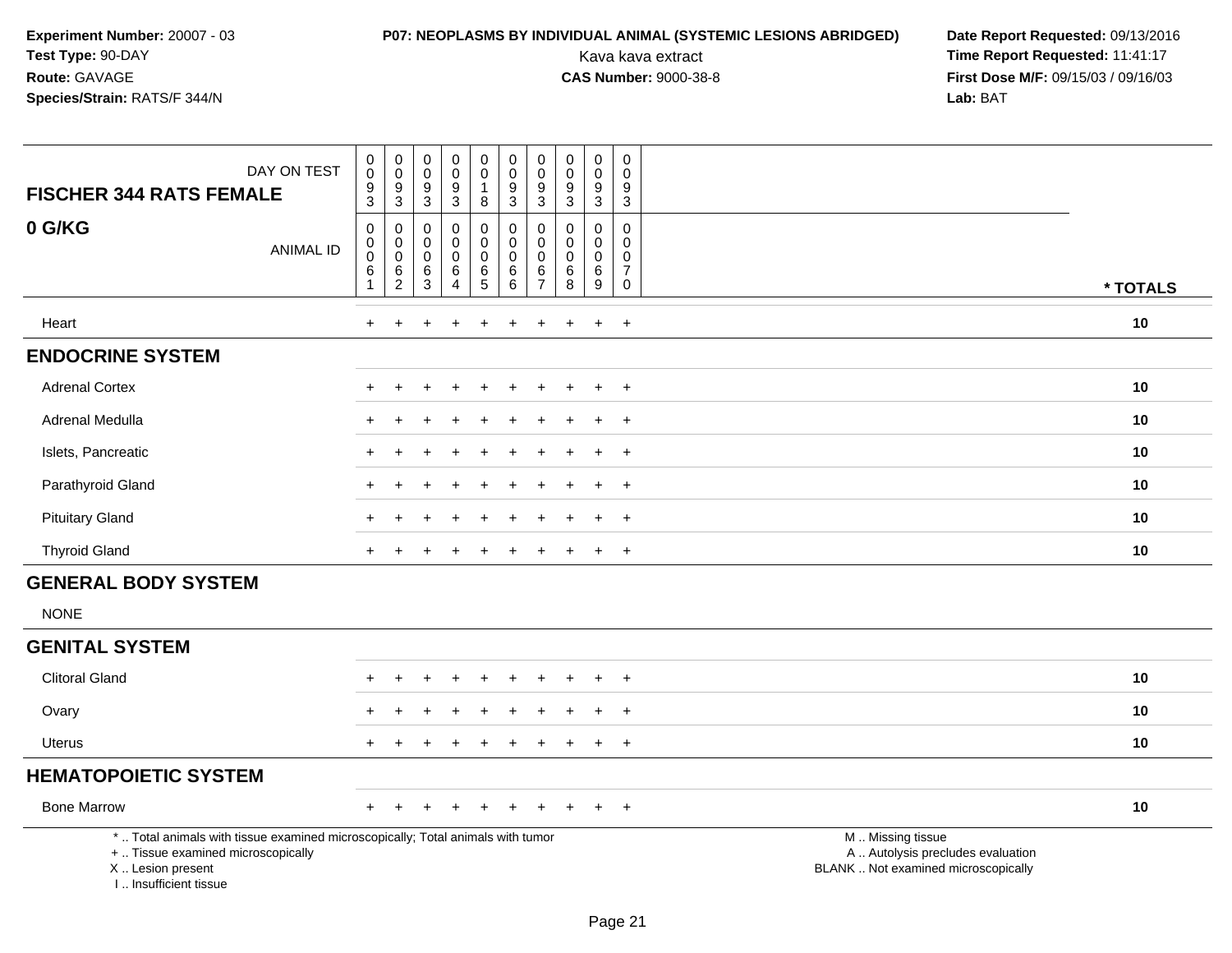## **P07: NEOPLASMS BY INDIVIDUAL ANIMAL (SYSTEMIC LESIONS ABRIDGED) Date Report Requested: 09/13/2016<br>Kava kava extract <b>Time Report Requested:** 11:41:17

Kava kava extract **Time Report Requested:** 11:41:17<br>**CAS Number:** 9000-38-8 **Time Report Requested:** 11:41:17 **First Dose M/F:** 09/15/03 / 09/16/03<br>**Lab:** BAT **Lab:** BAT

| DAY ON TEST<br><b>FISCHER 344 RATS FEMALE</b> | $\begin{smallmatrix} 0\\0 \end{smallmatrix}$<br>$\frac{9}{3}$ | $_{\rm 0}^{\rm 0}$<br>$\frac{9}{3}$                                          | $\begin{smallmatrix} 0\\0 \end{smallmatrix}$<br>$\boldsymbol{9}$<br>$\mathbf{3}$ | 0<br>$\pmb{0}$<br>$\boldsymbol{9}$<br>3                 | $\begin{smallmatrix} 0\\0 \end{smallmatrix}$<br>$\mathbf{1}$<br>8 | $\pmb{0}$<br>$\pmb{0}$<br>$\frac{9}{3}$           | $\mathbf 0$<br>$\mathbf 0$<br>9<br>3                   | $\pmb{0}$<br>$\mathbf 0$<br>$\boldsymbol{9}$<br>$\mathbf{3}$ | $\pmb{0}$<br>$\pmb{0}$<br>$\boldsymbol{9}$<br>$\sqrt{3}$     | $\,0\,$<br>$\mathsf 0$<br>$\boldsymbol{9}$<br>$\sqrt{3}$         |          |
|-----------------------------------------------|---------------------------------------------------------------|------------------------------------------------------------------------------|----------------------------------------------------------------------------------|---------------------------------------------------------|-------------------------------------------------------------------|---------------------------------------------------|--------------------------------------------------------|--------------------------------------------------------------|--------------------------------------------------------------|------------------------------------------------------------------|----------|
| 0 G/KG<br><b>ANIMAL ID</b>                    | $\mathbf 0$<br>$_{\rm 0}^{\rm 0}$<br>$\,6$<br>1               | $\mathbf 0$<br>$\begin{smallmatrix} 0\\0 \end{smallmatrix}$<br>$\frac{6}{2}$ | 0<br>$\mathbf 0$<br>$\mathsf 0$<br>$\,6$<br>3                                    | 0<br>$\mathsf{O}\xspace$<br>$\mathbf 0$<br>$\,6\,$<br>4 | $\pmb{0}$<br>$\pmb{0}$<br>$\ddot{\mathbf{0}}$<br>$\frac{6}{5}$    | $\pmb{0}$<br>$\pmb{0}$<br>$\pmb{0}$<br>$\,6$<br>6 | $\mathbf 0$<br>0<br>$\mathbf 0$<br>6<br>$\overline{7}$ | $\mathbf 0$<br>$\mathbf 0$<br>$\mathbf 0$<br>6<br>8          | 0<br>$\mathbf 0$<br>$\mathbf 0$<br>$\,6$<br>$\boldsymbol{9}$ | 0<br>$\mathbf 0$<br>$\mathbf 0$<br>$\overline{7}$<br>$\mathbf 0$ | * TOTALS |
| Lymph Node, Mandibular                        | M                                                             | M                                                                            | M                                                                                | M                                                       | M                                                                 | M                                                 | M                                                      | M                                                            |                                                              | $M$ M                                                            | $\bf{0}$ |
| Lymph Node, Mesenteric                        | $\ddot{}$                                                     |                                                                              |                                                                                  |                                                         |                                                                   | ٠                                                 |                                                        |                                                              | $\ddot{}$                                                    | $+$                                                              | 10       |
| Spleen                                        | $\ddot{}$                                                     | $\ddot{}$                                                                    |                                                                                  | $\ddot{}$                                               |                                                                   | $\ddot{}$                                         | $\pm$                                                  | $\div$                                                       | $\ddot{}$                                                    | $+$                                                              | 10       |
| Thymus                                        | $+$                                                           |                                                                              |                                                                                  |                                                         |                                                                   | ÷                                                 |                                                        |                                                              | $\ddot{}$                                                    | $+$                                                              | 10       |
| <b>INTEGUMENTARY SYSTEM</b>                   |                                                               |                                                                              |                                                                                  |                                                         |                                                                   |                                                   |                                                        |                                                              |                                                              |                                                                  |          |
| <b>Mammary Gland</b>                          | $\div$                                                        |                                                                              |                                                                                  |                                                         |                                                                   |                                                   |                                                        |                                                              | $\ddot{}$                                                    | $+$                                                              | 10       |
| Skin                                          | $\ddot{}$                                                     |                                                                              |                                                                                  |                                                         |                                                                   |                                                   |                                                        |                                                              | $\ddot{}$                                                    | $+$                                                              | 10       |
| <b>MUSCULOSKELETAL SYSTEM</b>                 |                                                               |                                                                              |                                                                                  |                                                         |                                                                   |                                                   |                                                        |                                                              |                                                              |                                                                  |          |
| Bone                                          | $+$                                                           | $+$                                                                          | $+$                                                                              | $+$                                                     | $+$                                                               | $+$                                               | $+$                                                    | $+$                                                          | $+$                                                          | $+$                                                              | 10       |
| <b>NERVOUS SYSTEM</b>                         |                                                               |                                                                              |                                                                                  |                                                         |                                                                   |                                                   |                                                        |                                                              |                                                              |                                                                  |          |
| <b>Brain</b>                                  | $+$                                                           |                                                                              |                                                                                  | $\ddot{}$                                               |                                                                   | $\ddot{}$                                         | ÷                                                      | $\div$                                                       | $\ddot{}$                                                    | $+$                                                              | 10       |
| <b>RESPIRATORY SYSTEM</b>                     |                                                               |                                                                              |                                                                                  |                                                         |                                                                   |                                                   |                                                        |                                                              |                                                              |                                                                  |          |
| Lung                                          | $\pm$                                                         | +                                                                            |                                                                                  |                                                         |                                                                   |                                                   |                                                        |                                                              | $\ddot{}$                                                    | $^{+}$                                                           | 10       |
| Nose                                          | +                                                             |                                                                              |                                                                                  |                                                         |                                                                   |                                                   |                                                        |                                                              | $\ddot{}$                                                    | $\ddot{}$                                                        | 10       |
| Trachea                                       | $\pm$                                                         |                                                                              |                                                                                  |                                                         |                                                                   |                                                   |                                                        |                                                              | ÷                                                            | $\ddot{}$                                                        | 10       |

### **SPECIAL SENSES SYSTEM**

\* .. Total animals with tissue examined microscopically; Total animals with tumor

+ .. Tissue examined microscopically

X .. Lesion present

I .. Insufficient tissue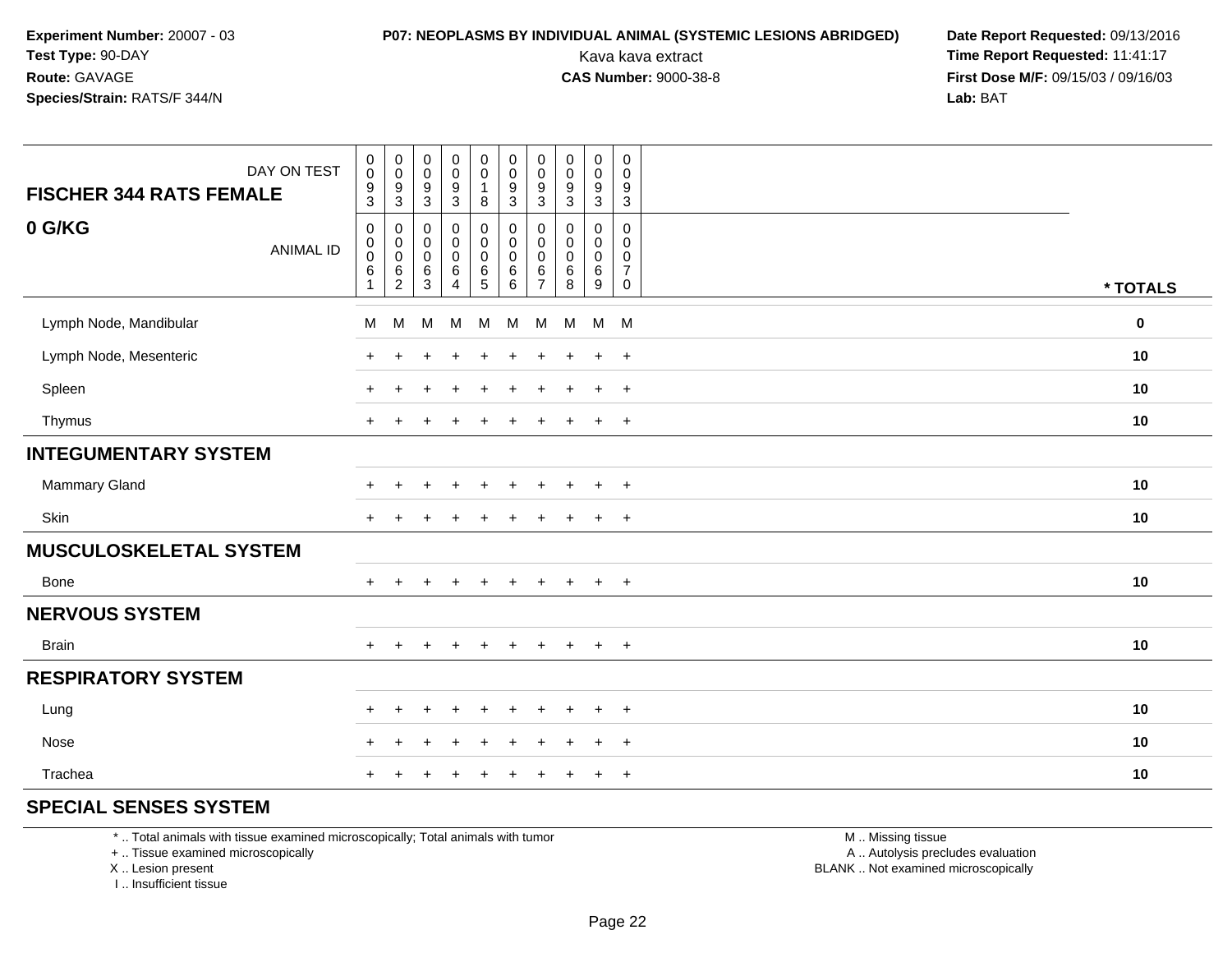## **P07: NEOPLASMS BY INDIVIDUAL ANIMAL (SYSTEMIC LESIONS ABRIDGED) Date Report Requested: 09/13/2016<br>Kava kava extract <b>Time Report Requested:** 11:41:17

Kava kava extract **Time Report Requested:** 11:41:17<br>**CAS Number:** 9000-38-8 **Time Report Requested:** 11:41:17 **First Dose M/F:** 09/15/03 / 09/16/03<br>**Lab:** BAT **Lab:** BAT

| DAY ON TEST<br><b>FISCHER 344 RATS FEMALE</b> | $_{\rm 0}^{\rm 0}$<br>9<br>$\mathbf{3}$ | $\begin{smallmatrix}0\\0\\9\end{smallmatrix}$<br>$\mathbf{3}$     | $\begin{smallmatrix}0\\0\\9\end{smallmatrix}$<br>3  | $\begin{smallmatrix}0\0\0\end{smallmatrix}$<br>9<br>3 | $_{\rm 0}^{\rm 0}$<br>8                       | $\begin{smallmatrix} 0\\0 \end{smallmatrix}$<br>$\boldsymbol{9}$<br>$\mathfrak{S}$ | $_{\rm 0}^{\rm 0}$<br>9<br>3 | $\begin{smallmatrix} 0\\0 \end{smallmatrix}$<br>$\boldsymbol{9}$<br>3 | $_{\rm 0}^{\rm 0}$<br>9<br>3 | $\overline{0}$<br>$\pmb{0}$<br>9<br>3               |          |
|-----------------------------------------------|-----------------------------------------|-------------------------------------------------------------------|-----------------------------------------------------|-------------------------------------------------------|-----------------------------------------------|------------------------------------------------------------------------------------|------------------------------|-----------------------------------------------------------------------|------------------------------|-----------------------------------------------------|----------|
| 0 G/KG<br><b>ANIMAL ID</b>                    | 0<br>$\,0\,$<br>$\pmb{0}$<br>$\,6$      | $\begin{smallmatrix}0\0\0\0\0\end{smallmatrix}$<br>$\overline{2}$ | $\begin{matrix} 0 \\ 0 \\ 0 \end{matrix}$<br>6<br>3 | 0<br>$\begin{matrix} 0 \\ 0 \end{matrix}$<br>6<br>4   | $\begin{matrix}0\\0\\0\end{matrix}$<br>6<br>5 | $\begin{matrix}0\0\0\end{matrix}$<br>$\,6$<br>6                                    | 0<br>0<br>6                  | 0<br>$_{\rm 0}^{\rm 0}$<br>6<br>8                                     | 0<br>0<br>0<br>6<br>9        | 0<br>0<br>$\mathbf 0$<br>$\overline{7}$<br>$\Omega$ | * TOTALS |
| Eye                                           | $\pm$                                   |                                                                   |                                                     | $\pm$                                                 | $+$                                           | $+$                                                                                | $\pm$                        |                                                                       | $+$                          | $+$                                                 | 10       |
| Harderian Gland                               | $\ddot{}$                               |                                                                   |                                                     | $\ddot{}$                                             | $+$                                           | $+$                                                                                | $\pm$                        |                                                                       | $+$                          | $+$                                                 | 10       |
| <b>URINARY SYSTEM</b>                         |                                         |                                                                   |                                                     |                                                       |                                               |                                                                                    |                              |                                                                       |                              |                                                     |          |
| Kidney                                        | $\ddot{}$                               |                                                                   |                                                     | $\div$                                                |                                               |                                                                                    | ÷.                           |                                                                       | $\ddot{}$                    | $+$                                                 | 10       |
| <b>Urinary Bladder</b>                        | $+$                                     |                                                                   | $\pm$                                               | $+$                                                   | $+$                                           | $+$                                                                                | $+$                          | $+$                                                                   | $+$                          | $+$                                                 | 10       |
| <b>SYSTEMIC LESIONS</b>                       |                                         |                                                                   |                                                     |                                                       |                                               |                                                                                    |                              |                                                                       |                              |                                                     |          |
| Multiple Organ                                |                                         |                                                                   |                                                     | $\ddot{}$                                             |                                               | $+$                                                                                | ÷.                           |                                                                       | $\pm$                        | $+$                                                 | 10       |

\* .. Total animals with tissue examined microscopically; Total animals with tumor

+ .. Tissue examined microscopically

- X .. Lesion present
- I .. Insufficient tissue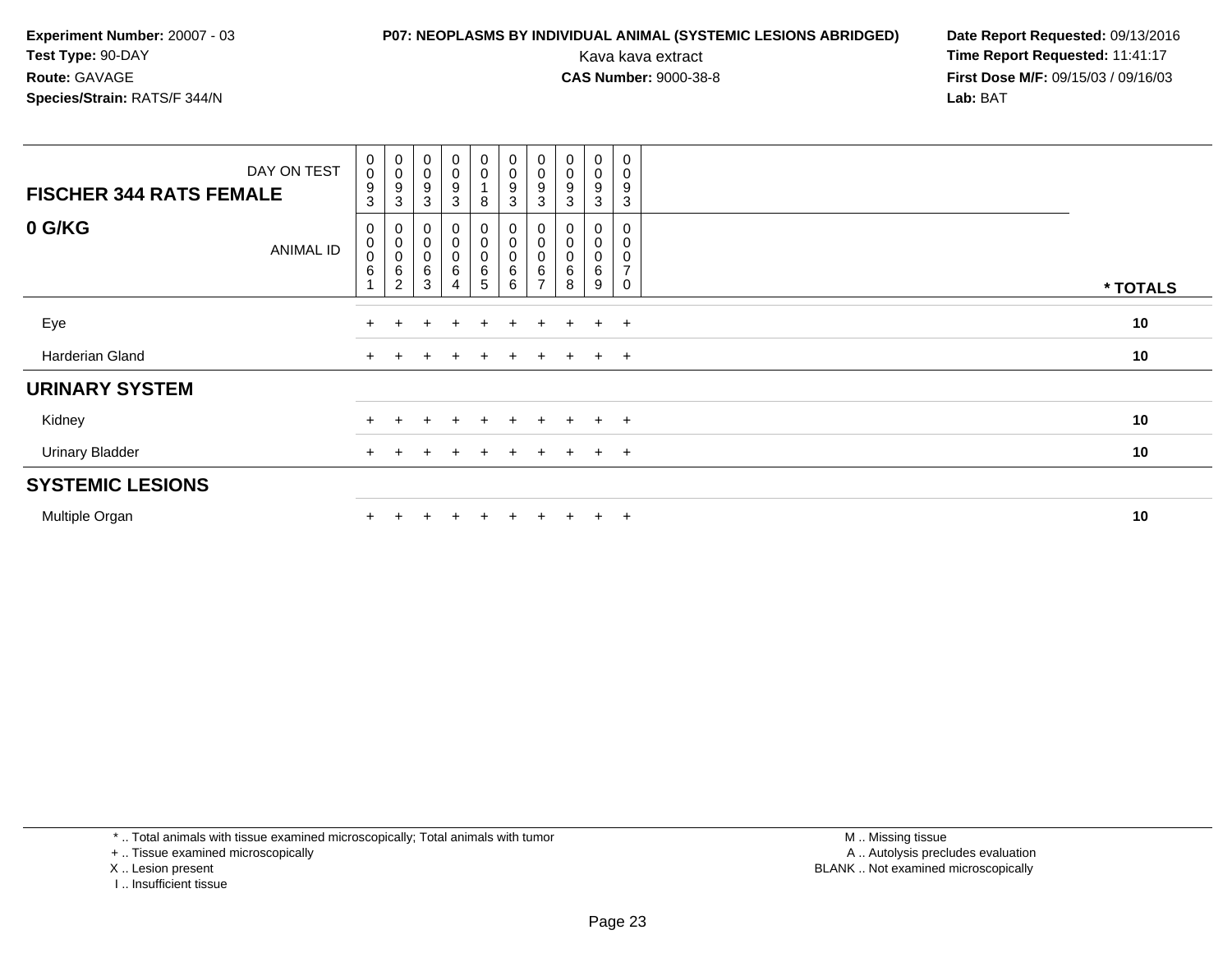## **P07: NEOPLASMS BY INDIVIDUAL ANIMAL (SYSTEMIC LESIONS ABRIDGED) Date Report Requested: 09/13/2016<br>Kava kava extract <b>Time Report Requested:** 11:41:17

Kava kava extract **Time Report Requested:** 11:41:17<br>**CAS Number:** 9000-38-8 **Time Report Requested:** 11:41:17 **First Dose M/F:** 09/15/03 / 09/16/03<br>Lab: BAT **Lab:** BAT

| <b>FISCHER 344 RATS FEMALE</b> | DAY ON TEST      | 0<br>0<br>9<br>3                                                  | $\mathbf 0$<br>$\mathbf 0$<br>9<br>$\mathbf{3}$                     | $\mathbf 0$<br>$\mathbf 0$<br>9<br>3 | 0<br>0<br>9<br>$\mathbf{3}$                     | 0<br>0<br>9<br>$\ensuremath{\mathsf{3}}$                          | $\mathbf 0$<br>0<br>9<br>3                                             | 0<br>$\mathbf 0$<br>9<br>$\mathbf{3}$                     | 0<br>0<br>9<br>$\mathbf{3}$               | 0<br>0<br>9<br>$\sqrt{3}$          | 0<br>0<br>9<br>3                |          |
|--------------------------------|------------------|-------------------------------------------------------------------|---------------------------------------------------------------------|--------------------------------------|-------------------------------------------------|-------------------------------------------------------------------|------------------------------------------------------------------------|-----------------------------------------------------------|-------------------------------------------|------------------------------------|---------------------------------|----------|
| 0.125 G/KG                     | <b>ANIMAL ID</b> | 0<br>0<br>$\mathbf 0$<br>$\overline{\mathcal{I}}$<br>$\mathbf{1}$ | $\mathbf 0$<br>0<br>$\pmb{0}$<br>$\boldsymbol{7}$<br>$\overline{2}$ | 0<br>0<br>0<br>$\overline{7}$<br>3   | 0<br>0<br>0<br>$\overline{7}$<br>$\overline{4}$ | 0<br>0<br>$\pmb{0}$<br>$\overline{\mathcal{I}}$<br>$\overline{5}$ | $\mathbf{0}$<br>0<br>$\mathbf 0$<br>$\boldsymbol{7}$<br>$6\phantom{1}$ | 0<br>$\mathbf 0$<br>0<br>$\overline{7}$<br>$\overline{7}$ | 0<br>$\Omega$<br>0<br>$\overline{7}$<br>8 | 0<br>0<br>0<br>$\overline{7}$<br>9 | 0<br>0<br>0<br>8<br>$\mathbf 0$ | * TOTALS |
| <b>ALIMENTARY SYSTEM</b>       |                  |                                                                   |                                                                     |                                      |                                                 |                                                                   |                                                                        |                                                           |                                           |                                    |                                 |          |
| Liver                          |                  | $+$                                                               | $\pm$                                                               | $+$                                  | $+$                                             | $+$                                                               | $+$                                                                    | $+$                                                       | $+$                                       |                                    | $+$ $+$                         | 10       |
| <b>CARDIOVASCULAR SYSTEM</b>   |                  |                                                                   |                                                                     |                                      |                                                 |                                                                   |                                                                        |                                                           |                                           |                                    |                                 |          |
| <b>NONE</b>                    |                  |                                                                   |                                                                     |                                      |                                                 |                                                                   |                                                                        |                                                           |                                           |                                    |                                 |          |
| <b>ENDOCRINE SYSTEM</b>        |                  |                                                                   |                                                                     |                                      |                                                 |                                                                   |                                                                        |                                                           |                                           |                                    |                                 |          |
| <b>NONE</b>                    |                  |                                                                   |                                                                     |                                      |                                                 |                                                                   |                                                                        |                                                           |                                           |                                    |                                 |          |
| <b>GENERAL BODY SYSTEM</b>     |                  |                                                                   |                                                                     |                                      |                                                 |                                                                   |                                                                        |                                                           |                                           |                                    |                                 |          |
| <b>NONE</b>                    |                  |                                                                   |                                                                     |                                      |                                                 |                                                                   |                                                                        |                                                           |                                           |                                    |                                 |          |
| <b>GENITAL SYSTEM</b>          |                  |                                                                   |                                                                     |                                      |                                                 |                                                                   |                                                                        |                                                           |                                           |                                    |                                 |          |
| <b>NONE</b>                    |                  |                                                                   |                                                                     |                                      |                                                 |                                                                   |                                                                        |                                                           |                                           |                                    |                                 |          |
| <b>HEMATOPOIETIC SYSTEM</b>    |                  |                                                                   |                                                                     |                                      |                                                 |                                                                   |                                                                        |                                                           |                                           |                                    |                                 |          |
| <b>Bone Marrow</b>             |                  | ÷                                                                 |                                                                     |                                      |                                                 | +                                                                 |                                                                        |                                                           | $\pm$                                     | $\pm$                              | $^{+}$                          | 10       |
| Spleen                         |                  | $+$                                                               | $\pm$                                                               | $\pm$                                | ٠                                               | $\div$                                                            | $\pm$                                                                  | ÷                                                         | $\pm$                                     | $\pm$                              | $+$                             | 10       |
| Thymus                         |                  | $+$                                                               |                                                                     |                                      |                                                 | $\ddot{}$                                                         | $\ddot{}$                                                              | $\pm$                                                     | $\ddot{}$                                 | $+$                                | $+$                             | 10       |
| <b>INTEGUMENTARY SYSTEM</b>    |                  |                                                                   |                                                                     |                                      |                                                 |                                                                   |                                                                        |                                                           |                                           |                                    |                                 |          |

NONE

\* .. Total animals with tissue examined microscopically; Total animals with tumor

+ .. Tissue examined microscopically

X .. Lesion present

I .. Insufficient tissue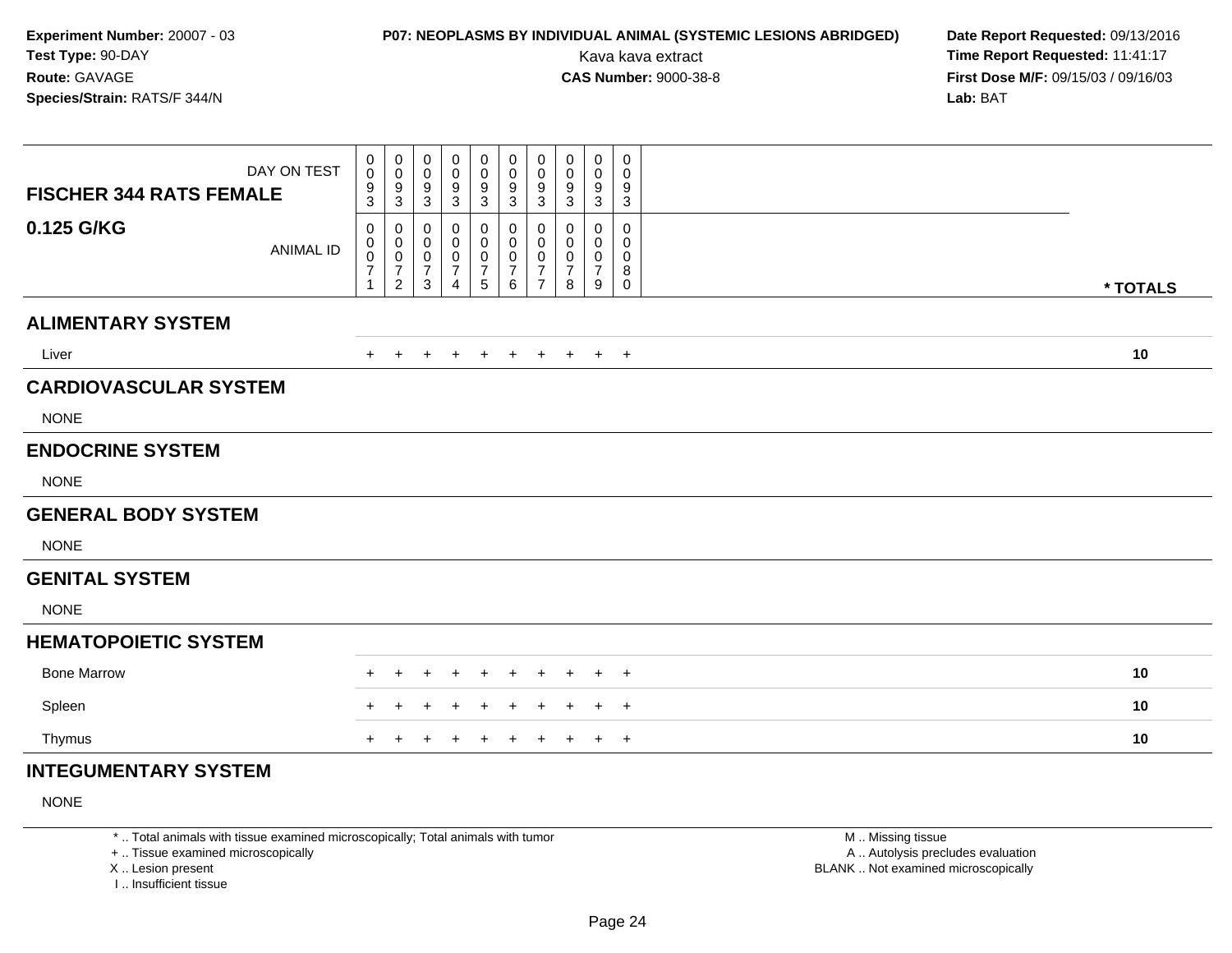## **P07: NEOPLASMS BY INDIVIDUAL ANIMAL (SYSTEMIC LESIONS ABRIDGED) Date Report Requested: 09/13/2016<br>Kava kava extract <b>Time Report Requested:** 11:41:17

Kava kava extract **Time Report Requested:** 11:41:17<br>**CAS Number:** 9000-38-8 **Time Report Requested:** 11:41:17 **First Dose M/F:** 09/15/03 / 09/16/03<br>**Lab:** BAT **Lab:** BAT

| DAY ON TEST<br><b>FISCHER 344 RATS FEMALE</b> | U<br>0<br>9<br>3 | 0<br>◡<br>-9<br>-3       | 0<br>U<br>9<br>ົ<br>ت | u | v      | U<br>U<br>9<br>J | 9<br>3 | ν<br>a<br>◡ | $\mathbf 0$<br>0<br>9<br>3 | ◡<br>9<br>⌒ |          |
|-----------------------------------------------|------------------|--------------------------|-----------------------|---|--------|------------------|--------|-------------|----------------------------|-------------|----------|
| 0.125 G/KG<br>ANIMAL ID                       | U<br>U<br>J      | U<br>U<br>ົາ<br><u>_</u> | 0<br>0<br>0<br>3      |   | -<br>5 | 6                |        | 8           | 0<br>9                     | 0           | * TOTALS |

### **MUSCULOSKELETAL SYSTEM**

NONE

### **NERVOUS SYSTEM**

NONE

### **RESPIRATORY SYSTEM**

NONE

### **SPECIAL SENSES SYSTEM**

**NONE** 

### **URINARY SYSTEM**

NONE

### **SYSTEMIC LESIONS**

Multiple Organn  $+$ 

<sup>+</sup> <sup>+</sup> <sup>+</sup> <sup>+</sup> <sup>+</sup> <sup>+</sup> <sup>+</sup> <sup>+</sup> <sup>+</sup> **<sup>10</sup>**

\* .. Total animals with tissue examined microscopically; Total animals with tumor

+ .. Tissue examined microscopically

- X .. Lesion present
- I .. Insufficient tissue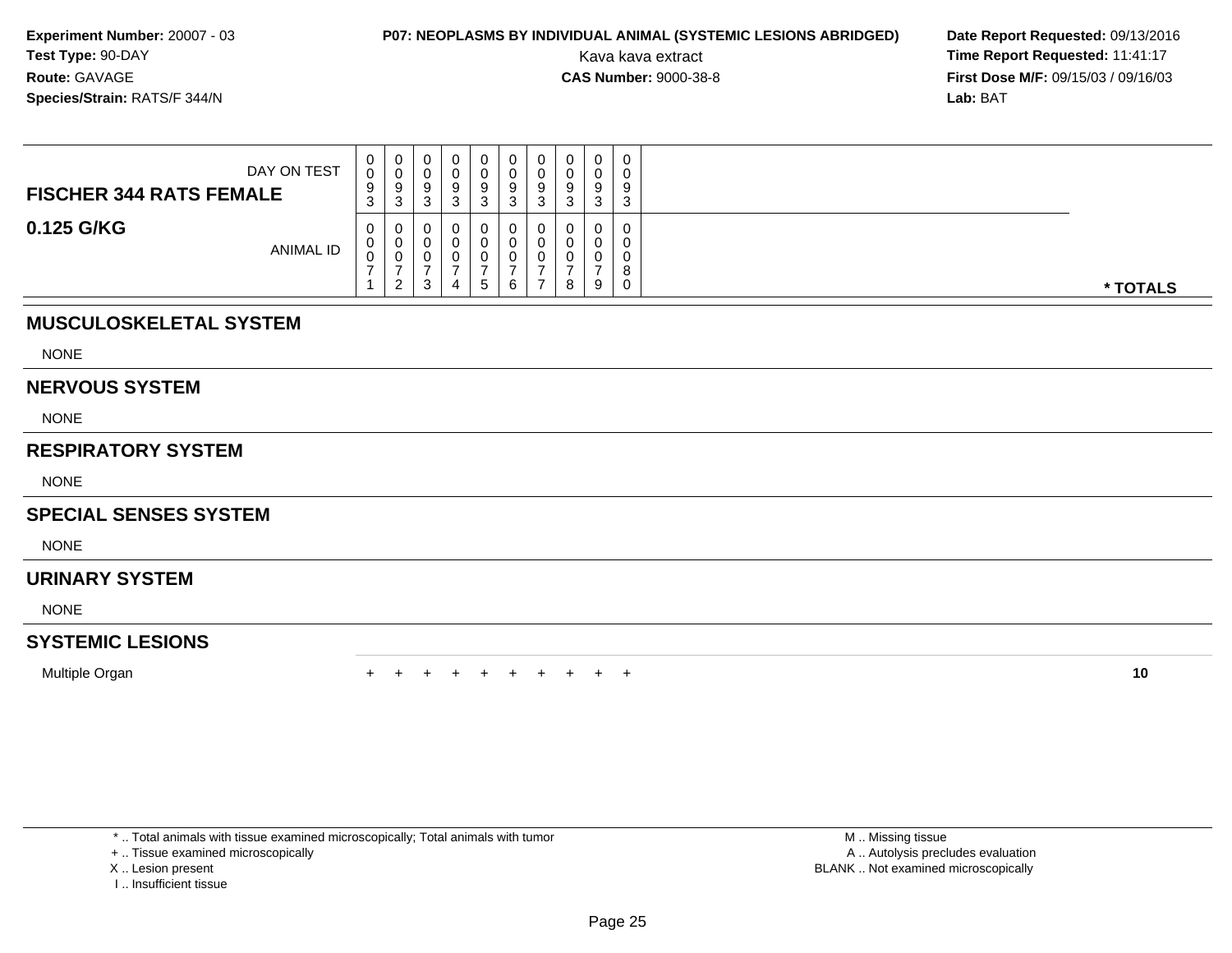## **P07: NEOPLASMS BY INDIVIDUAL ANIMAL (SYSTEMIC LESIONS ABRIDGED) Date Report Requested:** 09/13/2016

Kava kava extract **Time Report Requested:** 11:41:17<br>**CAS Number:** 9000-38-8 **Time Report Requested:** 11:41:17 **First Dose M/F:** 09/15/03 / 09/16/03<br>Lab: BAT **Lab:** BAT

| DAY ON TEST<br><b>FISCHER 344 RATS FEMALE</b> | 0<br>$\pmb{0}$<br>$\boldsymbol{9}$<br>3       | 0<br>$\mathbf 0$<br>$\boldsymbol{9}$<br>$\sqrt{3}$     | 0<br>0<br>9<br>$\mathbf{3}$              | 0<br>0<br>9<br>$\mathbf{3}$                  | 0<br>0<br>$\boldsymbol{9}$<br>$\mathbf{3}$ | 0<br>0<br>$\boldsymbol{9}$<br>3      | 0<br>0<br>$\boldsymbol{9}$<br>$\sqrt{3}$                        | 0<br>0<br>9<br>3      | 0<br>0<br>9<br>$\mathbf{3}$   | 0<br>0<br>9<br>3              |          |
|-----------------------------------------------|-----------------------------------------------|--------------------------------------------------------|------------------------------------------|----------------------------------------------|--------------------------------------------|--------------------------------------|-----------------------------------------------------------------|-----------------------|-------------------------------|-------------------------------|----------|
| 0.25 G/KG<br><b>ANIMAL ID</b>                 | 0<br>$\pmb{0}$<br>$\mathbf 0$<br>$\bf 8$<br>1 | 0<br>$\pmb{0}$<br>$\,0\,$<br>$\,8\,$<br>$\overline{2}$ | 0<br>0<br>$\mathbf 0$<br>8<br>$\sqrt{3}$ | 0<br>0<br>$\mathbf 0$<br>8<br>$\overline{4}$ | 0<br>0<br>$\pmb{0}$<br>$^8$ 5              | 0<br>0<br>$\boldsymbol{0}$<br>8<br>6 | 0<br>$\boldsymbol{0}$<br>$\pmb{0}$<br>$\bf 8$<br>$\overline{7}$ | 0<br>0<br>0<br>8<br>8 | 0<br>0<br>$\pmb{0}$<br>8<br>9 | 0<br>0<br>0<br>9<br>$\pmb{0}$ | * TOTALS |
| <b>ALIMENTARY SYSTEM</b>                      |                                               |                                                        |                                          |                                              |                                            |                                      |                                                                 |                       |                               |                               |          |
| Liver                                         | $+$                                           | $\pm$                                                  | $\ddot{}$                                | $\ddot{}$                                    | $+$                                        | $+$                                  | $+$                                                             | $+$                   |                               | $+$ $+$                       | 10       |
| <b>CARDIOVASCULAR SYSTEM</b>                  |                                               |                                                        |                                          |                                              |                                            |                                      |                                                                 |                       |                               |                               |          |
| <b>NONE</b>                                   |                                               |                                                        |                                          |                                              |                                            |                                      |                                                                 |                       |                               |                               |          |
| <b>ENDOCRINE SYSTEM</b>                       |                                               |                                                        |                                          |                                              |                                            |                                      |                                                                 |                       |                               |                               |          |
| <b>NONE</b>                                   |                                               |                                                        |                                          |                                              |                                            |                                      |                                                                 |                       |                               |                               |          |
| <b>GENERAL BODY SYSTEM</b>                    |                                               |                                                        |                                          |                                              |                                            |                                      |                                                                 |                       |                               |                               |          |
| <b>NONE</b>                                   |                                               |                                                        |                                          |                                              |                                            |                                      |                                                                 |                       |                               |                               |          |
| <b>GENITAL SYSTEM</b>                         |                                               |                                                        |                                          |                                              |                                            |                                      |                                                                 |                       |                               |                               |          |
| <b>NONE</b>                                   |                                               |                                                        |                                          |                                              |                                            |                                      |                                                                 |                       |                               |                               |          |
| <b>HEMATOPOIETIC SYSTEM</b>                   |                                               |                                                        |                                          |                                              |                                            |                                      |                                                                 |                       |                               |                               |          |
| <b>Bone Marrow</b>                            |                                               |                                                        |                                          |                                              |                                            |                                      |                                                                 |                       |                               | $+$                           | 10       |
| Spleen                                        |                                               |                                                        |                                          |                                              |                                            |                                      |                                                                 |                       |                               | $+$                           | 10       |
| Thymus                                        |                                               |                                                        |                                          |                                              | $\pm$                                      | $\ddot{}$                            |                                                                 |                       | $\ddot{}$                     | $+$                           | 10       |
| <b>INTEGUMENTARY SYSTEM</b>                   |                                               |                                                        |                                          |                                              |                                            |                                      |                                                                 |                       |                               |                               |          |

NONE

\* .. Total animals with tissue examined microscopically; Total animals with tumor

+ .. Tissue examined microscopically

X .. Lesion present

I .. Insufficient tissue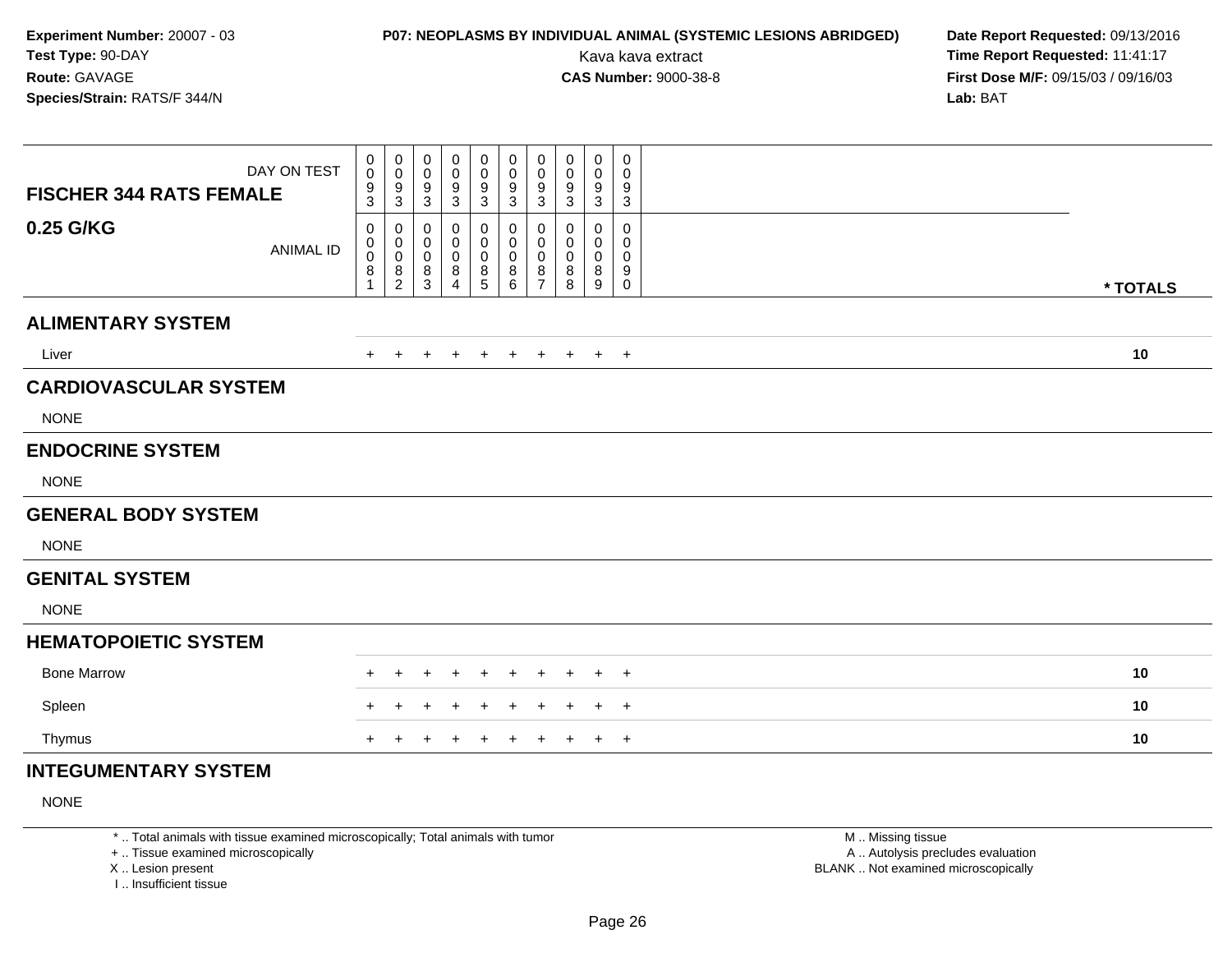## **P07: NEOPLASMS BY INDIVIDUAL ANIMAL (SYSTEMIC LESIONS ABRIDGED) Date Report Requested: 09/13/2016<br>Kava kava extract <b>Time Report Requested:** 11:41:17

Kava kava extract **Time Report Requested:** 11:41:17<br>**CAS Number:** 9000-38-8 **Time Report Requested:** 11:41:17 **First Dose M/F:** 09/15/03 / 09/16/03<br>**Lab:** BAT **Lab:** BAT

| DAY ON TEST<br><b>FISCHER 344 RATS FEMALE</b> | U<br>U<br>9<br>3 | U<br>v<br>-9<br>3                  | 0<br>U<br>9<br>◠<br>◡ |   |         | U<br>9            | υ<br>9<br>-3 | U            | 0<br>0<br>$\Omega$<br>◡<br>3 | v |          |
|-----------------------------------------------|------------------|------------------------------------|-----------------------|---|---------|-------------------|--------------|--------------|------------------------------|---|----------|
| 0.25 G/KG<br>ANIMAL ID                        | U<br>U<br>J<br>8 | U<br>U<br>$\circ$<br>ົ<br><u>_</u> | 0<br>0<br>0<br>8<br>3 | റ | 8<br>C. | $\circ$<br>o<br>ь | 0<br>$\circ$ | $\circ$<br>8 | $\mathbf 0$<br>8<br>9        | 9 | * TOTALS |

### **MUSCULOSKELETAL SYSTEM**

NONE

#### **NERVOUS SYSTEM**

NONE

### **RESPIRATORY SYSTEM**

NONE

### **SPECIAL SENSES SYSTEM**

**NONE** 

### **URINARY SYSTEM**

NONE

### **SYSTEMIC LESIONS**

Multiple Organn  $+$ 

<sup>+</sup> <sup>+</sup> <sup>+</sup> <sup>+</sup> <sup>+</sup> <sup>+</sup> <sup>+</sup> <sup>+</sup> <sup>+</sup> **<sup>10</sup>**

\* .. Total animals with tissue examined microscopically; Total animals with tumor

+ .. Tissue examined microscopically

- X .. Lesion present
- I .. Insufficient tissue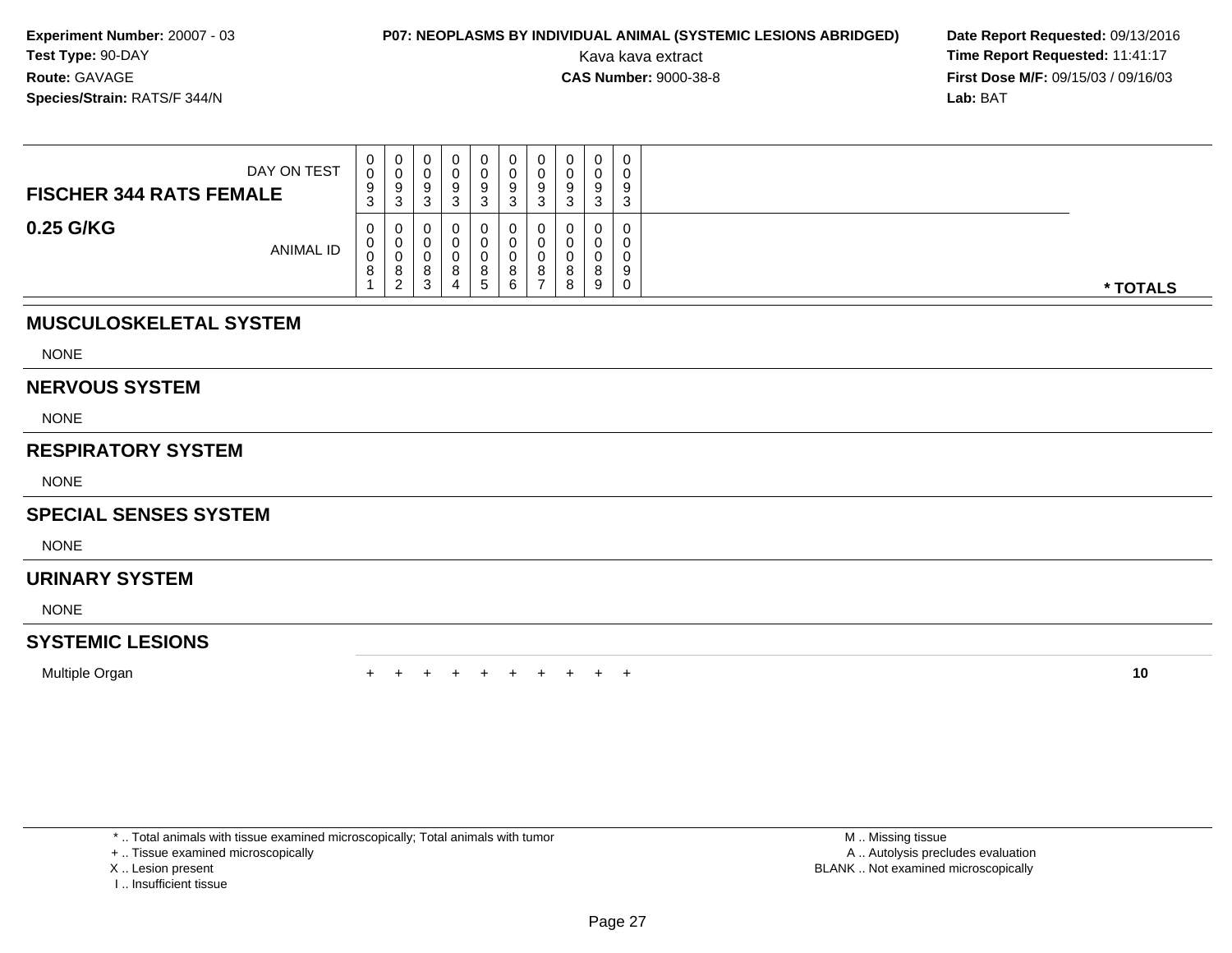## **P07: NEOPLASMS BY INDIVIDUAL ANIMAL (SYSTEMIC LESIONS ABRIDGED) Date Report Requested:** 09/13/2016

Kava kava extract **Time Report Requested:** 11:41:17<br>**CAS Number:** 9000-38-8 **Time Report Requested:** 11:41:17 **First Dose M/F:** 09/15/03 / 09/16/03<br>Lab: BAT **Lab:** BAT

| <b>FISCHER 344 RATS FEMALE</b> | DAY ON TEST                                                                     | 0<br>0<br>9           | 0<br>$\mathbf 0$<br>9                                             | 0<br>0<br>9                | 0<br>0<br>9                | 0<br>0<br>9                                                                       | 0<br>0<br>9                                             | 0<br>$\mathbf 0$<br>9<br>$\sqrt{3}$ | 0<br>0<br>9           | 0<br>0<br>9                | 0<br>0<br>9                                   |                   |              |
|--------------------------------|---------------------------------------------------------------------------------|-----------------------|-------------------------------------------------------------------|----------------------------|----------------------------|-----------------------------------------------------------------------------------|---------------------------------------------------------|-------------------------------------|-----------------------|----------------------------|-----------------------------------------------|-------------------|--------------|
| 0.5 G/KG                       | <b>ANIMAL ID</b>                                                                | 3<br>0<br>0<br>0<br>9 | $\mathbf{3}$<br>0<br>0<br>0<br>$\boldsymbol{9}$<br>$\overline{c}$ | 3<br>0<br>0<br>0<br>9<br>3 | 3<br>0<br>0<br>0<br>9<br>4 | $\ensuremath{\mathsf{3}}$<br>0<br>0<br>0<br>$\begin{array}{c} 9 \\ 5 \end{array}$ | $\mathbf{3}$<br>0<br>$\mathbf{0}$<br>0<br>$\frac{9}{6}$ | 0<br>0<br>0<br>9<br>$\overline{7}$  | 3<br>0<br>0<br>9<br>8 | 3<br>0<br>0<br>0<br>9<br>9 | $\ensuremath{\mathsf{3}}$<br>0<br>0<br>0<br>0 |                   | * TOTALS     |
| <b>ALIMENTARY SYSTEM</b>       |                                                                                 |                       |                                                                   |                            |                            |                                                                                   |                                                         |                                     |                       |                            |                                               |                   |              |
| Liver                          |                                                                                 | ÷.                    | $+$                                                               | $\ddot{}$                  | $\ddot{}$                  | $^{+}$                                                                            | $\ddot{}$                                               | $\ddot{}$                           | +                     | $+$                        | $+$                                           |                   | 10           |
| Mesentery                      |                                                                                 |                       |                                                                   |                            |                            |                                                                                   |                                                         |                                     | $\ddot{}$             |                            |                                               |                   | $\mathbf{1}$ |
| <b>CARDIOVASCULAR SYSTEM</b>   |                                                                                 |                       |                                                                   |                            |                            |                                                                                   |                                                         |                                     |                       |                            |                                               |                   |              |
| <b>NONE</b>                    |                                                                                 |                       |                                                                   |                            |                            |                                                                                   |                                                         |                                     |                       |                            |                                               |                   |              |
| <b>ENDOCRINE SYSTEM</b>        |                                                                                 |                       |                                                                   |                            |                            |                                                                                   |                                                         |                                     |                       |                            |                                               |                   |              |
| <b>NONE</b>                    |                                                                                 |                       |                                                                   |                            |                            |                                                                                   |                                                         |                                     |                       |                            |                                               |                   |              |
| <b>GENERAL BODY SYSTEM</b>     |                                                                                 |                       |                                                                   |                            |                            |                                                                                   |                                                         |                                     |                       |                            |                                               |                   |              |
| <b>NONE</b>                    |                                                                                 |                       |                                                                   |                            |                            |                                                                                   |                                                         |                                     |                       |                            |                                               |                   |              |
| <b>GENITAL SYSTEM</b>          |                                                                                 |                       |                                                                   |                            |                            |                                                                                   |                                                         |                                     |                       |                            |                                               |                   |              |
| <b>NONE</b>                    |                                                                                 |                       |                                                                   |                            |                            |                                                                                   |                                                         |                                     |                       |                            |                                               |                   |              |
| <b>HEMATOPOIETIC SYSTEM</b>    |                                                                                 |                       |                                                                   |                            |                            |                                                                                   |                                                         |                                     |                       |                            |                                               |                   |              |
| <b>Bone Marrow</b>             |                                                                                 |                       |                                                                   |                            |                            |                                                                                   |                                                         |                                     |                       |                            | $^+$                                          |                   | 10           |
| Spleen                         |                                                                                 |                       |                                                                   |                            |                            |                                                                                   |                                                         |                                     |                       |                            | $^{+}$                                        |                   | 10           |
| Thymus                         |                                                                                 |                       |                                                                   |                            |                            |                                                                                   |                                                         |                                     |                       | $\pm$                      | $+$                                           |                   | 10           |
| <b>INTEGUMENTARY SYSTEM</b>    |                                                                                 |                       |                                                                   |                            |                            |                                                                                   |                                                         |                                     |                       |                            |                                               |                   |              |
|                                | *  Total animals with tissue examined microscopically; Total animals with tumor |                       |                                                                   |                            |                            |                                                                                   |                                                         |                                     |                       |                            |                                               | M  Missing tissue |              |

+ .. Tissue examined microscopically

X .. Lesion present

I .. Insufficient tissue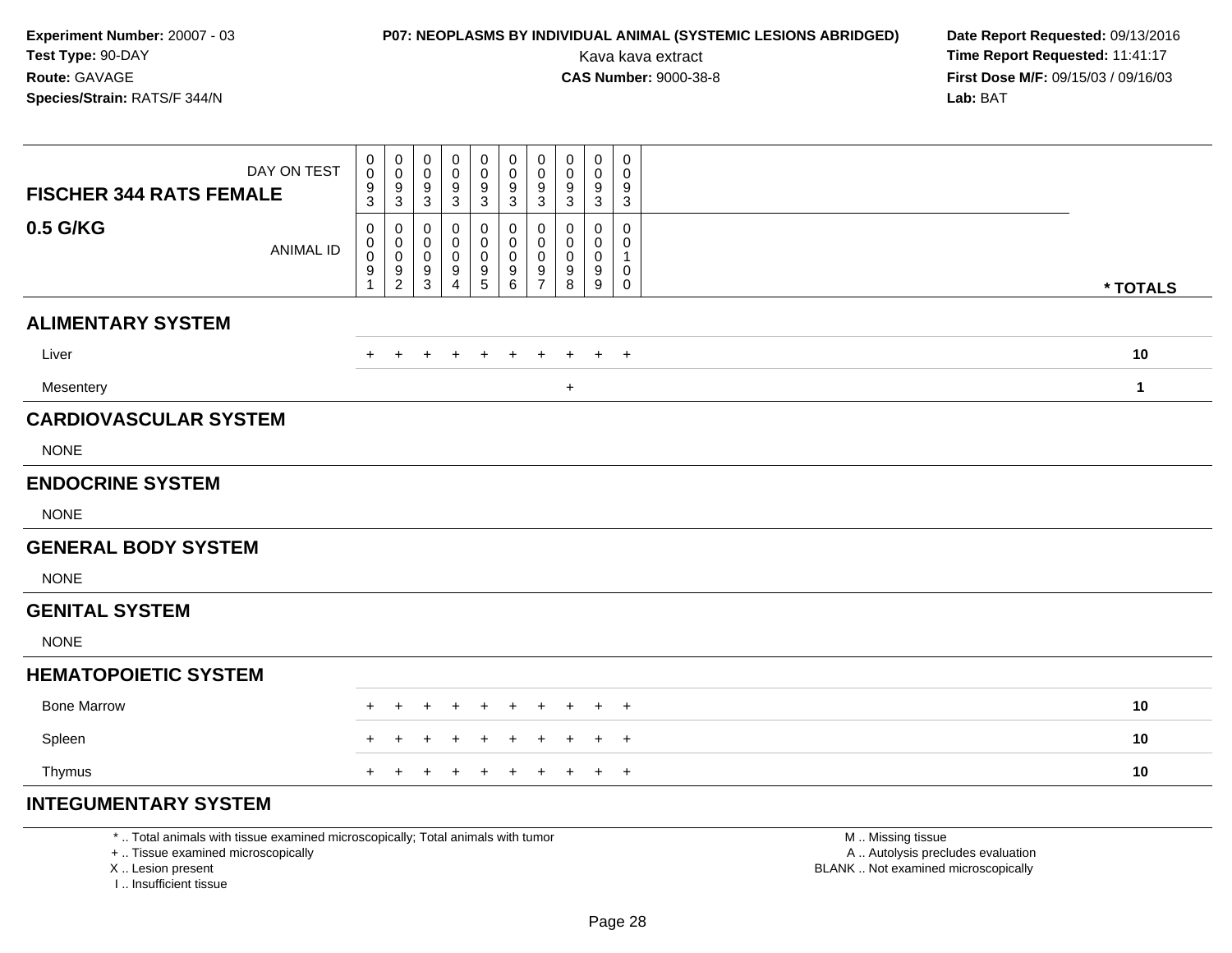## **P07: NEOPLASMS BY INDIVIDUAL ANIMAL (SYSTEMIC LESIONS ABRIDGED) Date Report Requested: 09/13/2016<br>Kava kava extract <b>Time Report Requested:** 11:41:17

Kava kava extract **Time Report Requested:** 11:41:17<br>**CAS Number:** 9000-38-8 **Time Report Requested:** 11:41:17 **First Dose M/F:** 09/15/03 / 09/16/03<br>**Lab:** BAT **Lab:** BAT

| DAY ON TEST<br><b>FISCHER 344 RATS FEMALE</b> | U<br>9<br>ა | 0<br>ν<br>9<br>ა                  | 0<br>9                 | 0      | 0<br>υ<br>9<br>◠<br>ت  | υ<br>ື<br>9<br>J | 9      | 0<br>0<br>9<br>3      | $\mathbf{0}$<br>0<br>9<br>$\sim$<br>ັ |          |
|-----------------------------------------------|-------------|-----------------------------------|------------------------|--------|------------------------|------------------|--------|-----------------------|---------------------------------------|----------|
| 0.5 G/KG<br><b>ANIMAL ID</b>                  | U<br>υ<br>U | 0<br>U<br>υ<br>9<br>◠<br><u>_</u> | 0<br>0<br>υ<br>9<br>د. | 0<br>4 | 0<br>υ<br>υ<br>9<br>G. | u<br>9           | 9<br>8 | 0<br>0<br>0<br>9<br>9 | 0<br>0<br>0<br>0                      | * TOTALS |

NONE

### **MUSCULOSKELETAL SYSTEM**

NONE

#### **NERVOUS SYSTEM**

NONE

#### **RESPIRATORY SYSTEM**

NONE

#### **SPECIAL SENSES SYSTEM**

NONE

#### **URINARY SYSTEM**

NONE

### **SYSTEMIC LESIONS**

Multiple Organ

n  $+$ <sup>+</sup> <sup>+</sup> <sup>+</sup> <sup>+</sup> <sup>+</sup> <sup>+</sup> <sup>+</sup> <sup>+</sup> <sup>+</sup> **<sup>10</sup>**

\* .. Total animals with tissue examined microscopically; Total animals with tumor

+ .. Tissue examined microscopically

X .. Lesion present

I .. Insufficient tissue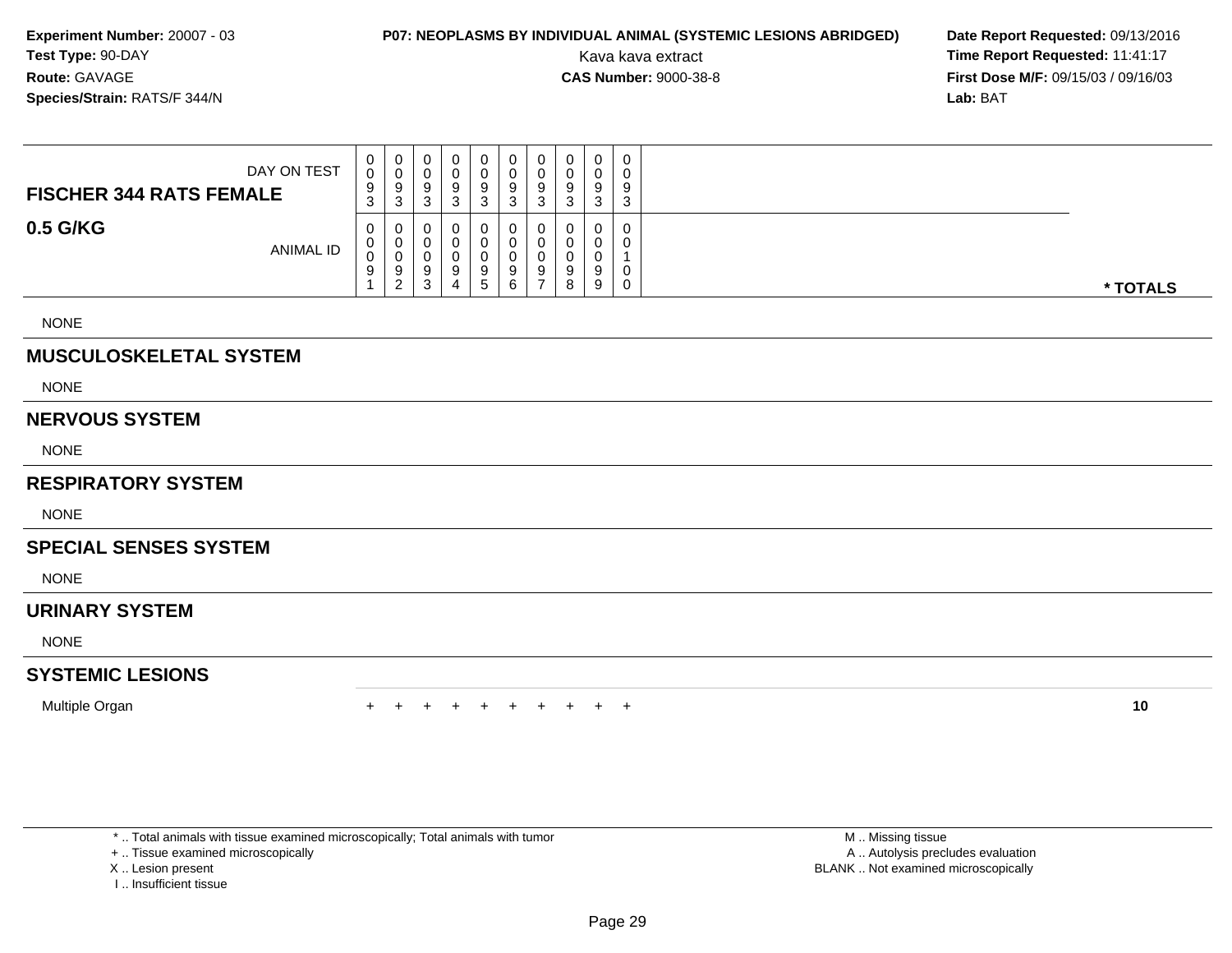# **P07: NEOPLASMS BY INDIVIDUAL ANIMAL (SYSTEMIC LESIONS ABRIDGED) Date Report Requested: 09/13/2016<br>Kava kava extract <b>Time Report Requested:** 11:41:17

| <b>FISCHER 344 RATS FEMALE</b>                                                                                                                                      | DAY ON TEST      | $\begin{matrix} 0 \\ 0 \\ 9 \\ 3 \end{matrix}$                                           | $\pmb{0}$<br>$\mathsf 0$<br>9<br>$\mathbf{3}$                             | $\pmb{0}$<br>$\boldsymbol{0}$<br>9<br>$\sqrt{3}$ | $\mathbf 0$<br>$\mathsf{O}\xspace$<br>$\frac{3}{2}$                       | $\begin{smallmatrix}0\0\0\end{smallmatrix}$<br>$\boldsymbol{9}$<br>3 | $\mathbf 0$<br>$\pmb{0}$<br>$9\,$<br>$\mathbf{3}$            | $\mathbf 0$<br>$\pmb{0}$<br>9<br>$\sqrt{3}$                 | $\pmb{0}$<br>$\mathbf 0$<br>9<br>$\sqrt{3}$ | $\pmb{0}$<br>$\mathsf 0$<br>9<br>$\sqrt{3}$                                   | 0<br>$\mathbf 0$<br>9<br>3                    |                                                                                               |
|---------------------------------------------------------------------------------------------------------------------------------------------------------------------|------------------|------------------------------------------------------------------------------------------|---------------------------------------------------------------------------|--------------------------------------------------|---------------------------------------------------------------------------|----------------------------------------------------------------------|--------------------------------------------------------------|-------------------------------------------------------------|---------------------------------------------|-------------------------------------------------------------------------------|-----------------------------------------------|-----------------------------------------------------------------------------------------------|
| <b>1.0 G/KG</b>                                                                                                                                                     | <b>ANIMAL ID</b> | $\mathbf 0$<br>$\begin{smallmatrix}0\\1\end{smallmatrix}$<br>$\pmb{0}$<br>$\overline{1}$ | $\mathbf 0$<br>$\pmb{0}$<br>$\overline{1}$<br>$\pmb{0}$<br>$\overline{2}$ | 0<br>$\boldsymbol{0}$<br>$\mathbf{1}$<br>0<br>3  | $\mathbf 0$<br>$\mathbf 0$<br>$\mathbf{1}$<br>$\pmb{0}$<br>$\overline{4}$ | $\pmb{0}$<br>$\mathsf{O}\xspace$<br>$\mathbf{1}$<br>$\frac{0}{5}$    | $\mathbf 0$<br>$\mathbf 0$<br>$\mathbf{1}$<br>$_{6}^{\rm 0}$ | $\mathbf 0$<br>$\pmb{0}$<br>$\overline{1}$<br>$\frac{0}{7}$ | $\Omega$<br>0<br>$\overline{1}$<br>0<br>8   | $\mathbf 0$<br>$\mathbf 0$<br>$\mathbf{1}$<br>$\mathbf 0$<br>$\boldsymbol{9}$ | 0<br>$\mathbf 0$<br>$\mathbf{1}$<br>$\pmb{0}$ | * TOTALS                                                                                      |
| <b>ALIMENTARY SYSTEM</b>                                                                                                                                            |                  |                                                                                          |                                                                           |                                                  |                                                                           |                                                                      |                                                              |                                                             |                                             |                                                                               |                                               |                                                                                               |
| Esophagus                                                                                                                                                           |                  |                                                                                          |                                                                           |                                                  | $\ddot{}$                                                                 |                                                                      |                                                              |                                                             |                                             |                                                                               |                                               | $\mathbf{1}$                                                                                  |
| Intestine Large, Cecum                                                                                                                                              |                  |                                                                                          |                                                                           |                                                  | $+$                                                                       |                                                                      |                                                              |                                                             |                                             |                                                                               |                                               | $\mathbf{1}$                                                                                  |
| Intestine Large, Colon                                                                                                                                              |                  |                                                                                          |                                                                           |                                                  | $+$                                                                       |                                                                      |                                                              |                                                             |                                             |                                                                               |                                               | $\mathbf 1$                                                                                   |
| Intestine Large, Rectum                                                                                                                                             |                  |                                                                                          |                                                                           |                                                  | $+$                                                                       |                                                                      |                                                              |                                                             |                                             |                                                                               |                                               | $\mathbf{1}$                                                                                  |
| Intestine Small, Duodenum                                                                                                                                           |                  |                                                                                          |                                                                           |                                                  | $+$                                                                       |                                                                      |                                                              |                                                             |                                             |                                                                               |                                               | $\mathbf{1}$                                                                                  |
| Intestine Small, Ileum                                                                                                                                              |                  |                                                                                          |                                                                           |                                                  | $\ddot{}$                                                                 |                                                                      |                                                              |                                                             |                                             |                                                                               |                                               | $\mathbf{1}$                                                                                  |
| Intestine Small, Jejunum                                                                                                                                            |                  |                                                                                          |                                                                           |                                                  | $+$                                                                       |                                                                      |                                                              |                                                             |                                             |                                                                               |                                               | $\mathbf{1}$                                                                                  |
| Liver                                                                                                                                                               |                  |                                                                                          |                                                                           |                                                  |                                                                           |                                                                      |                                                              |                                                             |                                             |                                                                               | $\overline{ }$                                | 10                                                                                            |
| Pancreas                                                                                                                                                            |                  |                                                                                          |                                                                           |                                                  | $+$                                                                       |                                                                      |                                                              |                                                             |                                             |                                                                               |                                               | $\mathbf{1}$                                                                                  |
| Salivary Glands                                                                                                                                                     |                  |                                                                                          |                                                                           |                                                  | $\ddot{}$                                                                 |                                                                      |                                                              |                                                             |                                             |                                                                               |                                               | $\mathbf{1}$                                                                                  |
| Stomach, Forestomach                                                                                                                                                |                  |                                                                                          |                                                                           |                                                  | $+$                                                                       |                                                                      |                                                              |                                                             |                                             |                                                                               |                                               | $\mathbf{1}$                                                                                  |
| Stomach, Glandular                                                                                                                                                  |                  |                                                                                          |                                                                           |                                                  | $+$                                                                       |                                                                      |                                                              |                                                             |                                             |                                                                               |                                               | $\mathbf{1}$                                                                                  |
| <b>CARDIOVASCULAR SYSTEM</b>                                                                                                                                        |                  |                                                                                          |                                                                           |                                                  |                                                                           |                                                                      |                                                              |                                                             |                                             |                                                                               |                                               |                                                                                               |
| <b>Blood Vessel</b>                                                                                                                                                 |                  |                                                                                          |                                                                           |                                                  | $\ddot{}$                                                                 |                                                                      |                                                              |                                                             |                                             |                                                                               |                                               | $\mathbf{1}$                                                                                  |
| Heart                                                                                                                                                               |                  |                                                                                          |                                                                           |                                                  | $+$                                                                       |                                                                      |                                                              |                                                             |                                             |                                                                               |                                               | $\mathbf 1$                                                                                   |
| *  Total animals with tissue examined microscopically; Total animals with tumor<br>+  Tissue examined microscopically<br>X  Lesion present<br>I Insufficient tissue |                  |                                                                                          |                                                                           |                                                  |                                                                           |                                                                      |                                                              |                                                             |                                             |                                                                               |                                               | M  Missing tissue<br>A  Autolysis precludes evaluation<br>BLANK  Not examined microscopically |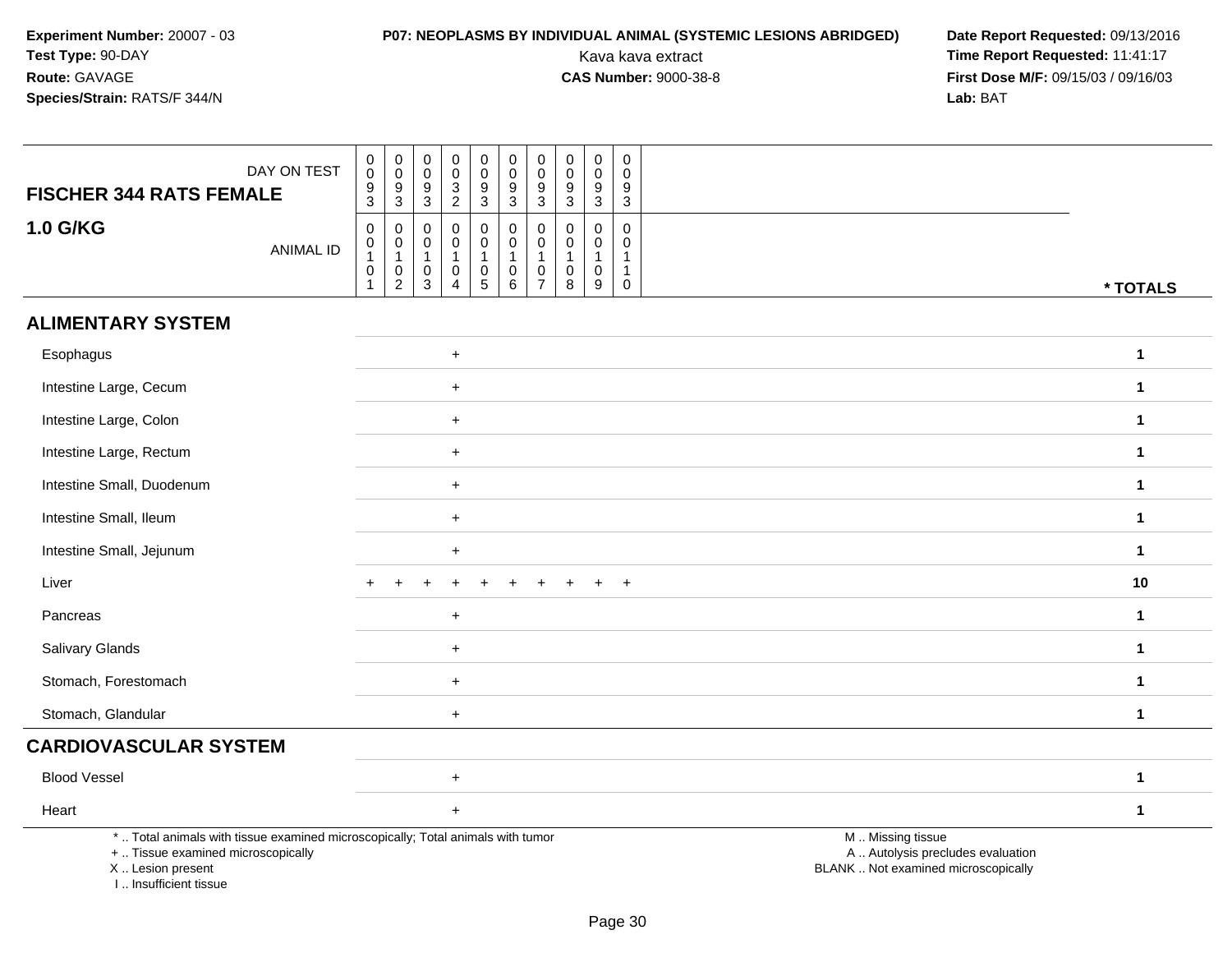# **P07: NEOPLASMS BY INDIVIDUAL ANIMAL (SYSTEMIC LESIONS ABRIDGED) Date Report Requested: 09/13/2016<br>Kava kava extract <b>Time Report Requested:** 11:41:17

| DAY ON TEST<br><b>FISCHER 344 RATS FEMALE</b>                                                                                                                       | 0<br>$\mathbf 0$<br>$\frac{9}{3}$                  | $\pmb{0}$<br>$\overline{0}$<br>$\frac{9}{3}$                              | 0<br>0<br>9<br>3                                     | $\mathbf 0$<br>$\mathsf{O}\xspace$<br>$\frac{3}{2}$                         | $\pmb{0}$<br>$\pmb{0}$<br>9<br>$\overline{3}$ | $\pmb{0}$<br>$\mathbf 0$<br>9<br>$\mathbf{3}$        | $\pmb{0}$<br>$\pmb{0}$<br>9<br>$\overline{3}$           | $\pmb{0}$<br>$\mathbf 0$<br>9<br>$\mathbf{3}$ | $\mathbf 0$<br>$\mathbf 0$<br>9<br>3                           | 0<br>$\mathbf{0}$<br>9<br>3                                    |                                                                                               |  |
|---------------------------------------------------------------------------------------------------------------------------------------------------------------------|----------------------------------------------------|---------------------------------------------------------------------------|------------------------------------------------------|-----------------------------------------------------------------------------|-----------------------------------------------|------------------------------------------------------|---------------------------------------------------------|-----------------------------------------------|----------------------------------------------------------------|----------------------------------------------------------------|-----------------------------------------------------------------------------------------------|--|
| <b>1.0 G/KG</b><br><b>ANIMAL ID</b>                                                                                                                                 | 0<br>$\boldsymbol{0}$<br>$\mathbf{1}$<br>$\pmb{0}$ | $\mathbf 0$<br>$\pmb{0}$<br>$\mathbf{1}$<br>$\mathbf 0$<br>$\overline{2}$ | 0<br>$\mathbf 0$<br>$\mathbf{1}$<br>$\mathbf 0$<br>3 | $\mathbf 0$<br>$\mathbf 0$<br>$\mathbf{1}$<br>$\mathbf 0$<br>$\overline{4}$ | 0<br>$\mathsf{O}$<br>1<br>$\pmb{0}$<br>5      | 0<br>$\mathbf 0$<br>$\overline{1}$<br>$\pmb{0}$<br>6 | 0<br>0<br>$\mathbf{1}$<br>$\mathbf 0$<br>$\overline{7}$ | $\mathbf 0$<br>0<br>-1<br>$\mathbf 0$<br>8    | $\mathbf 0$<br>$\mathbf 0$<br>$\mathbf{1}$<br>$\mathbf 0$<br>9 | $\mathbf 0$<br>0<br>$\mathbf{1}$<br>$\mathbf 1$<br>$\mathbf 0$ | * TOTALS                                                                                      |  |
| <b>ENDOCRINE SYSTEM</b>                                                                                                                                             |                                                    |                                                                           |                                                      |                                                                             |                                               |                                                      |                                                         |                                               |                                                                |                                                                |                                                                                               |  |
| <b>Adrenal Cortex</b>                                                                                                                                               |                                                    |                                                                           |                                                      | $\ddot{}$                                                                   |                                               |                                                      |                                                         |                                               |                                                                |                                                                | $\mathbf{1}$                                                                                  |  |
| Adrenal Medulla                                                                                                                                                     |                                                    |                                                                           |                                                      | $+$                                                                         |                                               |                                                      |                                                         |                                               |                                                                |                                                                | $\mathbf{1}$                                                                                  |  |
| Islets, Pancreatic                                                                                                                                                  |                                                    |                                                                           |                                                      | $\ddot{}$                                                                   |                                               |                                                      |                                                         |                                               |                                                                |                                                                | $\mathbf{1}$                                                                                  |  |
| Parathyroid Gland                                                                                                                                                   |                                                    |                                                                           |                                                      | $\ddot{}$                                                                   |                                               |                                                      |                                                         |                                               |                                                                |                                                                | $\mathbf{1}$                                                                                  |  |
| <b>Pituitary Gland</b>                                                                                                                                              |                                                    |                                                                           |                                                      | $\ddot{}$                                                                   |                                               |                                                      |                                                         |                                               |                                                                |                                                                | $\mathbf{1}$                                                                                  |  |
| <b>Thyroid Gland</b>                                                                                                                                                |                                                    |                                                                           |                                                      | $+$                                                                         |                                               |                                                      |                                                         |                                               |                                                                |                                                                | $\mathbf{1}$                                                                                  |  |
| <b>GENERAL BODY SYSTEM</b>                                                                                                                                          |                                                    |                                                                           |                                                      |                                                                             |                                               |                                                      |                                                         |                                               |                                                                |                                                                |                                                                                               |  |
| <b>NONE</b>                                                                                                                                                         |                                                    |                                                                           |                                                      |                                                                             |                                               |                                                      |                                                         |                                               |                                                                |                                                                |                                                                                               |  |
| <b>GENITAL SYSTEM</b>                                                                                                                                               |                                                    |                                                                           |                                                      |                                                                             |                                               |                                                      |                                                         |                                               |                                                                |                                                                |                                                                                               |  |
| <b>Clitoral Gland</b>                                                                                                                                               |                                                    |                                                                           |                                                      | $+$                                                                         |                                               |                                                      |                                                         |                                               |                                                                |                                                                | $\mathbf{1}$                                                                                  |  |
| Ovary                                                                                                                                                               |                                                    |                                                                           |                                                      | $\ddot{}$                                                                   |                                               |                                                      |                                                         |                                               |                                                                |                                                                | $\mathbf{1}$                                                                                  |  |
| <b>Uterus</b>                                                                                                                                                       |                                                    |                                                                           |                                                      | $\ddot{}$                                                                   |                                               |                                                      |                                                         |                                               |                                                                |                                                                | $\mathbf{1}$                                                                                  |  |
| <b>HEMATOPOIETIC SYSTEM</b>                                                                                                                                         |                                                    |                                                                           |                                                      |                                                                             |                                               |                                                      |                                                         |                                               |                                                                |                                                                |                                                                                               |  |
| <b>Bone Marrow</b>                                                                                                                                                  |                                                    |                                                                           | +                                                    |                                                                             |                                               |                                                      | $\ddot{}$                                               | $\ddot{}$                                     | $\ddot{}$                                                      | $+$                                                            | 10                                                                                            |  |
| Lymph Node, Mandibular                                                                                                                                              |                                                    |                                                                           |                                                      | M                                                                           |                                               |                                                      |                                                         |                                               |                                                                |                                                                | $\mathbf 0$                                                                                   |  |
| *  Total animals with tissue examined microscopically; Total animals with tumor<br>+  Tissue examined microscopically<br>X  Lesion present<br>I Insufficient tissue |                                                    |                                                                           |                                                      |                                                                             |                                               |                                                      |                                                         |                                               |                                                                |                                                                | M  Missing tissue<br>A  Autolysis precludes evaluation<br>BLANK  Not examined microscopically |  |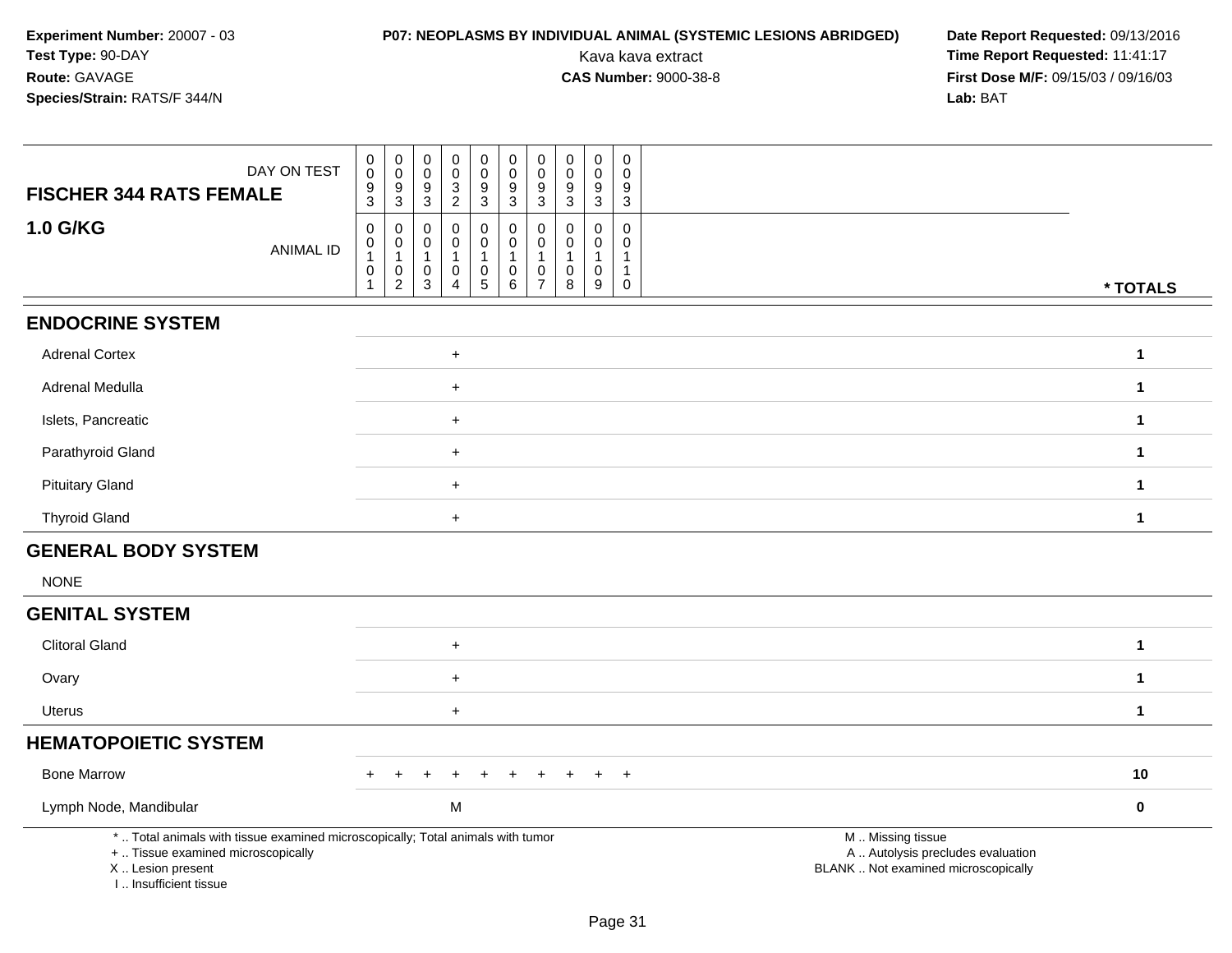# **P07: NEOPLASMS BY INDIVIDUAL ANIMAL (SYSTEMIC LESIONS ABRIDGED) Date Report Requested: 09/13/2016<br>Kava kava extract <b>Time Report Requested:** 11:41:17

| DAY ON TEST<br><b>FISCHER 344 RATS FEMALE</b>                                                                                                                       | $\,0\,$<br>$\mathbf 0$<br>9<br>$\overline{3}$                             | $\boldsymbol{0}$<br>$\pmb{0}$<br>9<br>$\overline{3}$                                     | $\pmb{0}$<br>$\mathbf 0$<br>9<br>$\mathbf{3}$ | $\pmb{0}$<br>$\mathbf 0$<br>3<br>$\overline{2}$                 | 0<br>$\pmb{0}$<br>$\frac{9}{3}$                                              | $\mathsf 0$<br>$\mathsf{O}\xspace$<br>9<br>$\overline{3}$               | $\mathbf 0$<br>$\mathbf 0$<br>9<br>3 | $\pmb{0}$<br>$\mathbf 0$<br>9<br>$\overline{3}$                     | $\pmb{0}$<br>$\mathbf 0$<br>$9\,$<br>$\mathbf{3}$                 | $\mathsf 0$<br>$\mathbf 0$<br>9<br>$\mathbf{3}$     |                                                                                               |              |
|---------------------------------------------------------------------------------------------------------------------------------------------------------------------|---------------------------------------------------------------------------|------------------------------------------------------------------------------------------|-----------------------------------------------|-----------------------------------------------------------------|------------------------------------------------------------------------------|-------------------------------------------------------------------------|--------------------------------------|---------------------------------------------------------------------|-------------------------------------------------------------------|-----------------------------------------------------|-----------------------------------------------------------------------------------------------|--------------|
| 1.0 G/KG<br><b>ANIMAL ID</b>                                                                                                                                        | $\mathbf 0$<br>$\pmb{0}$<br>$\overline{1}$<br>$\pmb{0}$<br>$\overline{1}$ | $\mathbf 0$<br>$\begin{smallmatrix}0\\1\end{smallmatrix}$<br>$\pmb{0}$<br>$\overline{2}$ | $\mathbf 0$<br>0<br>$\mathbf{1}$<br>0<br>3    | 0<br>$\mathbf 0$<br>$\mathbf{1}$<br>$\pmb{0}$<br>$\overline{4}$ | 0<br>$\overline{0}$<br>$\mathbf{1}$<br>$\begin{array}{c} 0 \\ 5 \end{array}$ | $\mathbf 0$<br>$\pmb{0}$<br>$\mathbf{1}$<br>$\pmb{0}$<br>$\overline{6}$ | $\Omega$<br>0<br>0<br>$\overline{7}$ | $\mathbf 0$<br>$\mathbf 0$<br>$\mathbf{1}$<br>$\boldsymbol{0}$<br>8 | 0<br>$\mathbf 0$<br>$\mathbf{1}$<br>$\pmb{0}$<br>$\boldsymbol{9}$ | $\mathbf 0$<br>$\mathbf 0$<br>1<br>1<br>$\mathbf 0$ |                                                                                               | * TOTALS     |
| Lymph Node, Mesenteric                                                                                                                                              |                                                                           |                                                                                          |                                               | $\ddot{}$                                                       |                                                                              |                                                                         |                                      |                                                                     |                                                                   |                                                     |                                                                                               | $\mathbf{1}$ |
| Spleen                                                                                                                                                              |                                                                           |                                                                                          |                                               |                                                                 |                                                                              |                                                                         |                                      |                                                                     |                                                                   | $\ddot{}$                                           |                                                                                               | 10           |
| Thymus                                                                                                                                                              |                                                                           |                                                                                          |                                               |                                                                 |                                                                              |                                                                         |                                      |                                                                     |                                                                   | $\overline{ }$                                      |                                                                                               | 10           |
| <b>INTEGUMENTARY SYSTEM</b>                                                                                                                                         |                                                                           |                                                                                          |                                               |                                                                 |                                                                              |                                                                         |                                      |                                                                     |                                                                   |                                                     |                                                                                               |              |
| Mammary Gland                                                                                                                                                       |                                                                           |                                                                                          |                                               | $\ddot{}$                                                       |                                                                              |                                                                         |                                      |                                                                     |                                                                   |                                                     |                                                                                               | $\mathbf{1}$ |
| Skin                                                                                                                                                                |                                                                           |                                                                                          |                                               | $\ddot{}$                                                       |                                                                              |                                                                         |                                      |                                                                     |                                                                   |                                                     |                                                                                               | $\mathbf{1}$ |
| <b>MUSCULOSKELETAL SYSTEM</b>                                                                                                                                       |                                                                           |                                                                                          |                                               |                                                                 |                                                                              |                                                                         |                                      |                                                                     |                                                                   |                                                     |                                                                                               |              |
| Bone                                                                                                                                                                |                                                                           |                                                                                          |                                               | $+$                                                             |                                                                              |                                                                         |                                      |                                                                     |                                                                   |                                                     |                                                                                               | $\mathbf{1}$ |
| <b>NERVOUS SYSTEM</b>                                                                                                                                               |                                                                           |                                                                                          |                                               |                                                                 |                                                                              |                                                                         |                                      |                                                                     |                                                                   |                                                     |                                                                                               |              |
| <b>Brain</b>                                                                                                                                                        |                                                                           |                                                                                          |                                               | $\ddot{}$                                                       |                                                                              |                                                                         |                                      |                                                                     |                                                                   |                                                     |                                                                                               | $\mathbf{1}$ |
| <b>RESPIRATORY SYSTEM</b>                                                                                                                                           |                                                                           |                                                                                          |                                               |                                                                 |                                                                              |                                                                         |                                      |                                                                     |                                                                   |                                                     |                                                                                               |              |
| Lung                                                                                                                                                                |                                                                           |                                                                                          |                                               | $\ddot{}$                                                       |                                                                              |                                                                         |                                      |                                                                     |                                                                   |                                                     |                                                                                               | $\mathbf{1}$ |
| Nose                                                                                                                                                                |                                                                           |                                                                                          |                                               | $\ddot{}$                                                       |                                                                              |                                                                         |                                      |                                                                     |                                                                   |                                                     |                                                                                               | $\mathbf{1}$ |
| Trachea                                                                                                                                                             |                                                                           |                                                                                          |                                               | $\ddot{}$                                                       |                                                                              |                                                                         |                                      |                                                                     |                                                                   |                                                     |                                                                                               | $\mathbf{1}$ |
| <b>SPECIAL SENSES SYSTEM</b>                                                                                                                                        |                                                                           |                                                                                          |                                               |                                                                 |                                                                              |                                                                         |                                      |                                                                     |                                                                   |                                                     |                                                                                               |              |
| Eye                                                                                                                                                                 |                                                                           |                                                                                          |                                               | $\ddot{}$                                                       |                                                                              |                                                                         |                                      |                                                                     |                                                                   |                                                     |                                                                                               | $\mathbf{1}$ |
| *  Total animals with tissue examined microscopically; Total animals with tumor<br>+  Tissue examined microscopically<br>X  Lesion present<br>I Insufficient tissue |                                                                           |                                                                                          |                                               |                                                                 |                                                                              |                                                                         |                                      |                                                                     |                                                                   |                                                     | M  Missing tissue<br>A  Autolysis precludes evaluation<br>BLANK  Not examined microscopically |              |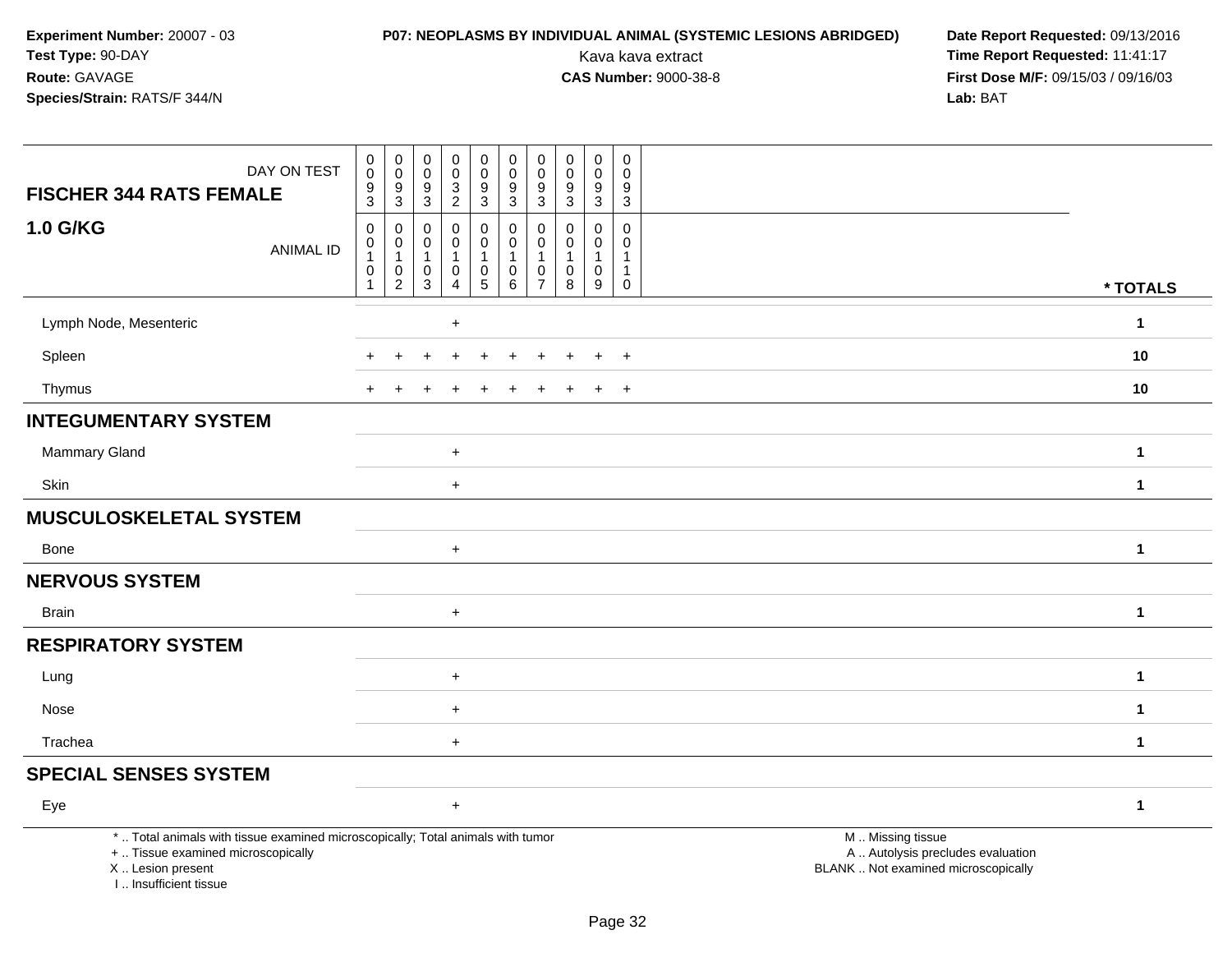## **P07: NEOPLASMS BY INDIVIDUAL ANIMAL (SYSTEMIC LESIONS ABRIDGED) Date Report Requested: 09/13/2016<br>Kava kava extract <b>Time Report Requested:** 11:41:17

| <b>FISCHER 344 RATS FEMALE</b> | DAY ON TEST | $_{\rm 0}^{\rm 0}$<br>9<br>3 | $_{\rm 0}^{\rm 0}$<br>9<br>3  | $\boldsymbol{0}$<br>$\pmb{0}$<br>$\boldsymbol{9}$<br>3 | $_0^0$<br>$\ensuremath{\mathsf{3}}$<br>$\overline{c}$              | $_0^0$<br>$\frac{9}{3}$                         | $\begin{smallmatrix} 0\\0 \end{smallmatrix}$<br>$\frac{9}{3}$                         | $\pmb{0}$<br>$\pmb{0}$<br>9<br>$\mathbf{3}$ | $\pmb{0}$<br>$\boldsymbol{0}$<br>9<br>3 | 0<br>0<br>9<br>3 | 0<br>$\mathbf 0$<br>9<br>3 |          |
|--------------------------------|-------------|------------------------------|-------------------------------|--------------------------------------------------------|--------------------------------------------------------------------|-------------------------------------------------|---------------------------------------------------------------------------------------|---------------------------------------------|-----------------------------------------|------------------|----------------------------|----------|
| <b>1.0 G/KG</b>                | ANIMAL ID   | 0<br>$\,0\,$<br>$\mathbf 0$  | 0<br>0<br>0<br>$\overline{2}$ | 0<br>3                                                 | $\begin{smallmatrix}0\0\0\end{smallmatrix}$<br>0<br>$\overline{4}$ | 0<br>0<br>$\begin{array}{c} 0 \\ 5 \end{array}$ | $\begin{smallmatrix} 0\\0 \end{smallmatrix}$<br>$\begin{array}{c} 0 \\ 6 \end{array}$ | υ<br>$\overline{ }$                         | 8                                       | 9                | 0                          | * TOTALS |
| Harderian Gland                |             |                              |                               |                                                        | $\ddot{}$                                                          |                                                 |                                                                                       |                                             |                                         |                  |                            |          |
| <b>URINARY SYSTEM</b>          |             |                              |                               |                                                        |                                                                    |                                                 |                                                                                       |                                             |                                         |                  |                            |          |
| Kidney                         |             |                              |                               |                                                        | $\ddot{}$                                                          |                                                 |                                                                                       |                                             |                                         |                  |                            |          |
| <b>Urinary Bladder</b>         |             |                              |                               |                                                        | $+$                                                                |                                                 |                                                                                       |                                             |                                         |                  |                            |          |
| <b>SYSTEMIC LESIONS</b>        |             |                              |                               |                                                        |                                                                    |                                                 |                                                                                       |                                             |                                         |                  |                            |          |
| Multiple Organ                 |             |                              |                               |                                                        | $\pm$                                                              | $+$                                             |                                                                                       | $\ddot{}$                                   | $+$                                     | $+$              | $+$                        | 10       |

- X .. Lesion present
- I .. Insufficient tissue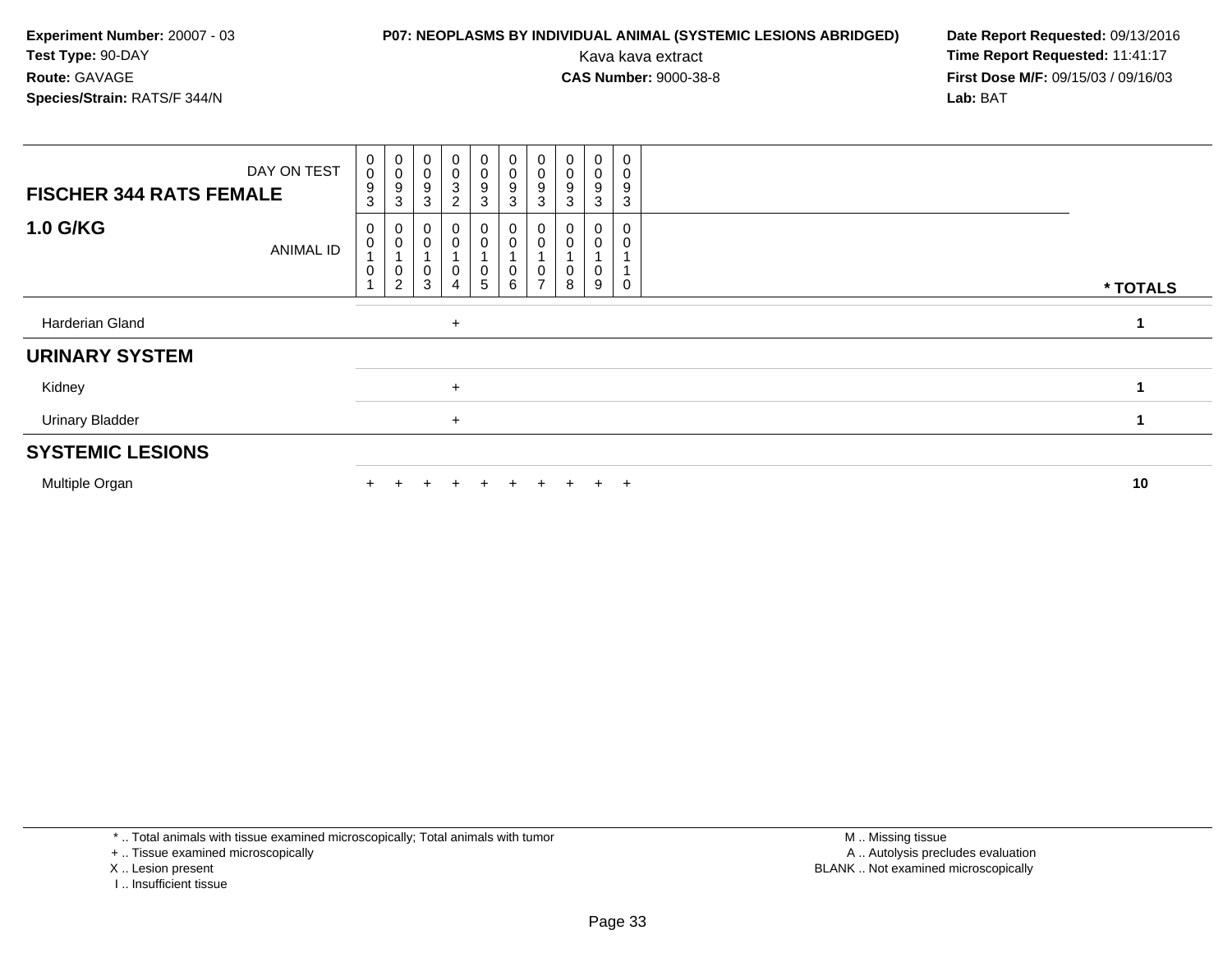# **P07: NEOPLASMS BY INDIVIDUAL ANIMAL (SYSTEMIC LESIONS ABRIDGED) Date Report Requested:** 09/13/2016

| DAY ON TEST<br><b>FISCHER 344 RATS FEMALE</b>                                                                                                                         |                  | $\pmb{0}$<br>$\ddot{\mathbf{0}}$<br>$\frac{9}{3}$                                        | $_{\rm 0}^{\rm 0}$<br>$\frac{9}{3}$                                    | $\boldsymbol{0}$<br>$\ddot{\mathbf{0}}$<br>$\boldsymbol{0}$<br>$\overline{4}$ | $\pmb{0}$<br>$\mathsf{O}\xspace$<br>$\frac{9}{3}$                  | $\pmb{0}$<br>$\pmb{0}$<br>$\frac{9}{3}$                              | $\pmb{0}$<br>$\ddot{\mathbf{0}}$<br>$\overline{4}$<br>$\overline{4}$             | $\pmb{0}$<br>$\mathbf 0$<br>$\mathbf 0$<br>$\overline{2}$         | $\pmb{0}$<br>$\mathsf{O}\xspace$<br>0<br>$\overline{4}$ | $\begin{smallmatrix} 0\\0 \end{smallmatrix}$<br>$\boldsymbol{9}$<br>$\overline{3}$ | 0<br>$\Omega$<br>9<br>$\mathbf{3}$                            |                                                                                               |          |
|-----------------------------------------------------------------------------------------------------------------------------------------------------------------------|------------------|------------------------------------------------------------------------------------------|------------------------------------------------------------------------|-------------------------------------------------------------------------------|--------------------------------------------------------------------|----------------------------------------------------------------------|----------------------------------------------------------------------------------|-------------------------------------------------------------------|---------------------------------------------------------|------------------------------------------------------------------------------------|---------------------------------------------------------------|-----------------------------------------------------------------------------------------------|----------|
| <b>2.0 G/KG</b>                                                                                                                                                       | <b>ANIMAL ID</b> | $\mathbf 0$<br>$\begin{smallmatrix}0\1\end{smallmatrix}$<br>$\mathbf{1}$<br>$\mathbf{1}$ | $\pmb{0}$<br>$\mathsf 0$<br>$\mathbf{1}$<br>$\mathbf{1}$<br>$\sqrt{2}$ | $\mathbf 0$<br>$\mathbf 0$<br>$\overline{1}$<br>$\overline{1}$<br>3           | $\mathsf 0$<br>0<br>$\mathbf{1}$<br>$\mathbf{1}$<br>$\overline{4}$ | $\boldsymbol{0}$<br>$\mathbf 0$<br>$\mathbf{1}$<br>$\mathbf{1}$<br>5 | $\begin{smallmatrix}0\0\0\end{smallmatrix}$<br>$\mathbf{1}$<br>$\mathbf{1}$<br>6 | $\mathbf 0$<br>$\mathbf 0$<br>$\mathbf{1}$<br>1<br>$\overline{7}$ | $\mathbf 0$<br>0<br>-1<br>8                             | $\pmb{0}$<br>$\mathbf 0$<br>$\mathbf{1}$<br>$\mathbf{1}$<br>9                      | 0<br>0<br>$\overline{1}$<br>$\sqrt{2}$<br>$\mathsf{O}\xspace$ |                                                                                               | * TOTALS |
| <b>ALIMENTARY SYSTEM</b>                                                                                                                                              |                  |                                                                                          |                                                                        |                                                                               |                                                                    |                                                                      |                                                                                  |                                                                   |                                                         |                                                                                    |                                                               |                                                                                               |          |
| Esophagus                                                                                                                                                             |                  | $\pm$                                                                                    | $\ddot{}$                                                              |                                                                               |                                                                    | $\ddot{}$                                                            |                                                                                  | ÷                                                                 |                                                         |                                                                                    | $+$                                                           |                                                                                               | 10       |
| Intestine Large, Cecum                                                                                                                                                |                  |                                                                                          |                                                                        |                                                                               |                                                                    |                                                                      |                                                                                  |                                                                   |                                                         |                                                                                    | $\overline{ }$                                                |                                                                                               | 10       |
| Intestine Large, Colon                                                                                                                                                |                  |                                                                                          |                                                                        |                                                                               |                                                                    |                                                                      |                                                                                  |                                                                   |                                                         |                                                                                    | $\ddot{}$                                                     |                                                                                               | 10       |
| Intestine Large, Rectum                                                                                                                                               |                  | $+$                                                                                      |                                                                        |                                                                               |                                                                    |                                                                      |                                                                                  |                                                                   |                                                         |                                                                                    | $+$                                                           |                                                                                               | 10       |
| Intestine Small, Duodenum                                                                                                                                             |                  |                                                                                          |                                                                        |                                                                               |                                                                    |                                                                      |                                                                                  |                                                                   |                                                         |                                                                                    | $\overline{ }$                                                |                                                                                               | 10       |
| Intestine Small, Ileum                                                                                                                                                |                  |                                                                                          |                                                                        |                                                                               |                                                                    |                                                                      |                                                                                  |                                                                   |                                                         |                                                                                    | $\ddot{}$                                                     |                                                                                               | 10       |
| Intestine Small, Jejunum                                                                                                                                              |                  | $\pm$                                                                                    |                                                                        |                                                                               |                                                                    |                                                                      |                                                                                  |                                                                   |                                                         | $\div$                                                                             | $+$                                                           |                                                                                               | 10       |
| Liver                                                                                                                                                                 |                  |                                                                                          |                                                                        |                                                                               |                                                                    |                                                                      |                                                                                  |                                                                   |                                                         |                                                                                    | $+$                                                           |                                                                                               | 10       |
| Pancreas                                                                                                                                                              |                  |                                                                                          |                                                                        |                                                                               |                                                                    |                                                                      |                                                                                  |                                                                   |                                                         |                                                                                    | $\ddot{}$                                                     |                                                                                               | 10       |
| Salivary Glands                                                                                                                                                       |                  |                                                                                          |                                                                        |                                                                               |                                                                    |                                                                      |                                                                                  |                                                                   |                                                         |                                                                                    | $\overline{ }$                                                |                                                                                               | 10       |
| Stomach, Forestomach                                                                                                                                                  |                  |                                                                                          |                                                                        |                                                                               |                                                                    |                                                                      |                                                                                  |                                                                   |                                                         |                                                                                    | $\overline{+}$                                                |                                                                                               | 10       |
| Stomach, Glandular                                                                                                                                                    |                  | $+$                                                                                      |                                                                        |                                                                               |                                                                    |                                                                      |                                                                                  |                                                                   |                                                         |                                                                                    | $+$                                                           |                                                                                               | 10       |
| <b>CARDIOVASCULAR SYSTEM</b>                                                                                                                                          |                  |                                                                                          |                                                                        |                                                                               |                                                                    |                                                                      |                                                                                  |                                                                   |                                                         |                                                                                    |                                                               |                                                                                               |          |
| <b>Blood Vessel</b>                                                                                                                                                   |                  |                                                                                          |                                                                        |                                                                               |                                                                    |                                                                      |                                                                                  |                                                                   |                                                         |                                                                                    | $\overline{ }$                                                |                                                                                               | 10       |
| Heart                                                                                                                                                                 |                  |                                                                                          |                                                                        |                                                                               |                                                                    |                                                                      |                                                                                  |                                                                   |                                                         |                                                                                    | $+$                                                           |                                                                                               | 10       |
| *  Total animals with tissue examined microscopically; Total animals with tumor<br>+  Tissue examined microscopically<br>X  Lesion present<br>I., Insufficient tissue |                  |                                                                                          |                                                                        |                                                                               |                                                                    |                                                                      |                                                                                  |                                                                   |                                                         |                                                                                    |                                                               | M  Missing tissue<br>A  Autolysis precludes evaluation<br>BLANK  Not examined microscopically |          |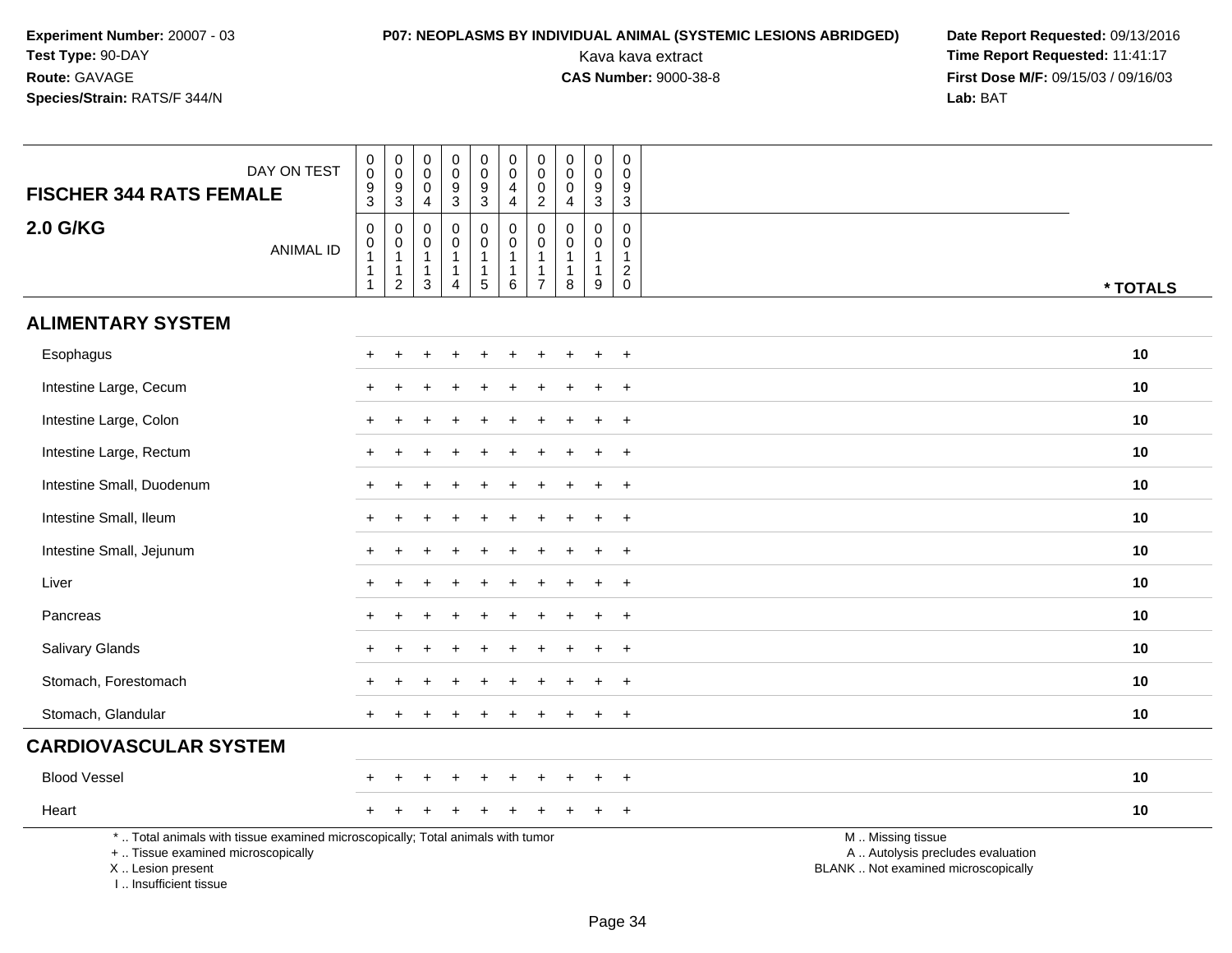## **P07: NEOPLASMS BY INDIVIDUAL ANIMAL (SYSTEMIC LESIONS ABRIDGED) Date Report Requested:** 09/13/2016

Kava kava extract **Time Report Requested:** 11:41:17<br>**CAS Number:** 9000-38-8 **Time Report Requested:** 11:41:17 **First Dose M/F:** 09/15/03 / 09/16/03<br>Lab: BAT **Lab:** BAT

| DAY ON TEST<br><b>FISCHER 344 RATS FEMALE</b>                                                                                              | $_{\rm 0}^{\rm 0}$<br>$\frac{9}{3}$ | $\pmb{0}$<br>$\mathbf 0$<br>$9\,$          | $\pmb{0}$<br>$\Omega$<br>0      | $\boldsymbol{0}$<br>$\mathbf 0$<br>9           | $\boldsymbol{0}$<br>$\boldsymbol{0}$<br>9 | $\pmb{0}$<br>$\pmb{0}$<br>4            | $\pmb{0}$<br>$\mathbf 0$<br>$\mathbf 0$    | $\boldsymbol{0}$<br>$\mathbf 0$<br>0 | $\pmb{0}$<br>$\mathbf 0$<br>9     | $\pmb{0}$<br>$\Omega$<br>9                    |                                                                                               |             |
|--------------------------------------------------------------------------------------------------------------------------------------------|-------------------------------------|--------------------------------------------|---------------------------------|------------------------------------------------|-------------------------------------------|----------------------------------------|--------------------------------------------|--------------------------------------|-----------------------------------|-----------------------------------------------|-----------------------------------------------------------------------------------------------|-------------|
| <b>2.0 G/KG</b><br><b>ANIMAL ID</b>                                                                                                        | 0<br>$\mathbf 0$                    | $\mathbf{3}$<br>0<br>$\mathbf 0$           | $\overline{4}$<br>$\Omega$<br>0 | 3<br>$\mathbf 0$<br>$\mathbf 0$                | 3<br>$\mathbf 0$<br>$\boldsymbol{0}$      | 4<br>$\pmb{0}$<br>$\boldsymbol{0}$     | $\overline{2}$<br>$\mathbf 0$<br>$\pmb{0}$ | $\overline{4}$<br>0<br>$\mathbf 0$   | 3<br>$\mathbf 0$<br>$\mathbf 0$   | 3<br>$\mathbf 0$<br>$\mathbf 0$               |                                                                                               |             |
|                                                                                                                                            | $\overline{1}$<br>-1<br>-1          | $\mathbf{1}$<br>$\mathbf{1}$<br>$\sqrt{2}$ | $\mathbf{1}$<br>1<br>3          | $\mathbf{1}$<br>$\mathbf{1}$<br>$\overline{4}$ | $\mathbf{1}$<br>$\mathbf{1}$<br>5         | $\mathbf{1}$<br>$\mathbf 1$<br>$\,6\,$ | $\overline{1}$<br>-1<br>$\overline{7}$     | $\overline{1}$<br>-1<br>8            | $\mathbf{1}$<br>$\mathbf{1}$<br>9 | $\mathbf{1}$<br>$\overline{c}$<br>$\mathbf 0$ |                                                                                               | * TOTALS    |
| <b>ENDOCRINE SYSTEM</b>                                                                                                                    |                                     |                                            |                                 |                                                |                                           |                                        |                                            |                                      |                                   |                                               |                                                                                               |             |
| <b>Adrenal Cortex</b>                                                                                                                      |                                     |                                            |                                 |                                                |                                           |                                        |                                            |                                      |                                   | $\ddot{}$                                     |                                                                                               | 10          |
| Adrenal Medulla                                                                                                                            |                                     |                                            |                                 |                                                |                                           |                                        |                                            |                                      |                                   | $\overline{+}$                                |                                                                                               | 10          |
| Islets, Pancreatic                                                                                                                         |                                     |                                            |                                 |                                                |                                           |                                        |                                            |                                      |                                   | $\overline{+}$                                |                                                                                               | 10          |
| Parathyroid Gland                                                                                                                          |                                     |                                            |                                 |                                                |                                           |                                        |                                            |                                      |                                   | $\ddot{}$                                     |                                                                                               | 10          |
| <b>Pituitary Gland</b>                                                                                                                     |                                     |                                            |                                 |                                                |                                           |                                        |                                            |                                      | ÷.                                | $+$                                           |                                                                                               | 10          |
| <b>Thyroid Gland</b>                                                                                                                       | $\ddot{}$                           | $\ddot{}$                                  |                                 |                                                |                                           |                                        |                                            |                                      |                                   | $+$                                           |                                                                                               | 9           |
| <b>GENERAL BODY SYSTEM</b>                                                                                                                 |                                     |                                            |                                 |                                                |                                           |                                        |                                            |                                      |                                   |                                               |                                                                                               |             |
| <b>NONE</b>                                                                                                                                |                                     |                                            |                                 |                                                |                                           |                                        |                                            |                                      |                                   |                                               |                                                                                               |             |
| <b>GENITAL SYSTEM</b>                                                                                                                      |                                     |                                            |                                 |                                                |                                           |                                        |                                            |                                      |                                   |                                               |                                                                                               |             |
| <b>Clitoral Gland</b>                                                                                                                      |                                     |                                            |                                 |                                                |                                           |                                        |                                            |                                      |                                   | $\ddot{}$                                     |                                                                                               | 10          |
| Ovary                                                                                                                                      |                                     |                                            |                                 |                                                |                                           |                                        |                                            |                                      |                                   | $\overline{+}$                                |                                                                                               | 10          |
| <b>Uterus</b>                                                                                                                              |                                     |                                            |                                 |                                                |                                           |                                        |                                            |                                      |                                   | $+$                                           |                                                                                               | 10          |
| <b>HEMATOPOIETIC SYSTEM</b>                                                                                                                |                                     |                                            |                                 |                                                |                                           |                                        |                                            |                                      |                                   |                                               |                                                                                               |             |
| <b>Bone Marrow</b>                                                                                                                         |                                     |                                            |                                 |                                                |                                           |                                        |                                            |                                      | $\div$                            | $+$                                           |                                                                                               | 10          |
| Lymph Node, Mandibular                                                                                                                     | M                                   | M                                          | M                               | M                                              | M                                         | M                                      | M                                          | M                                    |                                   | M M                                           |                                                                                               | $\mathbf 0$ |
| *  Total animals with tissue examined microscopically; Total animals with tumor<br>+  Tissue examined microscopically<br>X  Lesion present |                                     |                                            |                                 |                                                |                                           |                                        |                                            |                                      |                                   |                                               | M  Missing tissue<br>A  Autolysis precludes evaluation<br>BLANK  Not examined microscopically |             |

I .. Insufficient tissue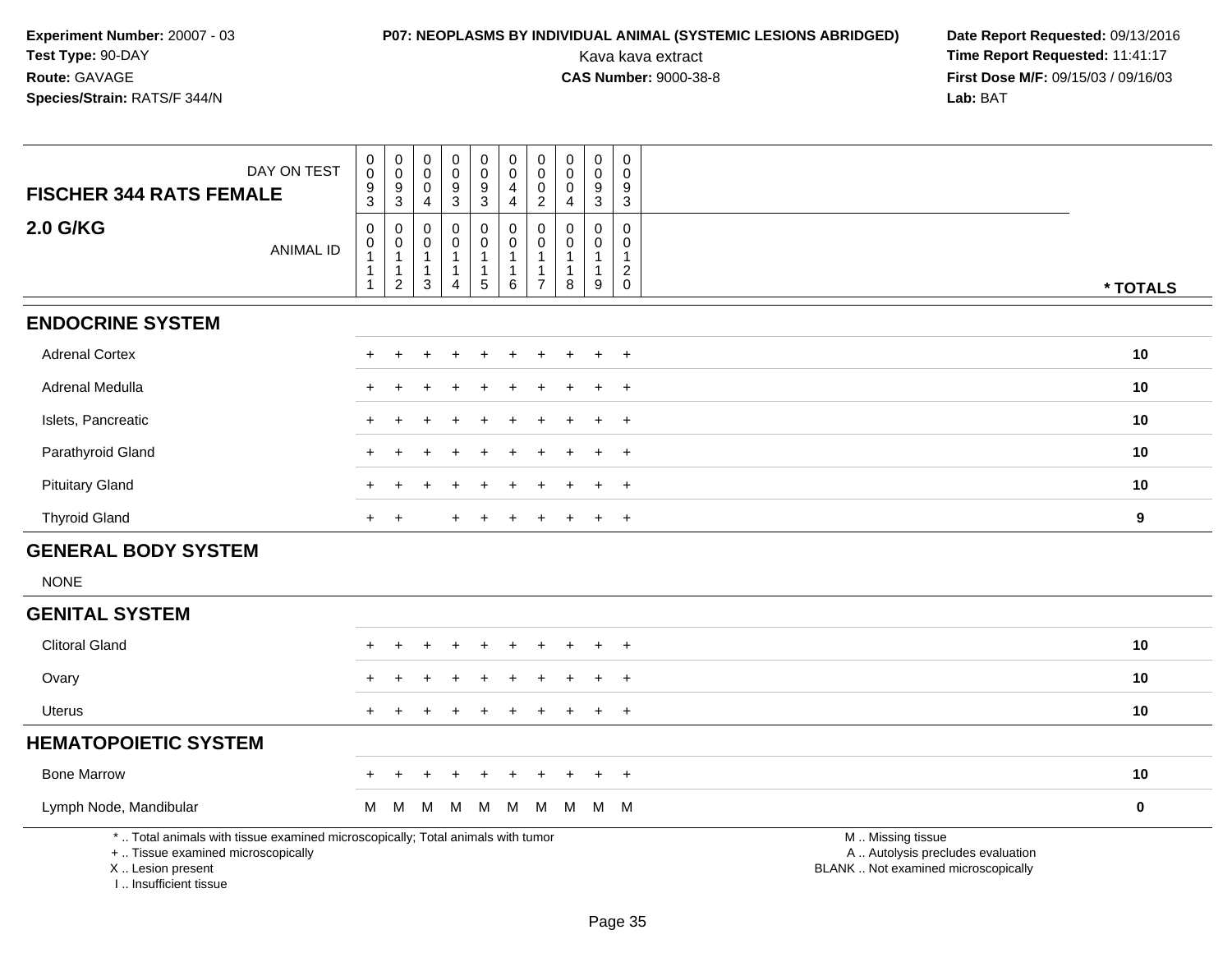# **P07: NEOPLASMS BY INDIVIDUAL ANIMAL (SYSTEMIC LESIONS ABRIDGED) Date Report Requested:** 09/13/2016

| DAY ON TEST<br><b>FISCHER 344 RATS FEMALE</b>                                                                                                                       | $\mathbf 0$<br>$\overline{0}$<br>9<br>3                                    | $\mathbf 0$<br>$\mathbf 0$<br>9<br>3                               | $\mathsf{O}\xspace$<br>$\overline{0}$<br>$\mathbf 0$<br>4     | $\mathbf 0$<br>$\ddot{\mathbf{0}}$<br>$\boldsymbol{9}$<br>$\mathbf{3}$ | $\mathbf 0$<br>$\mathbf 0$<br>$\boldsymbol{9}$<br>$\mathbf{3}$             | $\mathsf 0$<br>$\overline{0}$<br>4<br>4                       | 0<br>0<br>0<br>$\overline{2}$                                   | $\pmb{0}$<br>$\overline{0}$<br>$\mathbf 0$<br>4               | $\pmb{0}$<br>$\pmb{0}$<br>$\boldsymbol{9}$<br>3     | $\mathsf 0$<br>$\mathbf 0$<br>9<br>$\sqrt{3}$                  |                                                                                               |          |
|---------------------------------------------------------------------------------------------------------------------------------------------------------------------|----------------------------------------------------------------------------|--------------------------------------------------------------------|---------------------------------------------------------------|------------------------------------------------------------------------|----------------------------------------------------------------------------|---------------------------------------------------------------|-----------------------------------------------------------------|---------------------------------------------------------------|-----------------------------------------------------|----------------------------------------------------------------|-----------------------------------------------------------------------------------------------|----------|
| <b>2.0 G/KG</b><br><b>ANIMAL ID</b>                                                                                                                                 | $\mathbf 0$<br>$\mathbf 0$<br>$\mathbf{1}$<br>$\mathbf{1}$<br>$\mathbf{1}$ | $\mathbf 0$<br>0<br>$\mathbf{1}$<br>$\mathbf{1}$<br>$\overline{2}$ | $\mathbf 0$<br>$\pmb{0}$<br>$\mathbf{1}$<br>$\mathbf{1}$<br>3 | 0<br>$\mathbf 0$<br>$\mathbf{1}$<br>$\mathbf{1}$<br>4                  | $\mathbf 0$<br>$\pmb{0}$<br>$\mathbf{1}$<br>$\mathbf 1$<br>$5\phantom{.0}$ | $\mathbf 0$<br>$\pmb{0}$<br>$\mathbf{1}$<br>$\mathbf{1}$<br>6 | $\Omega$<br>0<br>$\mathbf{1}$<br>$\mathbf{1}$<br>$\overline{7}$ | $\mathbf 0$<br>$\pmb{0}$<br>$\mathbf{1}$<br>$\mathbf{1}$<br>8 | 0<br>$\pmb{0}$<br>$\mathbf{1}$<br>$\mathbf{1}$<br>9 | $\Omega$<br>0<br>$\mathbf{1}$<br>$\overline{c}$<br>$\mathbf 0$ |                                                                                               | * TOTALS |
| Lymph Node, Mesenteric                                                                                                                                              | $\ddot{}$                                                                  |                                                                    |                                                               |                                                                        |                                                                            |                                                               |                                                                 |                                                               | $\ddot{}$                                           | $\overline{+}$                                                 |                                                                                               | 10       |
| Spleen                                                                                                                                                              |                                                                            |                                                                    |                                                               |                                                                        |                                                                            |                                                               |                                                                 |                                                               |                                                     | $\ddot{}$                                                      |                                                                                               | 10       |
| Thymus                                                                                                                                                              | $\ddot{}$                                                                  |                                                                    |                                                               |                                                                        |                                                                            |                                                               |                                                                 |                                                               | $\ddot{}$                                           | $\overline{+}$                                                 |                                                                                               | 10       |
| <b>INTEGUMENTARY SYSTEM</b>                                                                                                                                         |                                                                            |                                                                    |                                                               |                                                                        |                                                                            |                                                               |                                                                 |                                                               |                                                     |                                                                |                                                                                               |          |
| <b>Mammary Gland</b>                                                                                                                                                | $\ddot{}$                                                                  | $\ddot{}$                                                          | $\ddot{}$                                                     | $\ddot{}$                                                              |                                                                            | $\ddot{}$                                                     | $\ddot{}$                                                       | $\ddot{}$                                                     | $\ddot{}$                                           | $+$                                                            |                                                                                               | 10       |
| Skin                                                                                                                                                                | $\ddot{}$                                                                  |                                                                    |                                                               |                                                                        |                                                                            |                                                               |                                                                 |                                                               |                                                     | $\ddot{}$                                                      |                                                                                               | 10       |
| <b>MUSCULOSKELETAL SYSTEM</b>                                                                                                                                       |                                                                            |                                                                    |                                                               |                                                                        |                                                                            |                                                               |                                                                 |                                                               |                                                     |                                                                |                                                                                               |          |
| Bone                                                                                                                                                                | $+$                                                                        | $+$                                                                | $+$                                                           | $+$                                                                    | $+$                                                                        | $+$                                                           | $+$                                                             | $+$                                                           | $+$                                                 | $+$                                                            |                                                                                               | 10       |
| <b>NERVOUS SYSTEM</b>                                                                                                                                               |                                                                            |                                                                    |                                                               |                                                                        |                                                                            |                                                               |                                                                 |                                                               |                                                     |                                                                |                                                                                               |          |
| <b>Brain</b>                                                                                                                                                        | $\ddot{}$                                                                  |                                                                    |                                                               |                                                                        |                                                                            | $\div$                                                        | $\pm$                                                           | $\ddot{}$                                                     | $+$                                                 | $+$                                                            |                                                                                               | 10       |
| <b>RESPIRATORY SYSTEM</b>                                                                                                                                           |                                                                            |                                                                    |                                                               |                                                                        |                                                                            |                                                               |                                                                 |                                                               |                                                     |                                                                |                                                                                               |          |
| Lung                                                                                                                                                                |                                                                            |                                                                    |                                                               |                                                                        |                                                                            |                                                               |                                                                 |                                                               |                                                     | $\overline{ }$                                                 |                                                                                               | 10       |
| Nose                                                                                                                                                                | $\div$                                                                     |                                                                    |                                                               |                                                                        |                                                                            |                                                               |                                                                 |                                                               | $\ddot{}$                                           | $^{+}$                                                         |                                                                                               | 10       |
| Trachea                                                                                                                                                             | $\ddot{}$                                                                  |                                                                    |                                                               |                                                                        |                                                                            |                                                               |                                                                 |                                                               | $\ddot{}$                                           | $+$                                                            |                                                                                               | 10       |
| <b>SPECIAL SENSES SYSTEM</b>                                                                                                                                        |                                                                            |                                                                    |                                                               |                                                                        |                                                                            |                                                               |                                                                 |                                                               |                                                     |                                                                |                                                                                               |          |
| Eye                                                                                                                                                                 | $\pm$                                                                      |                                                                    |                                                               |                                                                        |                                                                            |                                                               |                                                                 |                                                               |                                                     | $\pm$                                                          |                                                                                               | 10       |
| *  Total animals with tissue examined microscopically; Total animals with tumor<br>+  Tissue examined microscopically<br>X  Lesion present<br>I Insufficient tissue |                                                                            |                                                                    |                                                               |                                                                        |                                                                            |                                                               |                                                                 |                                                               |                                                     |                                                                | M  Missing tissue<br>A  Autolysis precludes evaluation<br>BLANK  Not examined microscopically |          |